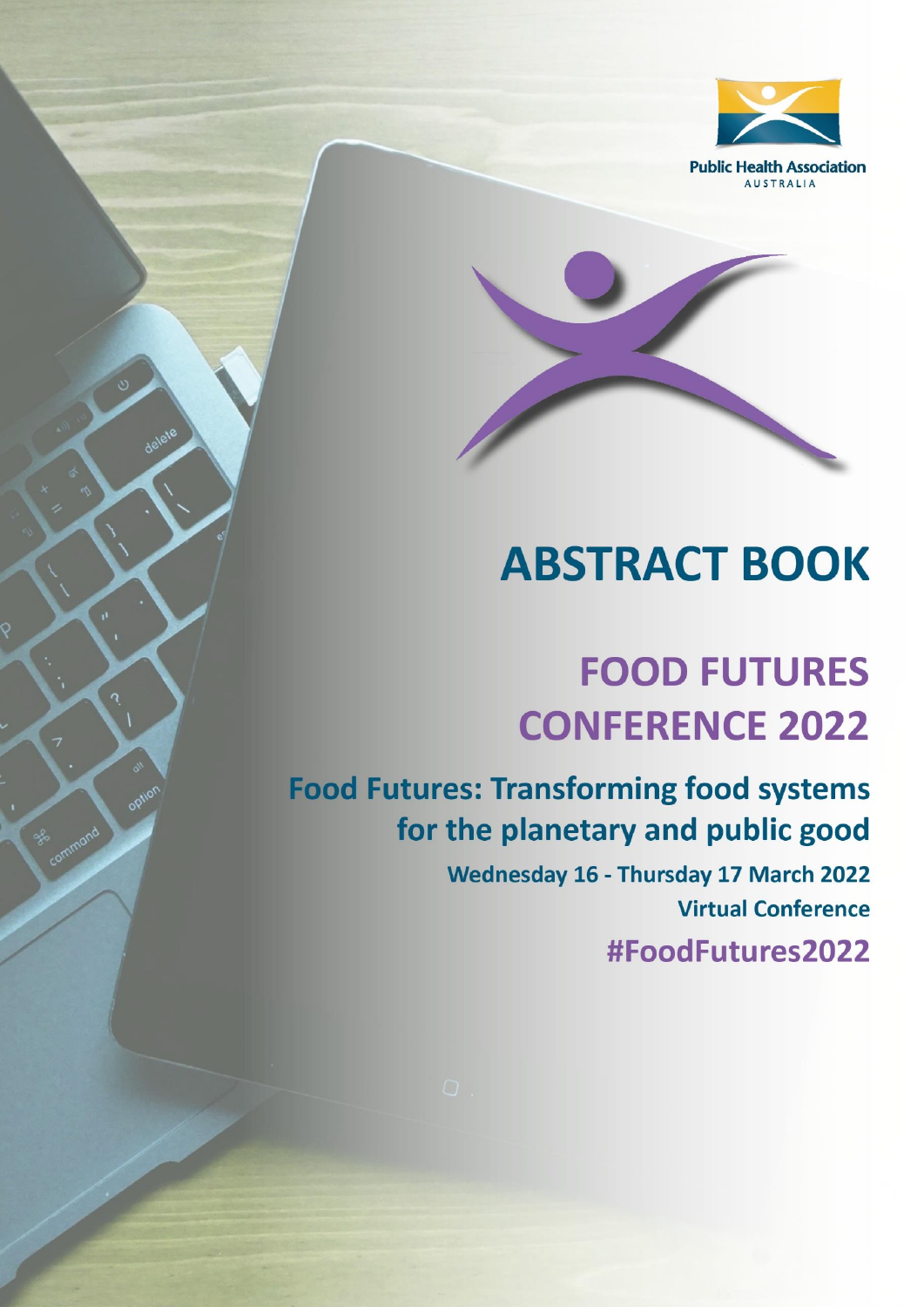# Contents

| 1A - Benchmarking healthy sustainable food supply in food service and retail  4                |
|------------------------------------------------------------------------------------------------|
| Structures to support optimal implementation of health-enabling food retail: Healthy Stores    |
| An analysis of price promotion purchases by food category and socioeconomic position 4         |
| Development of the Uni-Food tool to benchmark university food environments5                    |
| Prevalence of ultra-processed packaged foods in an Australian metropolitan hospital 6          |
|                                                                                                |
|                                                                                                |
| Menu Assessment Scoring Tool (MAST): Measuring dietary impact of food service menus 7          |
|                                                                                                |
| Defining global food governance, diagnosing key challenges and identifying opportunities for   |
| Policy tools promoting healthy and sustainable food systems in the Pacific Islands 9           |
| Food policy in Australia: The role of Federal Government departments and agencies  10          |
|                                                                                                |
| Local government policy action for healthy and sustainable diets: Ingredients for success  11  |
| Survey of Australian civil society organisations engaged in food system governance 12          |
|                                                                                                |
| Ultra-Processed Euphemisms: How Dietary Guidelines Refer to Levels of Food Processing13        |
| Nutrition classification schemes for policy actions: Nutrients, foods or diets?  13            |
| Methods used to develop dairy recommendations in food-based dietary guidelines 14              |
| A new approach to classifying the healthiness of foods for policy actions  14                  |
| 2A - Power, investment and regulation in food systems transformation 16                        |
| The potential role of investment in driving food industry accountability for nutrition  16     |
| Regulation and food systems transformation: The case of ultra-processed foods 16               |
| Analysing and addressing market power in the ultra-processed food sector  17                   |
| We can't keep meating like this: externalised costs in corporatized meat supply 17             |
| 2B - Ecological nutrition informing policy actions for healthy sustainable diets 19            |
| Developing dietary guidelines to promote healthy and sustainable diets 19                      |
| Inclusion of environmental sustainability in food-based dietary guidelines around the world 19 |
| A document analysis of evidence use in Australian food and nutrition policymaking 20           |
| Unintended consequences of added sugar policy actions: The rise of non-nutritive sweeteners    |
| Developing a framework for understanding the environmental impacts of ultra-processed foods    |
|                                                                                                |
| 22 - Prioritising food sovereignty to create healthy and sustainable food systems 23           |
| Healthy food futures for Victorian Aboriginal communities: a systems thinking approach23       |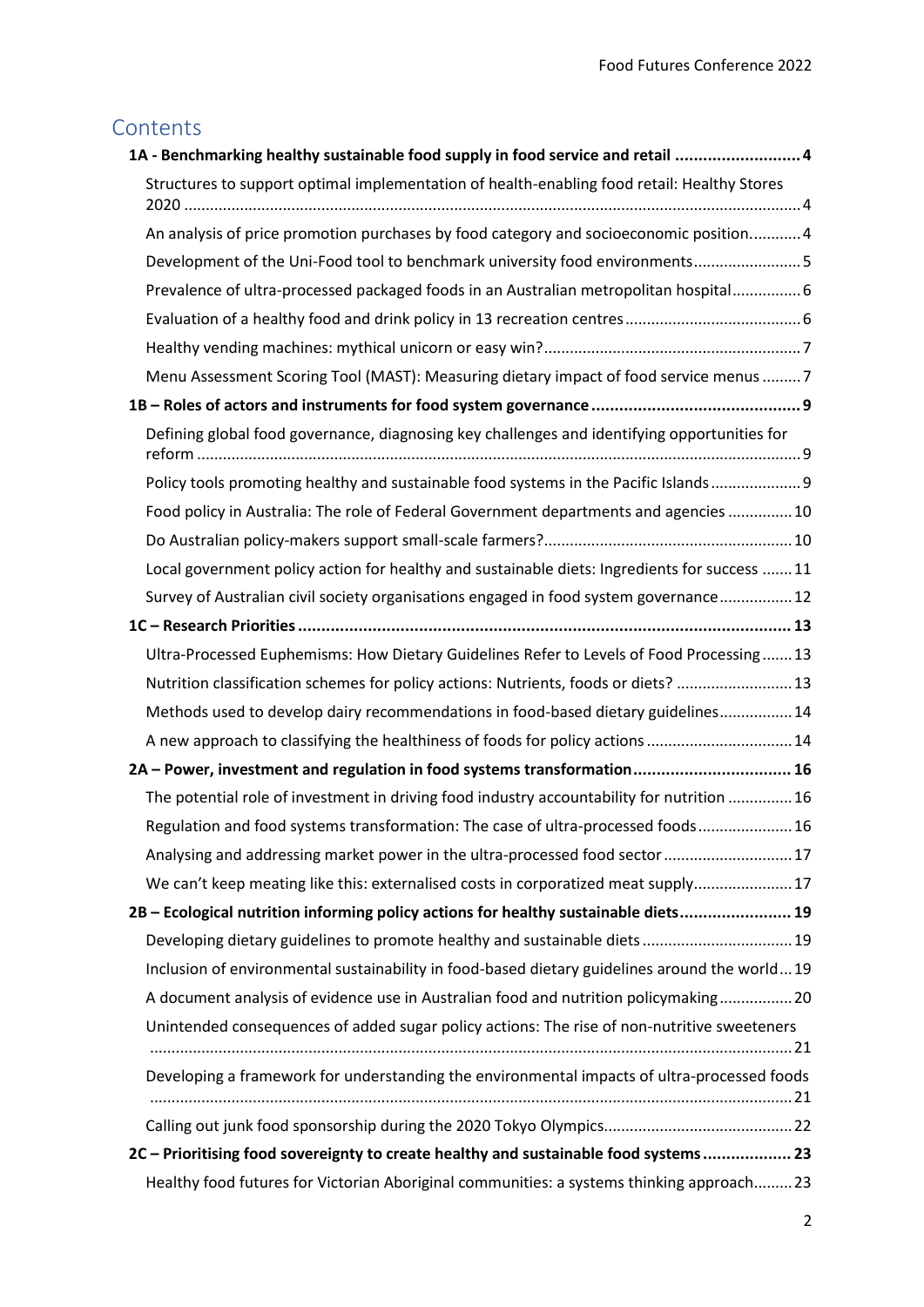| Aboriginal-owned stores creating a pathway for healthy food retail policy  23                                                                                                             |
|-------------------------------------------------------------------------------------------------------------------------------------------------------------------------------------------|
| Co-designing healthy remote store food environments: Using an innovative online approach to<br>improve the capacity of the nutrition workforce in remote communities across Australia  24 |
| Beyond retail: food environments in the Pacific and relationship with diet quality 25                                                                                                     |
| Evaluating critical nutrient intakes in Australia using the PAHO Nutrient Profile Model 25                                                                                                |
| 3A - Opportunities and challenges in social mobilisation for planetary and public good 27                                                                                                 |
|                                                                                                                                                                                           |
| Using data science techniques to explore food waste conversations on Twitter  27                                                                                                          |
| Exploring the conversation and sentiment around food security on social media  28                                                                                                         |
| Corporate co-option of regenerative agriculture: Implications for sustainable food systems  28                                                                                            |
| Reimagining a Food-Secure Future: Harnessing Community Expertise in Cardinia Shire  29                                                                                                    |
|                                                                                                                                                                                           |
| PHN workforce mobilising food systems change: Abstract analysis 2020 World PHN Congress.30                                                                                                |
| 32 - Nutritional ecology informing lifecourse food systems policy and actions 32                                                                                                          |
| Food insecurity and hunger during pregnancy: exploring the factors and determinants32                                                                                                     |
| Social value of maintaining Baby-Friendly Hospital Initiative accreditation in Australia: Case                                                                                            |
|                                                                                                                                                                                           |
|                                                                                                                                                                                           |
| Analysis of companies' use food packaging to target children in Australia34                                                                                                               |
| Assessment of perception and practices regarding consumption of fortified foods 35                                                                                                        |
| Good for the environment and good for you: LiveLighter® Sustainability September campaign 35                                                                                              |
|                                                                                                                                                                                           |
|                                                                                                                                                                                           |
| Australian consumer perceptions of how the COVID-19 pandemic impacted Australia's food                                                                                                    |
| Resilient food systems and the human right to food: Lessons from Victoria38                                                                                                               |
| Identifying policy approaches to nutrition-focussed food banking: a scoping review  38                                                                                                    |
|                                                                                                                                                                                           |
| Building a resilient and nutrition-focused emergency food relief response  40                                                                                                             |
| Improving food security among CANZUS Indigenous Peoples through use of participatory                                                                                                      |
|                                                                                                                                                                                           |
|                                                                                                                                                                                           |
| Cost and Affordability of Healthy Diets in Low Socioeconomic Groups in Australia  41                                                                                                      |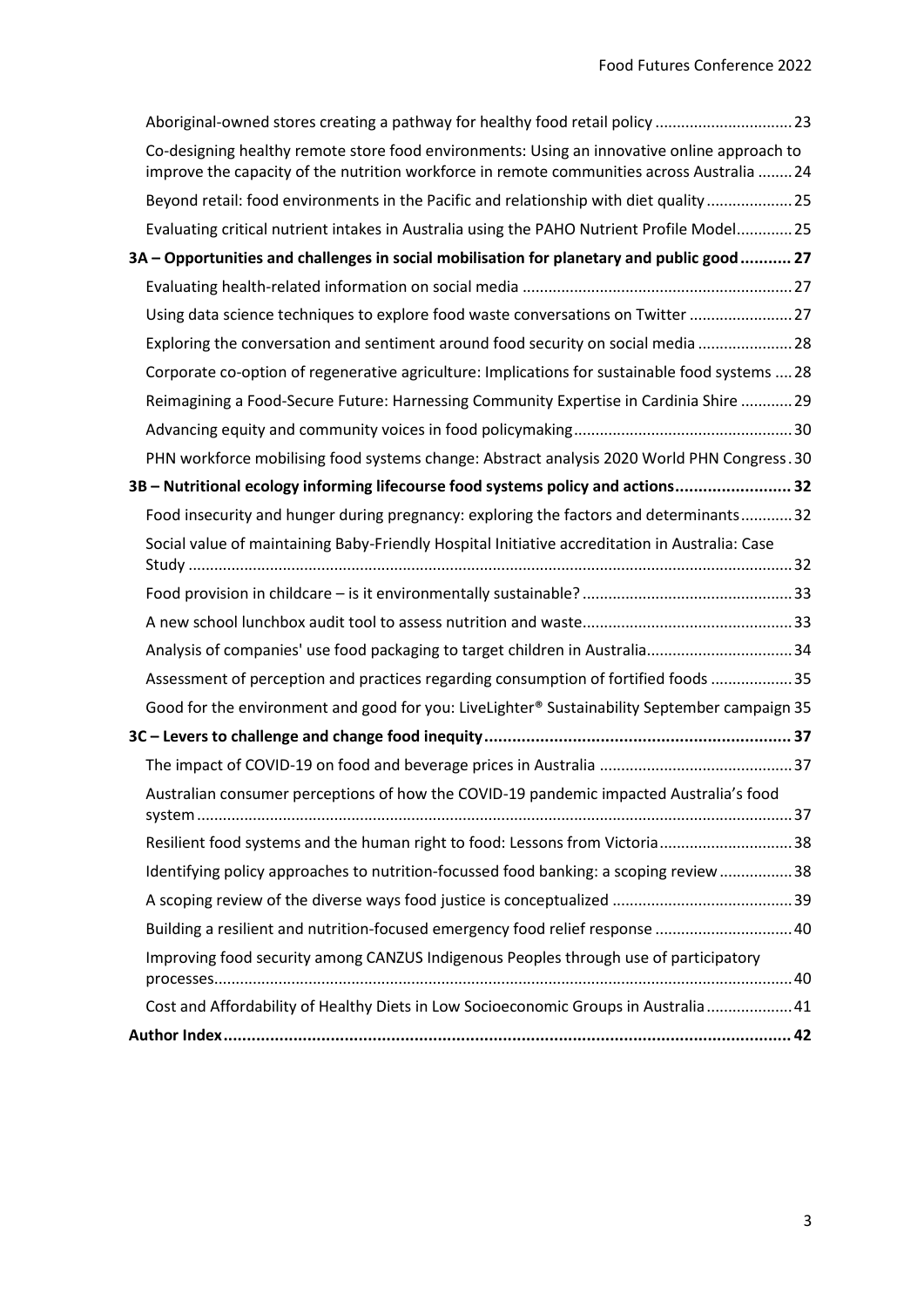# <span id="page-3-0"></span>1A - Benchmarking healthy sustainable food supply in food service and retail

Long Oral and Rapid-Fire Presentations

# <span id="page-3-1"></span>**Structures to support optimal implementation of health-enabling food retail: Healthy Stores 2020**

Authors: Associate Professor Julie Brimblecombe<sup>1,2</sup>, Beth Miles<sup>1</sup>, Emma Chappell<sup>3</sup>, Khia De Silva<sup>4</sup>, Dr Megan Ferguson<sup>3,2</sup>, Associate Professor Catherine Mah<sup>5</sup>, Eddie Miles<sup>2</sup>, Dr Tom Wycherley<sup>6</sup>, Professor Anna Peeters<sup>7</sup>, Dr Leia Minaker<sup>8</sup>, Dr Emma McMahon<sup>2</sup>

Affiliations: *<sup>1</sup>Department of Nutrition, Dietetics & Food, Monash University, <sup>2</sup>Menzies School of Health Research, <sup>3</sup> School of Public Health, Faculty of Medicine, The University of Queensland, <sup>4</sup>The Arnhem Land Progress Aboriginal Corporation, <sup>5</sup>Dalhousie University, <sup>6</sup>Alliance for Research in Exercise, Nutrition and Activity*  (ARENA), University of South Australia, <sup>7</sup>Institute for Health Transformation, Deakin University, <sup>8</sup>University of *Waterloo* 

#### **Abstract**

Background: Food retailers play a critical role in health-enabling food retail. We applied an implementation framework to a novel food retail intervention, the Healthy Stores 2020 strategy (HS2020), to understand intervention feasibility and effectiveness.

Methods: A convergent mixed method design was used to assess feasibility from the perspective of the food retailer and interpreted through the Consolidated Framework for Implementation Research (CFIR). We partnered with the Arnhem Land Progress Aboriginal Corporation (ALPA) and interviewed the primary Store Manager for each of the ALPA ten strategy stores at baseline, mid- and endstrategy. Deductive thematic analysis of interview data was conducted.

Results: 30 interviews were collected. The implementation climate of ALPA, its readiness for implementation, and the networks and communication between the Store Managers and ALPA, were CFIR constructs most frequently referred to by Store Managers as positive to feasibility. Store Managers were a 'make-or-break' touchstone of implementation success. The co-designed intervention characteristics and the strategy's perceived cost-benefit balance galvanised the individual characteristics (e.g., optimism and retail competency) of Store Managers who championed implementation. Store Managers were less enthusiastic for the strategy where there was less perceived cost-benefit balance.

Conclusions: HS 2020 strategy was feasible. Feasibility was demonstrated to be complex and required structures that aligned intervention and Store Manager characteristics, outer community need, and organisation implementation climate, readiness, and communication. Insight into this complexity can advance food retail interventions and optimise implementation for improved population health.

Learning Objectives: Describe organisation structures that support optimal implementation of health-enabling food retail initiatives

# <span id="page-3-2"></span>**An analysis of price promotion purchases by food category and socioeconomic position.**

Authors: Ms Lily Grigsby-duffy<sup>1</sup>, Dr Satheesh Seenivasan<sup>2</sup>, Associate Professor Adrian J Cameron<sup>1</sup>, Associate Professor Kathryn Backholer<sup>1</sup>, Associate Professor Gary Sacks<sup>1</sup>

Affiliations: *<sup>1</sup>Deakin University, Australia Global Obesity Centre (GLOBE), Institute for Health Transformation, 2Department of Marketing, Monash Business School, Monash University*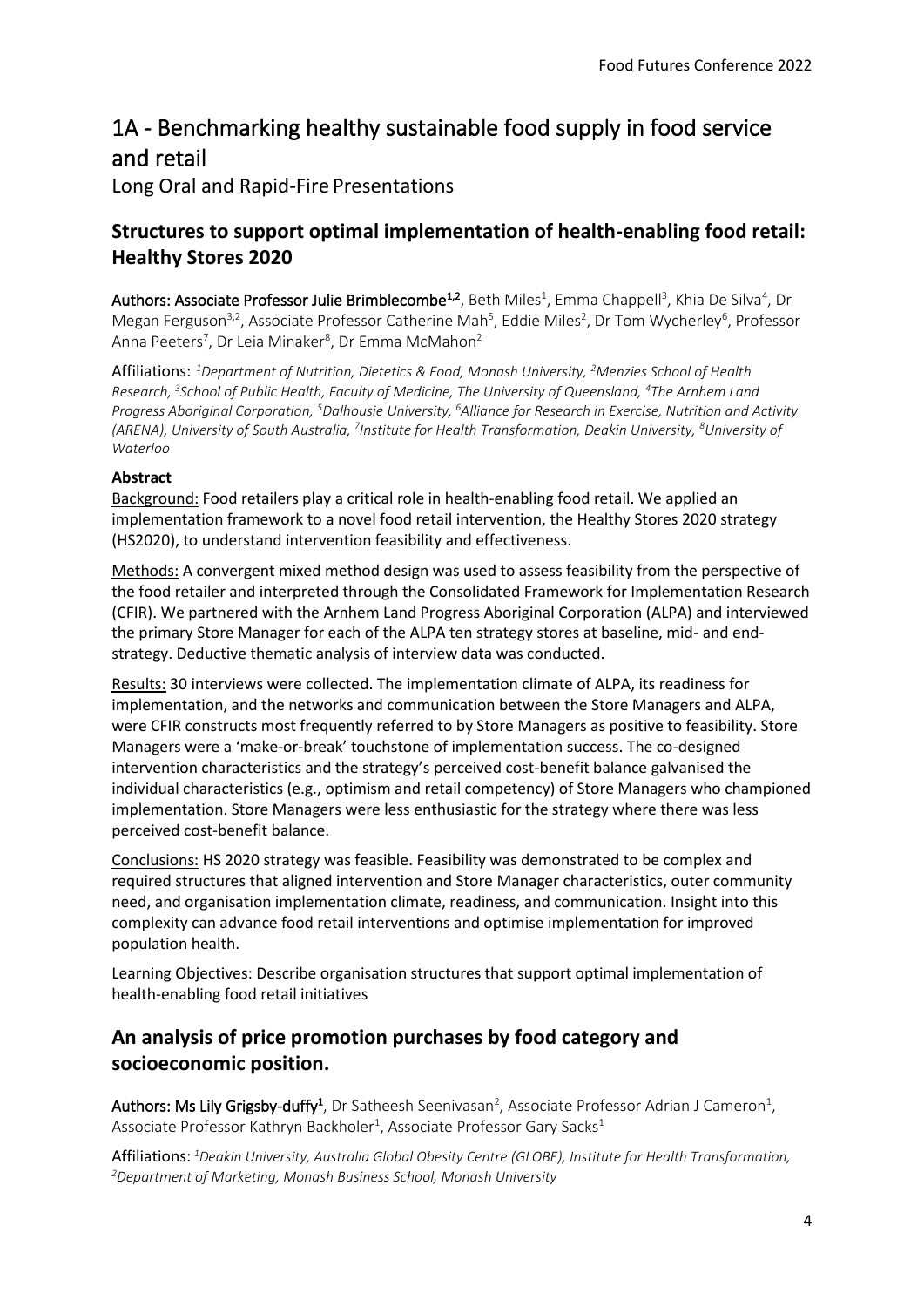#### **Abstract**

Background: Price promotions are a common marketing tactic used in supermarkets. However, there is little research, and none using Australian data, on the impact of price promotions on the healthiness of product purchases. This study aimed to understand the relationship between price promotions and the healthiness of product purchases (category- and basket-level) immediately and over time, overall and by household socioeconomic position.

Methods: We analysed supermarket purchase data from the Australian Nielsen Homescan Panel, a representative panel of 10,000 Australian households. Products purchased at a discount (pricepromoted products) were noted in the dataset. Products were categorised into healthy or unhealthy (based on the Australian Dietary Guidelines and Australian Bureau of Statistics Discretionary Food List), and by Health Star Rating (HSR). 'Basket healthiness' was based on the average HSR for each household shopping basket. Regression analyses was conducted in SAS.

Results: Preliminary basket-level analysis revealed that a greater proportion of purchases consisted of unhealthy (compared with healthy) price-promoted products. There was no difference by income group in the proportion of basket-level purchases that were unhealthy price-promoted products, but, as income decreased, the proportion of healthy price-promoted products in the basket decreased. There was a significant relationship between promotional purchasing and 'basket healthiness': as the proportion of price-promoted products increased, the average HSR of the basket decreased.

Conclusions: These results indicate that current price promotions in Australian supermarkets may encourage unhealthy diets, supporting the need for policy action to ensure that supermarkets apply price promotions to healthy (rather than unhealthy) products.

# <span id="page-4-0"></span>**Development of the Uni-Food tool to benchmark university food environments**

Authors:Dr Davina Mann<sup>1</sup> , Dr Shaan Naughton, Ms Jasmine Chan, Ass/Prof Gary Sacks

Affiliation: *<sup>1</sup>Deakin University*

#### **Abstract**

Background: Globally, there is increasing interest in monitoring actions to create healthy, equitable and environmentally sustainable food environments. University campuses are complex food environments catering to diverse communities, and represent promising settings for developing strategies to transform food environments. This paper describes the development of the University Food Environment Assessment (Uni-Food) tool and process to benchmark the healthiness, equity, and environmental sustainability of food environments in tertiary education settings, and its pilot implementation in three Australian universities in 2021.

Methods: The Uni-Food tool and process was developed based on an extensive review of the literature and input from an expert advisory panel. Pilot testing assessed the feasibility of implementation, face-validity and inter-rater reliability of the tool.

Results: The Uni-Food tool comprises three components: 1) university systems and governance, 2) campus facilities and environments, and 3) food retail outlets, including 68 indicators, across 16 domains, weighted based on their relative importance. Pilot implementation identified moderate diversity in food environments across universities, and highlighted several opportunities for improvements at each institution. The assessment process was found to be reliable, with assessors rating the tool as easy to use, requiring minimal resources.

Discussion and conclusion: The Uni-Food tool and process provides a comprehensive mechanism to benchmark university food environments. Broad application of the tool has the potential to increase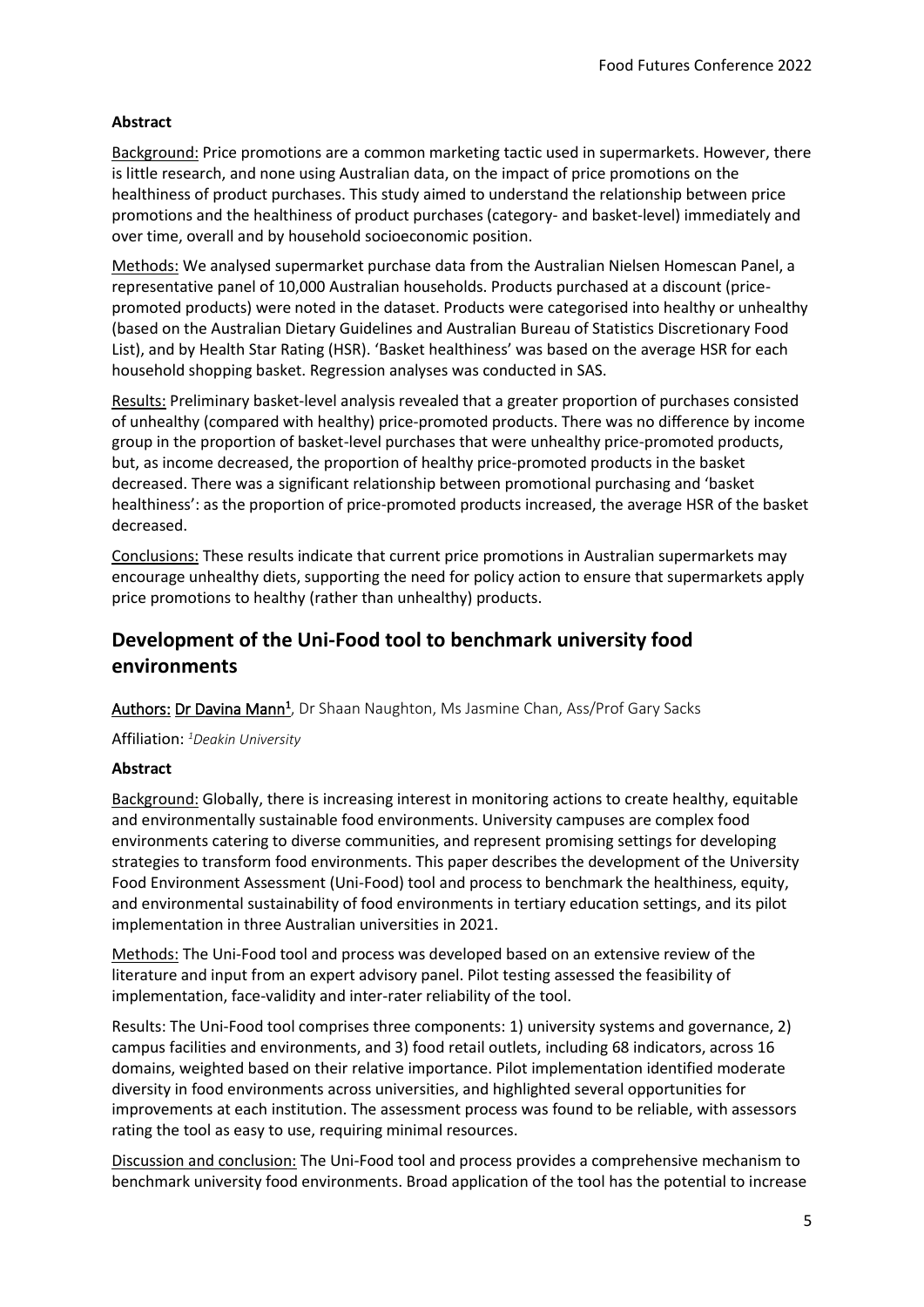accountability and provide a framework to guide best practice for creating healthy, equitable and environmentally sustainable food environments in tertiary education and other complex settings.

### <span id="page-5-0"></span>**Prevalence of ultra-processed packaged foods in an Australian metropolitan hospital**

**<u>Authors: Dr Claire Pulker<sup>1</sup>, Ms Toni Lander<sup>2</sup>, Ms Kristy Law<sup>1</sup>, Dr Christina Pollard<sup>2</sup>**</u>

Affiliations: *<sup>1</sup>East Metropolitan Health Service (Perth, WA), <sup>2</sup>Curtin University*

#### **Abstract**

Background: Ultra-processed foods (UPF) are highly processed and their consumption is associated with reduced diet quality and increased risk of chronic diseases. UPF threaten all dimensions of food system sustainability. Australian governments have implemented policies for healthy food procurement, including for hospitals in Western Australia (WA). The Healthy Options WA: Food and Nutrition Policy (Policy) applies nutrient criteria to classify food as red, amber or green, but does not address food processing. This research aimed to examine the presence of UPF in a WA hospital.

Methods: Product information for packaged foods sold in a large hospital in Perth WA was collected in September 2019. A database of classified products was constructed. Ingredients lists were sourced from supermarket or manufacturer websites, and the NOVA classification applied to identify UPF.

Results: 297 products were classified and most (79%) were UPF. Policy nutrient criteria identified 26% of products as red (unhealthy), 43% as amber (choose carefully), and 26% as green (healthy). Almost all (99%) red products were also UPF; 75% of amber products were UPF, and 75% of green products were UPF.

Conclusion: Public food procurement policies are an important lever for creating food environments that support healthy and sustainable diets. The WA Policy applies nutrient criteria to classify foods. Of concern, many green (healthy) products were also UPF. The Policy would be strengthened to achieve its aim of maintaining and improving health by incorporating the impact of UPF.

Learning Objectives: The need for public food procurement policies to consider sustainability is discussed.

### <span id="page-5-1"></span>**Evaluation of a healthy food and drink policy in 13 recreation centres**

Authors: Dr Shaan Naughton<sup>1</sup>, Dr Helena Romaniuk<sup>1</sup>, Dr Alexandra Chung<sup>2</sup>, Ms Alethea Jerebine<sup>3</sup>, Professor Liliana Orellana<sup>1</sup>, Professor Anna Peeters<sup>1</sup>, Dr Tara Boelsen-Robinson<sup>1</sup>

Affiliations: <sup>1</sup>Institute for Health Transformation, Faculty of Health, Deakin University, <sup>2</sup> School of Public Health *and Preventive Medicine, Monash University, <sup>3</sup> School of Health and Social Development, Faculty of Health, Deakin University*

#### **Abstract**

In 2014, a community organisation introduced the Victorian Government's 'Healthy Choices guidelines' in its recreation centre food outlets, to provide healthier food environments for customers and staff. This study reports the impact on the healthiness of customer purchases and business outcomes.

Six years of monthly sales data (number of items and sales value) was available from 13 eligible centres. The nutritional content of food and drinks sold was obtained and items were categorised as 'red' 'amber' or 'green' using the Healthy Choices guidelines. The sales value and volume (as a % total) of 'red', 'amber' or 'green' items; sugar, fat, saturated fat, and sodium sold as a proportion of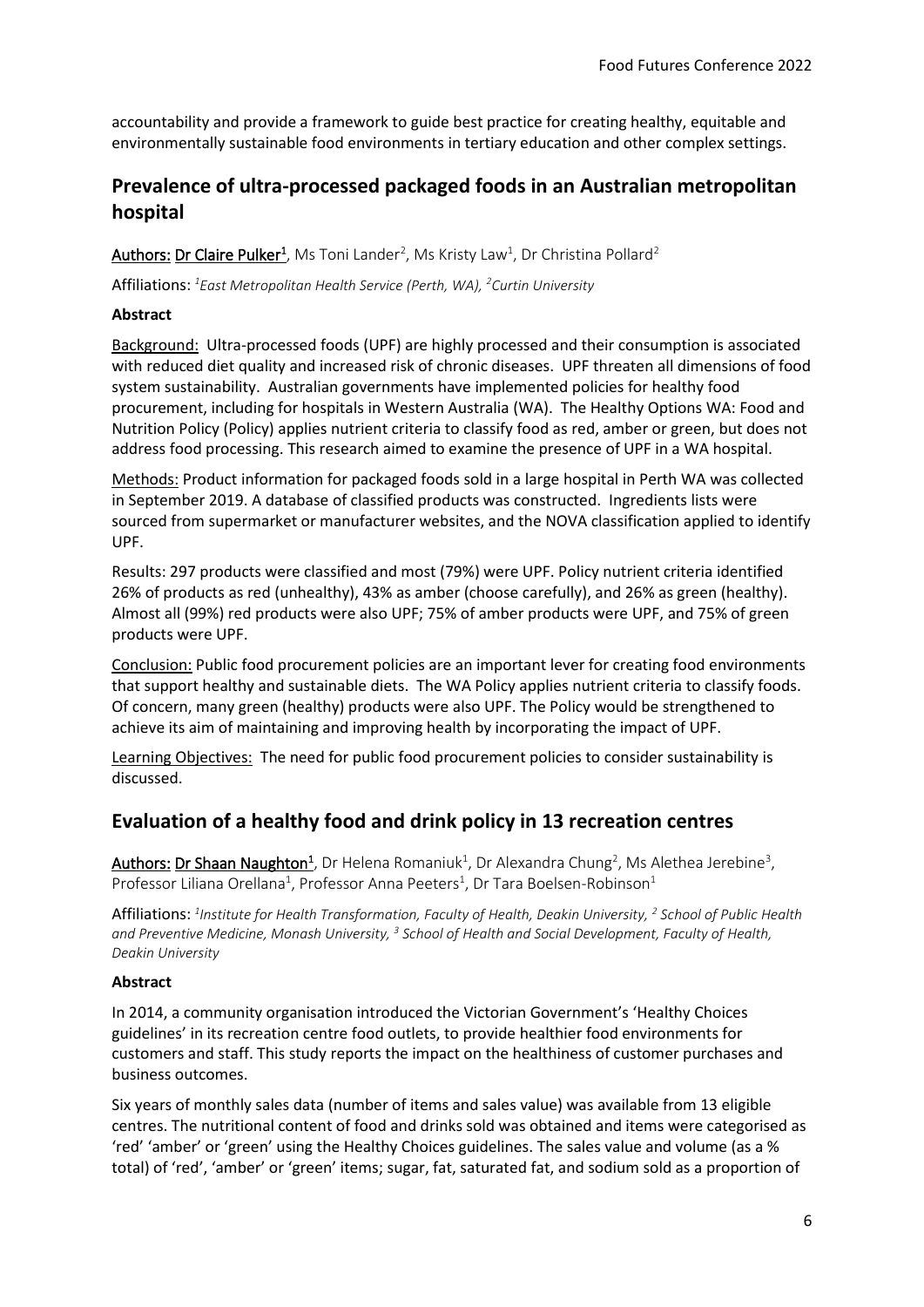total monthly volume; and energy density (kj/g or ml), were determined separately for food and drinks. Ordinary least-squares regression models with Newey-West standard errors were fitted for each centre, and random effects meta-analysis was used to estimate the overall initiative effect.

Comparing prior- and post-implementation (the relative difference in total sales (\$)), food sales didn't change, while drink sales declined 27.3%, possibly influenced by customers switching to free drinking water. Absolute percentage difference of 'green' foods sold didn't change, 'amber' foods increased 14.3% and 'red' food sales decreased 16.4%. Both 'green' and 'amber' drink sales increased (29.6%, and 11.2%, respectively), and 'red' drink sales decreased 41.4%. Favourable changes to the nutritional content of food and drinks were observed, including a energy density decrease for both food and drinks, indicating the intervention had a positive impact on the health of customer purchases.

### <span id="page-6-0"></span>**Healthy vending machines: mythical unicorn or easy win?**

 $\frac{\text{\rm Authors:}}{\text{\rm Ms}}$  **Anne Finch<sup>1</sup>**, Ms Melissa Ledger<sup>1</sup>, Mr Ron Ten Hoor<sup>1</sup>

Affiliation: *<sup>1</sup>Cancer Council WA*

#### **Abstract**

Background: Cancer Council WA (CCWA) recognises the need for healthy food options in all settings, particularly health care settings and government facilities. To this end, we set out to analyse the foods provided in our residential lodges to people receiving cancer treatment. The on-site vending machines present a significant barrier to meeting health policies. CCWA chooses not to use vending machines owned by a global junk food company, and is seeking local, healthy solutions.

Process: We audited the food options at the CCWA lodges and assessed compliance with the WA Department of Health's healthy food policy (HFP).

Analysis: All food offerings except the vending machines were compliant with the HFP. The vending machine operator is a small, independent business based in Perth and open to trying out some healthier options.

Outcomes: Even working with an independent business owner who is supportive of our goals, the project has been challenging. Many barriers have prevented CCWA from creating compliant vending machines including the price, availability, pack size, and shelf life of healthier options.

Switching to an alternative vending machine operator is problematic as CCWA does not want to do business with junk food and drink manufacturers. Their products contradict our vision for a cancerfree future.

Stakeholders are currently working together to find an innovative way to provide healthier out-ofhours snacks to lodge guests.

# <span id="page-6-1"></span>**Menu Assessment Scoring Tool (MAST): Measuring dietary impact of food service menus**

#### Authors: Miss Leisha Aberle<sup>1</sup>, Miss Kristy Law<sup>1</sup>, Dr Claire Pulker<sup>1,2</sup>

Affiliations: <sup>1</sup>Community and Population Health, East Metropolitan Health Service, <sup>2</sup>School of Population Health, *Curtin University*

#### **Abstract**

Background: Reducing discretionary food consumption is a crucial component of promoting healthy and sustainable diets supportive of human and planetary health. Food environments influence people's food selection. However, contemporary food environments assessments which associate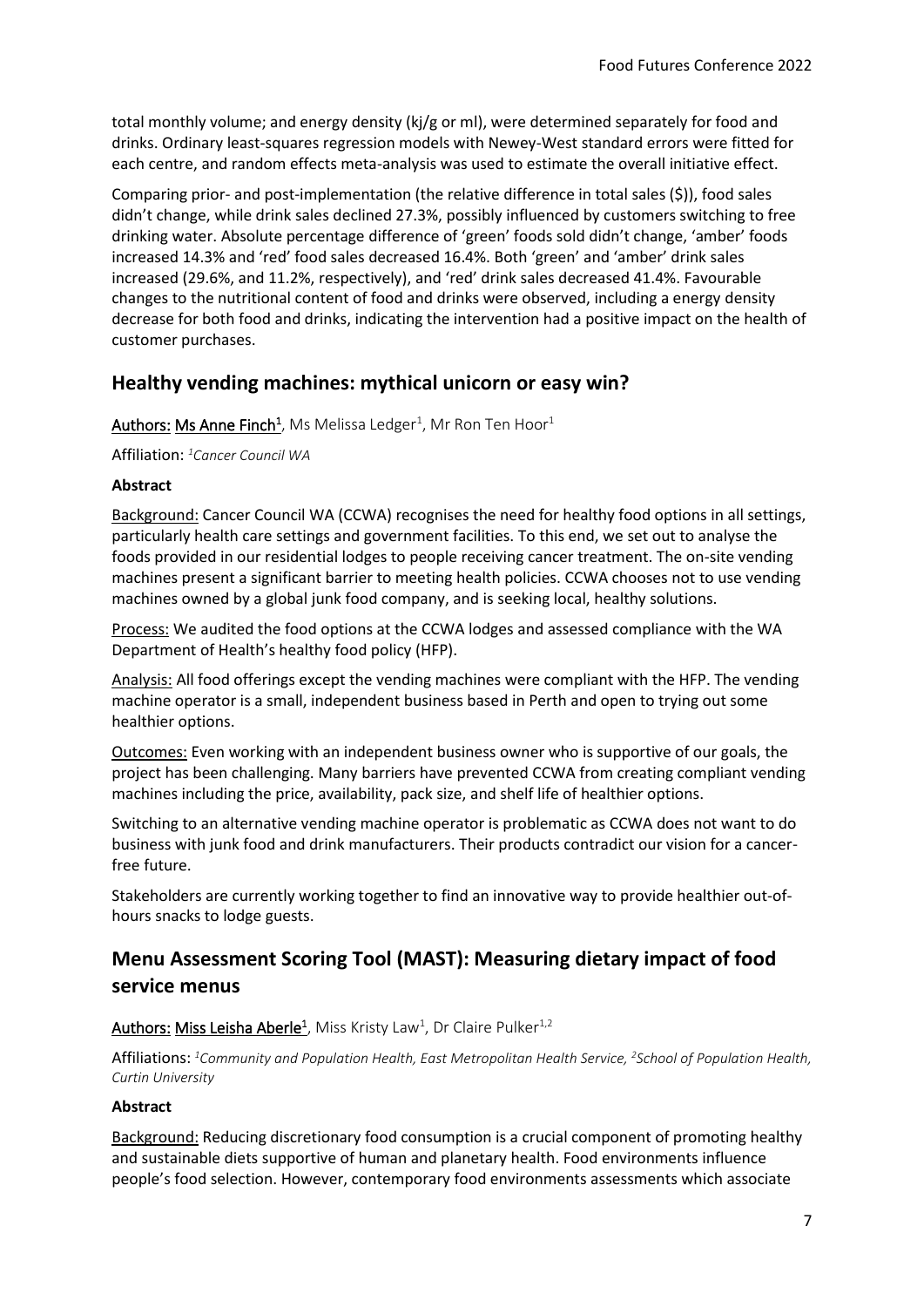presence of food service outlets (e.g. fast food, cafes, restaurants) with increased access to discretionary foods may be too simplistic. An objective tool to assess the dietary risk of food service menus within Australian contexts is needed.

Methods: Development of the Menu Assessment Scoring Tool (MAST) was underpinned by risk assessment principles including using the best available evidence, acknowledging the inherent uncertainty in risk assessment, and using an iterative process. MAST was designed to: align with the Australian Guide to Healthy Eating; classify food items commonly found on menus; and translate a complex idea into a simple user-friendly tool. The MAST allocates penalty points for presence of six categories of discretionary foods and absence of nutritious five food group foods on menus. The MAST total menu score is used to categorise dietary risk.

Results: MAST pilot testing identified 22 Western Australian food service menus were dominated by discretionary foods with few nutritious five food group options available.

Conclusions: Using an objective tool to assess the dietary impact of food service menus can assist public health researchers, practitioners and policy-makers to identify and prioritise interventions to encourage food environments supportive of human and planetary health.

Learning Objectives: Development of an objective tool to assess the risk of food service menus to dietary and planetary health.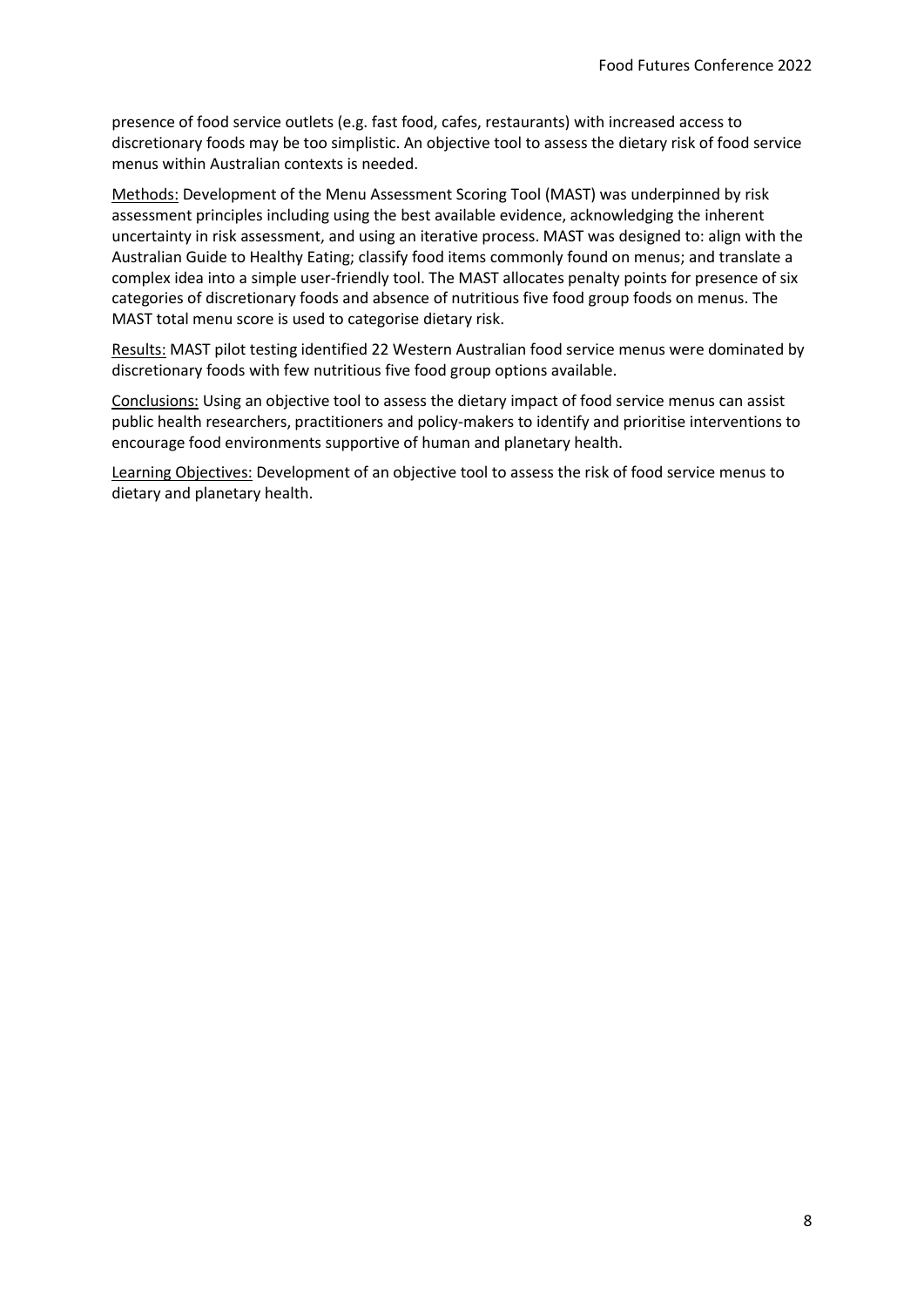# <span id="page-8-0"></span>1B – Roles of actors and instruments for food system governance Long Oral and Rapid-Fire Presentations

# <span id="page-8-1"></span>**Defining global food governance, diagnosing key challenges and identifying opportunities for reform**

Authors: Mr Scott Slater<sup>1</sup>, Professor Mark Lawrence<sup>1,2</sup>, Dr Phillip Baker<sup>1,2</sup>

Affiliations: *1 School of Exercise and Nutrition Sciences, Deakin University, <sup>2</sup> Institute for Physical Activity and Nutrition (IPAN), Deakin University*

#### **Abstract**

Background: Today's food systems are unhealthy and unsustainable, contributing as they are to multiple unfolding and intersecting global health and environmental crises. In response, food systems experts and authoritative public health nutrition organisations are calling for food systems transformation and the addressing of structural global food governance (GFG) issues. GFG is currently focused on the outcomes from United Nations Food Systems Summit, which provided a rare opportunity to remedy those issues through GFG reform actions. The key objectives of this review are to identify and describe the GFG systems' key challenges and the constraining factors of previous GFG reform attempts.

Methods: To achieve the studies aim a framework-guided narrative review and synthesis method was used to conduct an analysis of the GFG literature.

Results: GFG is a 'regime complex' which is largely expanding through the creation of new 'spaces of governance'. Key multilateral democratic GFG organizations are being constrained 'ideologically' and 'economically' by powerful GFG actors. Through multi-stakeholder and public-private partnerships, the private sector and philanthropic foundations have shifted power relations and are now controlling global policy agendas.

Conclusion: The characteristics of the current GFG situation point to many deep 'structural' and 'power asymmetry' issues which favour certain GFG actors. Political economy and power factors significantly influence the ability to drive change in GFG and further research is required on current power relations and the root causes of the structural GFG issues.

Learning objectives: Understand the political and economic complexity of GFG reform processes and identify opportunities for GFG reform.

# <span id="page-8-2"></span>**Policy tools promoting healthy and sustainable food systems in the Pacific Islands**

#### Author: Dr Erica Reeve<sup>1</sup>

Affiliation: *<sup>1</sup>University Of Sydney*

#### **Abstract**

Background: The promotion of healthy and sustainable diets is a global priority. Food systems involve a number of government actors operating across food production, distribution, transport, trade, processing, marketing and retail. In contrast, nutrition and environment policy are usually led by the health and environment sectors. In this study we examine the policy instruments being applied by food systems sectors in the Pacific Islands to identify opportunities for them to better promote healthy and sustainable food systems.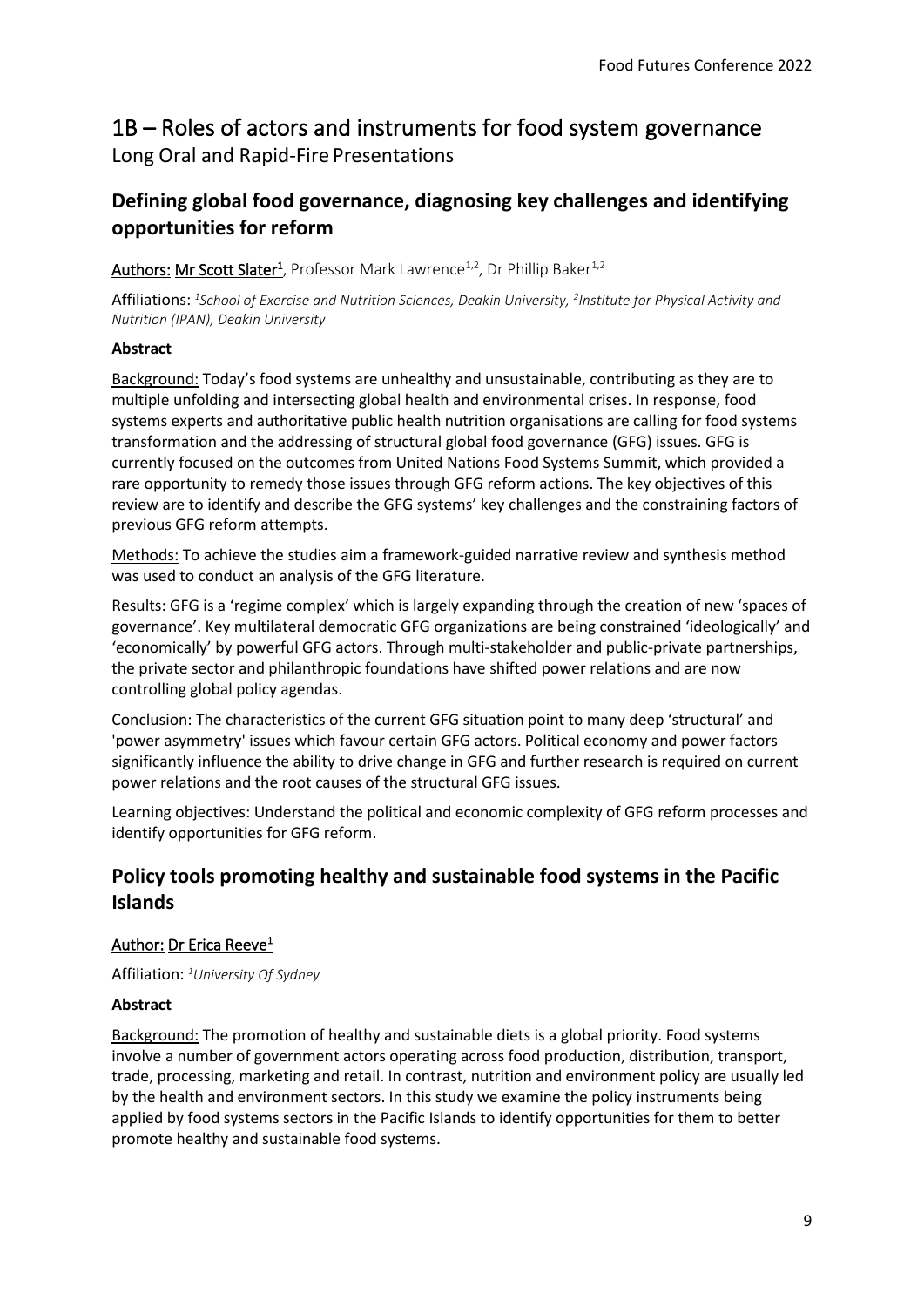Methods: We undertook a documentary analysis of key policies governing food systems sectors in the Solomon Islands and Vanuatu. We extracted data on policy priorities, tools and approaches, against a predetermined coding framework based on our study objectives. We applied a policy instrumentation approach to describe the inclusion of nutrition and environmental sustainability considerations in food system policy.

Findings: The food system was a cause of economic concerns for both countries, particularly in view of declining performance of agricultural production for export. This was being addressed using a range of authoritative tools and incentives to promote industry and trade opportunities. Climate change and resource protection were key concerns for the productive sectors, challenges that were being addressed largely with incentives and knowledge resources. While nutrition and food security provided a sense of purpose to food systems sectors, these were being minimally operationalized by food systems sectors.

Conclusions: Countries might need to consider how food systems sectors could apply a more coercive set of policy tools to address environmental and nutrition challenges.

### <span id="page-9-0"></span>**Food policy in Australia: The role of Federal Government departments and agencies**

Authors: Pratibha Naudiyal<sup>1</sup>, Alexandra Jones<sup>1,2</sup>, Sally McDonald<sup>1,2,3</sup>, Belinda Reeve<sup>1</sup>

Affiliations: *<sup>1</sup>Charles Perkins Centre, The University of Sydney, <sup>2</sup>UNSW, <sup>3</sup>Charles Perkins Centre & School of Pharmacy*

#### **Abstract**

Currently, no document exists that summarises the role of various Federal Government departments and agencies in food policy development in Australia. Our report aimed to map the departments and agencies involved, how they work together to create and implement food policy, and how they divide and respond to food policy challenges.

Our methodology drew on one developed by the Centre for Food Policy in City University London for their Food Research Collaboration report. First, we identified Australian Federal Government departments using the government directory website. Then we analysed each department's website, Annual Report, and Corporate Plan to identify the department's food-related policies and initiatives. Finally, we determined which agencies within each department's portfolio conducted food related policy activity, and mapped the objectives and functions of those agencies.

Our research found that despite the importance of food policy to sustainability, health, and economic and social life, there is no single department or national framework that underpins or coordinates food-related activity in Australia. A unified federal policy framework, developed and implemented by one federal department or agency, would allow food-related activities and initiatives to be underpinned by the same set of goals and promote policy coherence and coordination.

Our report can help various stakeholders understand how food policy is shaped and conducted by the Australian Government, and can be used to identify possible areas where it can become better connected. Furthermore, it can inform recommendations for how a holistic, food systems approach to food policy can be developed in Australia.

### <span id="page-9-1"></span>**Do Australian policy-makers support small-scale farmers?**

#### Author:Ms Kerri-Anne Gill<sup>1</sup>

Affiliation: *<sup>1</sup>University Of Queensland*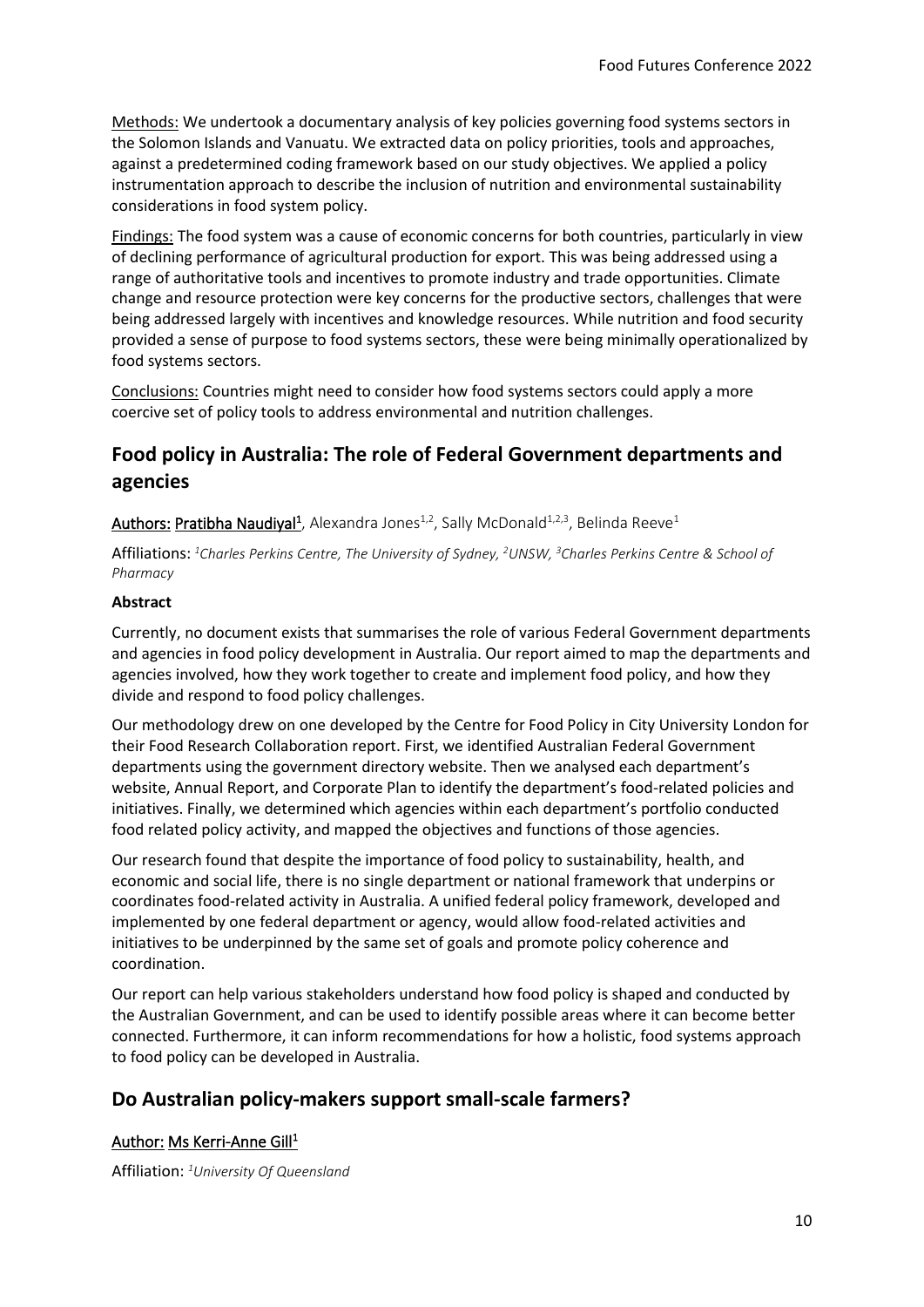#### **Abstract**

Background: Despite being a net food exporter, Australia's food system faces many challenges. Increased yields from farm expansion and modernisation are being eroded by climate change. Meanwhile, global experts argue for smaller farms to be supported within diverse food systems due to demonstrated environmental and nutritional benefits.

To date no Australian studies have examined policies at all three levels of government to identify support for small farms.

Methods: A policy review framework was created using smallholder policy recommendations from the UN Committee for World Food Security, of which Australia is a signatory. Thirteen themes were distilled from 47 recommendations using thematic analysis. Policies identified through a systematic grey literature search of federal, two state and two local governments were reviewed and scored against each of the themes.

Results: No smallholder-specific policies and very few smallholder-targeted initiatives were identified among 81 reviewed policy documents. Nevertheless, initiatives capable of assisting smallholders were included in various general public, or agriculture sector, policies. Federal and state policies largely supported specialised, industrialised agriculture while initiatives benefiting small and family farmers were more often found at local government level.

Conclusions: Australia is yet to develop a comprehensive strategy for smallholder agriculture at federal level or among four sampled state and local jurisdictions. The emphasis on large-scale, industrial, export-oriented agriculture needs to be balanced for a more diverse and resilient food system.

Learning Objectives:

- Small farms are important for sustainability and nutritional diversity
- There is significant scope to improve policy support for small Australian farms

### <span id="page-10-0"></span>**Local government policy action for healthy and sustainable diets: Ingredients for success**

Authors: Mrs Liza Barbour<sup>1</sup>, Dr Julie Woods<sup>2</sup>, Associate Professor Julie Brimblecombe<sup>1</sup>

Affiliation: *<sup>1</sup>Monash University, <sup>2</sup>Deakin University*

#### **Abstract**

Background: Local governments are well-placed to alter food system structures and effectively contribute to the population-wide shift towards healthy and sustainable diets. However, certain conditions must exist for effective food policy development and implementation. This case study research analysed the contextual factors and elements of power which enabled the development of Victoria's most progressive local food system strategy.

Methods: A regional local government area (LGA) in Victoria was selected as its food policy was recently ranked as the most progressive response to facilitate healthy, sustainable and equitable food systems. Semi-structured interviews (n=13) with key stakeholders involved in the development, implementation or evaluation of their food system strategy were conducted and relevant documents retrieved (n=17). Data were analysed through two lenses, the Shiffman and Smith's Framework on the determinants of political priority and the Consolidated Framework for Implementation Research.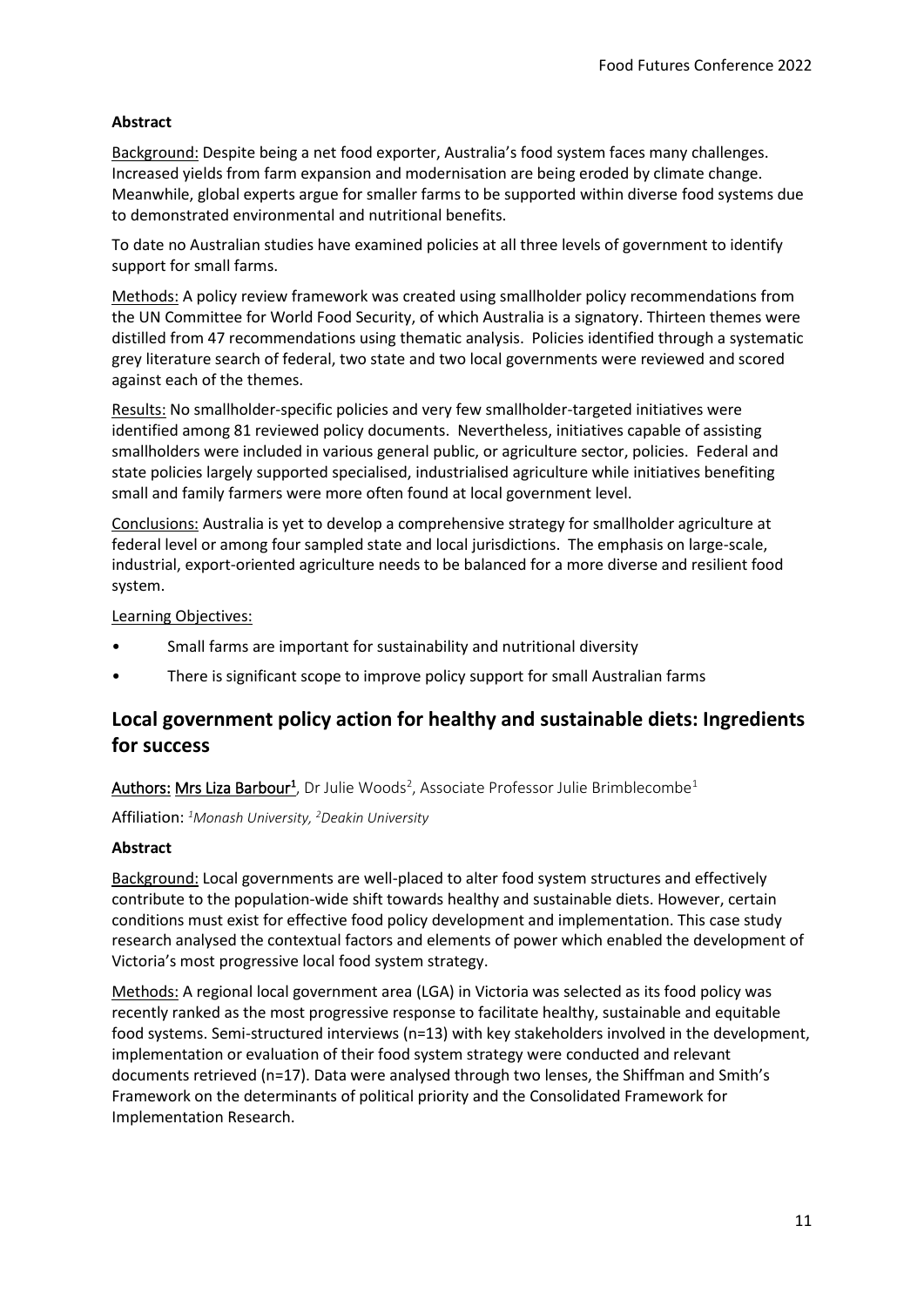Results: We describe; (i) how elements of power amongst actors, ideas, the political context and the issue of planetary health influenced the policy-making process, and (ii) the existing contextual factors both within and external to this LGA which facilitated or impeded effective policy action.

Conclusions: The way policy is prioritised and actioned by local governments depends on a range of internal and external contextual factors, as well as a complex interplay of various elements of power. This case study provides valuable lessons for aspiring LGAs as they develop feasible and evidencebased food policy to facilitate healthy and sustainable diets.

# <span id="page-11-0"></span>**Survey of Australian civil society organisations engaged in food system governance**

Authors: Dr Amy Carrad<sup>1</sup>, Rebecca Smits<sup>1</sup>, Professor Karen Charlton<sup>1</sup>, Dr Nick Rose<sup>2</sup>, Dr Belinda Reeve<sup>3</sup>

Affiliations: *<sup>1</sup>University Of Wollongong, <sup>2</sup>William Angliss Institute of TAFE, <sup>3</sup>University of Sydney*

#### **Abstract**

Background: There is increasing interest in the role of civil society organisations in forms of governance that aim to address the health, environmental sustainability, and equity issues created by contemporary food systems. However, this is an under-researched topic in Australia.

Methods: As part of a broader project, this study explored the role of Australian civil society organisations in food system governance. Through email invitation and social media recruitment, Australian organisations were invited to complete an online survey that explored their food system focus, primary activities, level of operation, partnerships, policy priorities, perceived benefits, and enablers of/barriers to participation in food system governance.

Results: Thirty-six organisations responded, including non-government organisations/charities, social enterprises, and coalitions. The sectors in which organisations were commonly involved were education, food security, sustainability/environment, policy advocacy, and food waste/circular economies. Most organisations' activities spanned multiple levels of governance. The availability of funding, and support from other stakeholders were important enablers for organisations engaged in food system governance.

Conclusions: Increased recognition, resources and support from government, funding bodies and community members is essential for strengthening the role of civil society organisations in creating a healthier, more sustainable, and fairer food system.

Learning objectives: Civil society organisations play an important role in addressing contemporary food system challenges. This study represents a first step in understanding the range of activities and functions performed by civil society organisations in food system governance in Australia, and how their role in this area might be strengthened.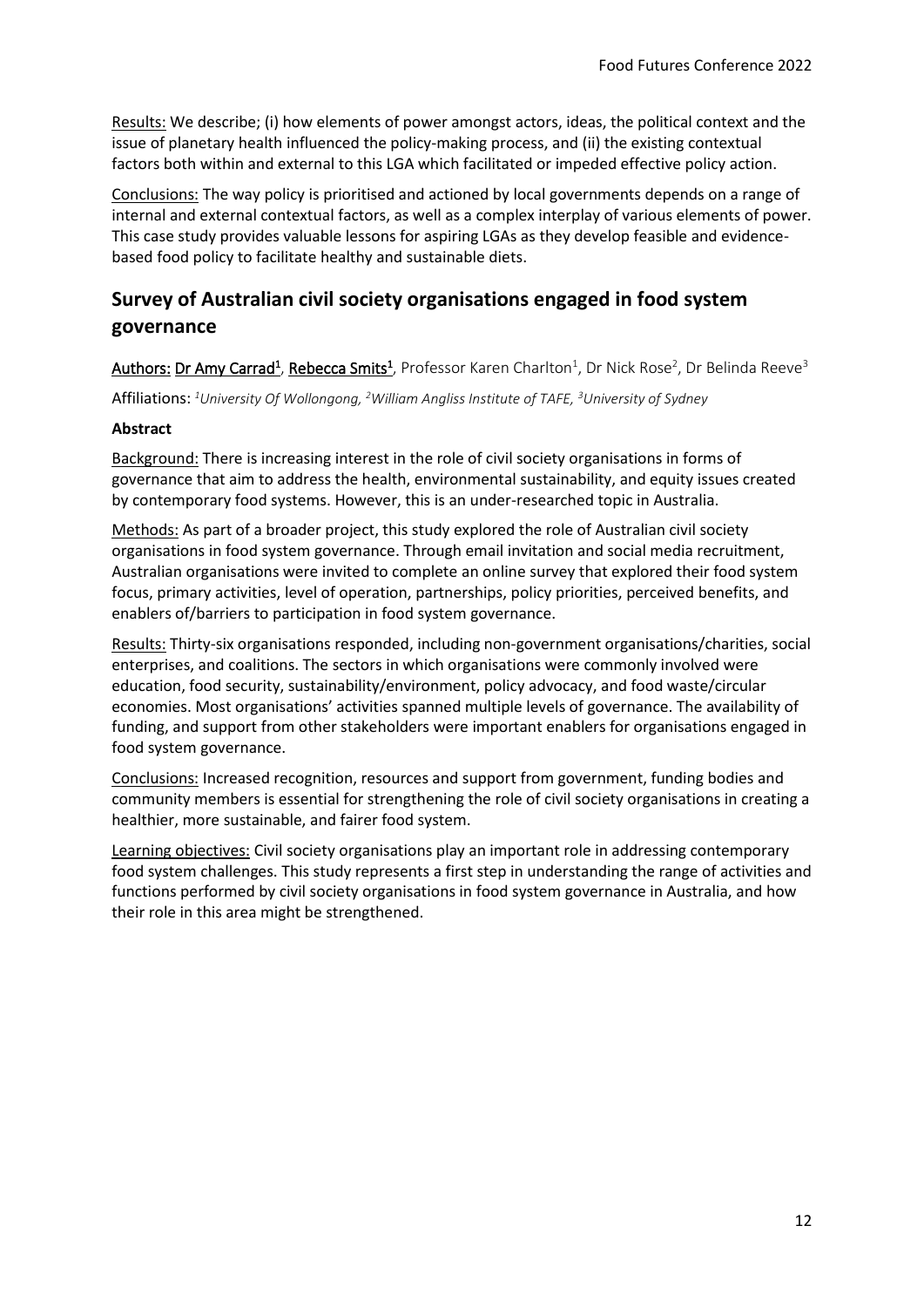# <span id="page-12-0"></span>1C – Research Priorities

Long Oral and Rapid-Fire Presentations

# <span id="page-12-1"></span>**Ultra-Processed Euphemisms: How Dietary Guidelines Refer to Levels of Food Processing**

#### Authors: Dr Jennifer Lacy-Nichols<sup>1</sup> Ms Daniela Kois<sup>1</sup>, Dr Priscila Machado<sup>2</sup>

Affiliations: *<sup>1</sup>University Of Melbourne, <sup>2</sup>Deakin University*

#### **Abstract**

Background: Mounting evidence about the health harms associated with ultra-processed foods highlights the urgency for policies to reduce the production and consumption of these products. One such policy is dietary guidelines. This paper offers the first systematic analysis of whether and how ultra-processed foods are represented in dietary guidelines internationally.

Methods: Consumer-targeted messages of 106 dietary guidelines were identified and classified 1) as 'eat more' or 'eat less' according to the language used, e.g. 'choose' vs 'avoid'; and 2) as nutrient or processing focussed. Additionally, the NOVA framework was used to classify all specific foods mentioned in 'eat less' guidelines according to their level of processing.

Results: 99% of guidelines utilised nutrient-based messages, either promoting 'positive' nutrients (e.g. vitamins) or discouraging 'negative' nutrients (mainly salt, sugar and fat). Explicit references to food processing were present in 45% of 'eat less' and 5% of 'eat more' guidelines. Euphemistic terms (e.g. discouraging 'packaged' or promoting 'raw' foods) were found in 43% of 'eat less' and 75% of 'eat more' guidelines. 53% of foods referred to in 'eat less' advice were ultra-processed.

Conclusions: Dietary guidelines incorporate advice about ultra-processed foods in three ways: specifically referring to 'ultra-processing'; naming specific ultra-processed foods; or using euphemisms for processing. Most discouraged foods were ultra-processed, however some minimally processed foods were discouraged, which points to tensions and contradictions between nutrientand processing-based dietary advice.

Learning Objectives: Dietary guidelines could be strengthened by explaining the different levels of processing to ensure that euphemisms don't encourage ultra-processed food consumption.

# <span id="page-12-2"></span>**Nutrition classification schemes for policy actions: Nutrients, foods or diets?**

Authors:Sarah Dickie<sup>1</sup> , Prof Mark Lawrence<sup>1</sup> , Dr Julie Woods<sup>1</sup> , Dr Priscila Machado<sup>1</sup>

Affiliation: *<sup>1</sup>Deakin University*

#### **Abstract**

Background: There is currently no 'gold standard' nutrition classification scheme (NCS) for use in policy actions. This study aimed to compare the agreement of nutrient-, food-, and dietary patternbased NCSs in their assessment of a food's health potential within the Australian food supply and examine the conceptual underpinnings and technical characteristics that explain differences.

Methods: Food and beverage products in a diverse database of the Australian food supply (n=7,322) were classified by the Chile nutrient profiling model (NPM), the Health Star Rating (HSR), Nutri-score, the World Health Organization European Region's (WHO-Euro) NPM, the Pan American Health Organization's (PAHO) NPM, NOVA, and the Australian Dietary Guidelines (ADGs). The proportion of products classified as 'healthy' and 'unhealthy' and pairwise agreement was calculated. Key characteristics that accounted for differences were identified.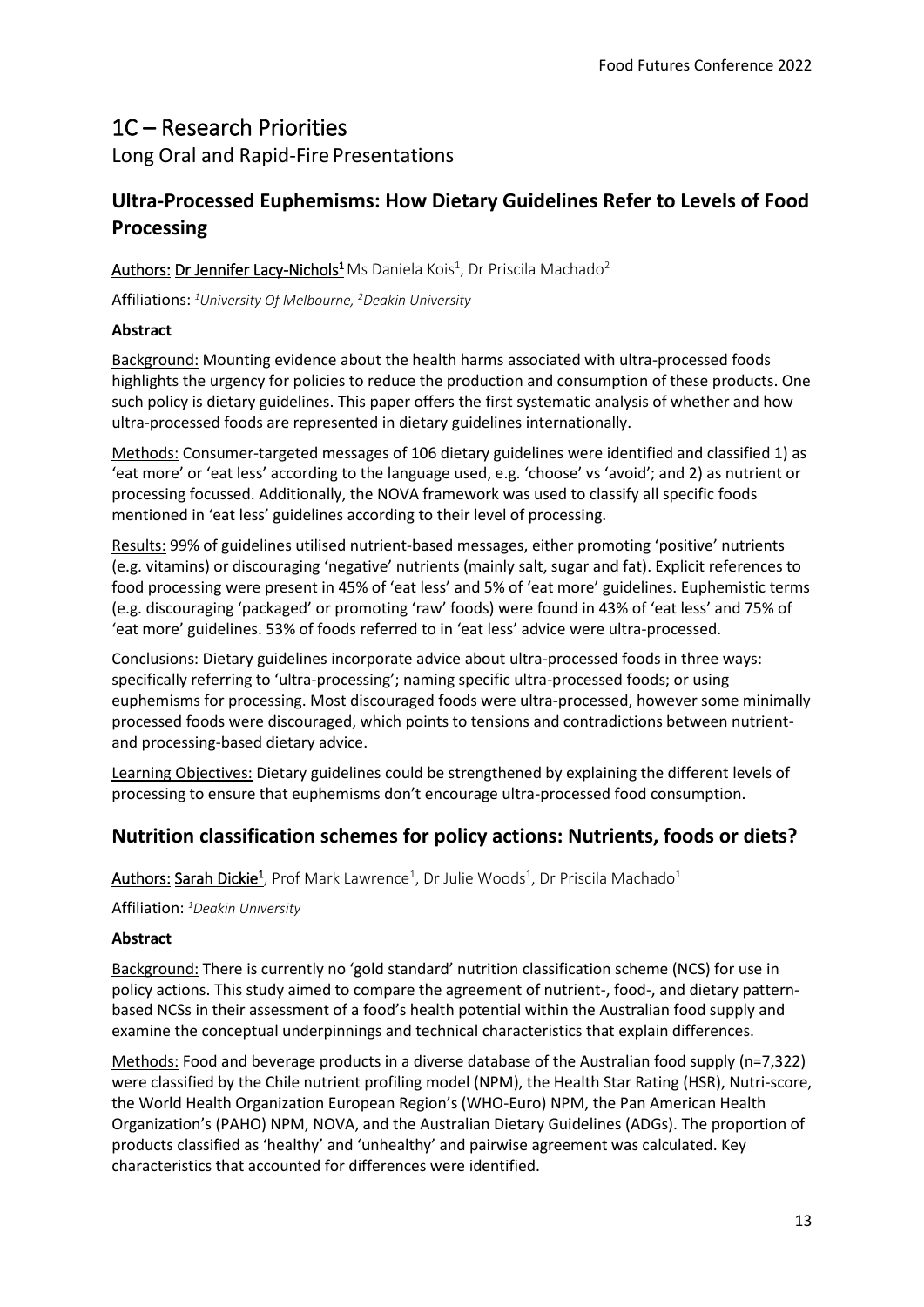Results: The PAHO NPM classified the lowest proportion (22%) of products as 'healthy', and the HSR the highest (63%). The HSR and Nutri-score had the highest pairwise agreement and PAHO NPM and HSR the lowest. Characteristics that accounted for differences included: category-specific assessment versus across-the-board assessment, the classification of categories as always 'healthy' or 'unhealthy', consideration of level of food processing, thresholds for 'risk' nutrients that do/do not penalise whole foods; and allowance/no allowance for the substitution of ingredients.

Conclusions: Wide variation was observed in agreement among the NCSs analysed due to differing conceptual underpinnings and technical characteristics.

Learning Objectives: The key characteristics identified in this study could be considered in the design of an effective NCS for nutrition policy actions.

# <span id="page-13-0"></span>**Methods used to develop dairy recommendations in food-based dietary guidelines**

Authors: Dr Zhaoli Dai-Keller<sup>1,2</sup>, Dr Cynthia Kroeger<sup>1</sup>, Ms Sally Mcdonald<sup>1</sup>, Professor Lisa Bero<sup>1,3</sup>

Affiliations: *<sup>1</sup>The University of Sydney, <sup>2</sup>Macquarie University, <sup>3</sup>University of Colorado*

#### **Abstract**

Objective: This study aimed to understand the methods used to develop dairy recommendations in food-based dietary guidelines (FBDGs).

Methods: We searched the FBDG database at the Food and Agricultural Organization website to identify eligible dietary guidelines published since 2009, which must specify dietary recommendations and describe guideline development processes. Two reviewers independently reviewed the guidelines and extracted relevant data. We focused on evidence retrieval and assessment, health equity, conflicts of interest (COI), and stakeholder input to evaluate guideline development processes.

Results: Among the 26 eligible guidelines, including those published in 2020, the serving sizes for dairy recommendations ranged from none (5/26, 19.2%) to 3-5 serv/d (1/26, 3.9%), with 38.5% (10/26) having ≥2 serv/d being the most common recommendations. Most guidelines endorsed low or skimmed-fat dairy consumption (19/26, 73%). In addition, dairy was recommended as a source of calcium (16/26, 61.5%) or vitamin D (10/26, 38.5%). However, only eight guidelines (31%) recommended plant-based dairy alternatives (soy or almond). Systematic review methods and evidence quality assessment were implemented in five guidelines (19%); half of the guidelines considered health equity, and 42% included stakeholder input during the guideline development. However, only three guidelines (11.5%) declared COI.

Conclusion: Most dietary guidelines recommend reduced-fat dairy consumption, and 31% recommend plant-based dairy alternatives, although lactose intolerance is common and food sustainability is a global concern. Methodological rigour in the evidence base, health equity and disclosure of COI suggests low. Further analysis will disentangle how the discrepancies in guideline development processes contribute to the dairy recommendations formulated.

### <span id="page-13-1"></span>**A new approach to classifying the healthiness of foods for policy actions**

Authors:Sarah Dickie<sup>1</sup> , Prof Mark Lawrence<sup>1</sup> , Dr Julie Woods<sup>1</sup> , Dr Priscila Machado<sup>1</sup>

Affiliation: *<sup>1</sup>Deakin University*

**Abstract**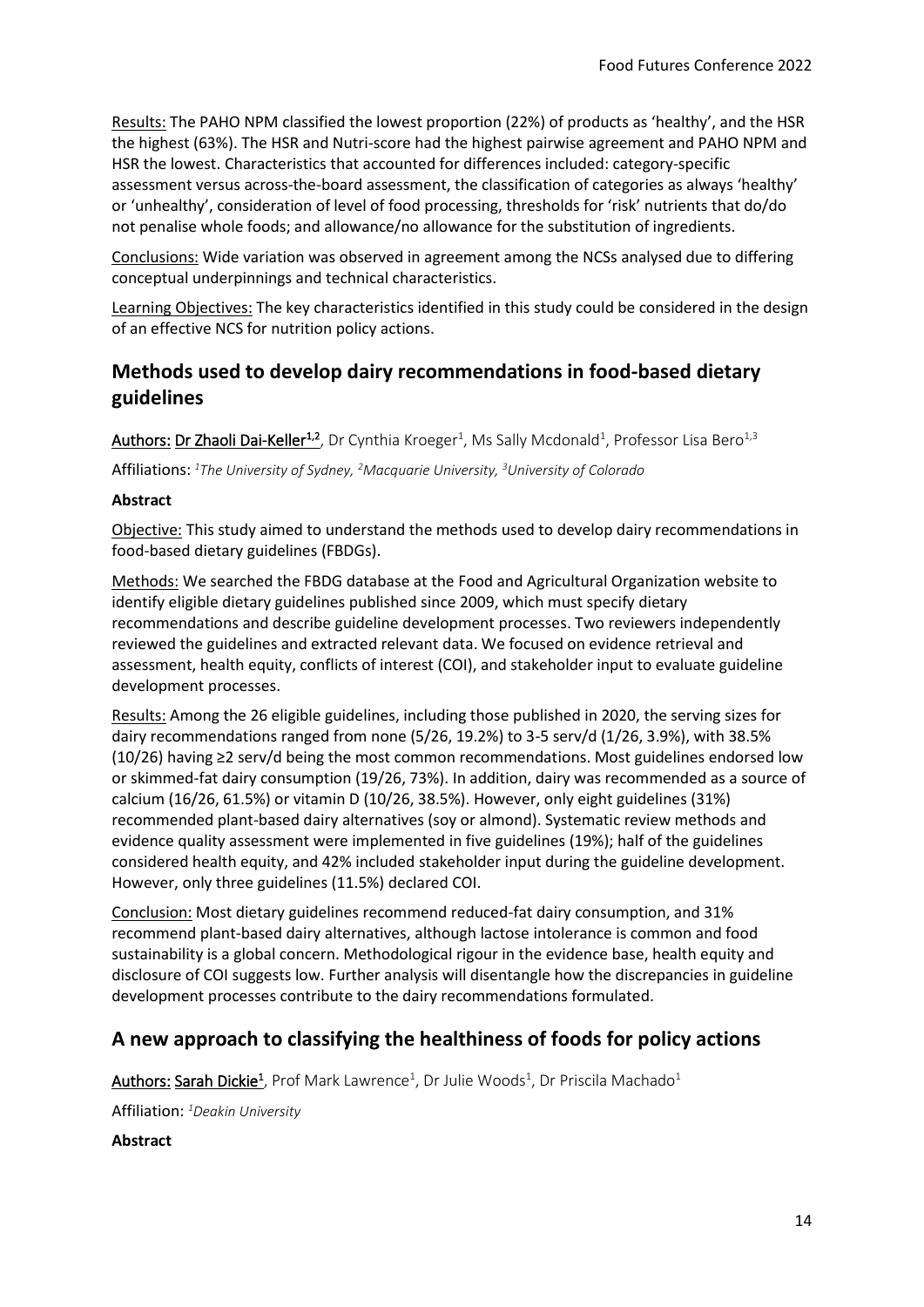Background: Evidence on the associations between ultra-processed foods (UPFs) and adverse health outcomes is accumulating, yet many policy actions are currently informed by nutrient-based nutrition classification schemes (NCSs) which are unable to identify UPFs. This study aimed to examine the classifications of a prototype NCS combining level of processing and nutrient criteria and compare results to existing NCSs within the Australian food supply.

Methods: A binary-style prototype NCS was developed combining NOVA and nutrient thresholds for critical nutrients. Australian food products (n=7,322) were classified as either 'healthy' or 'unhealthy' according to the prototype. Proportion of products and nutrient content in each category of the prototype were calculated and compared to the World Health Organization European Region's Nutrient Profiling Model (WHO-Euro NPM), the Pan American Health Organization's Nutrient Profiling Model (PAHO NPM), and the Australasian Health Star Rating (HSR) system.

Results: The prototype classified 26% as 'healthy' and 74% as unhealthy. Critical nutrients content per 100g/ml were significantly higher for products classified as unhealthy. The prototype classified a lower proportion of foods as unhealthy compared to the PAHO NPM (78%) and a higher proportion compared to the WHO-Euro NPM (70%) and the HSR (37%).

Conclusion: A NCS combining level of processing and minimal nutrient thresholds represents a viable evidence-based approach for assessing the health potential of foods for policy purposes.

Learning objectives: A NCS combining level of processing and nutrient criteria effectively identifies food and beverage products of concern in the Australian marketplace, with advantages over currently used nutrient-based approaches.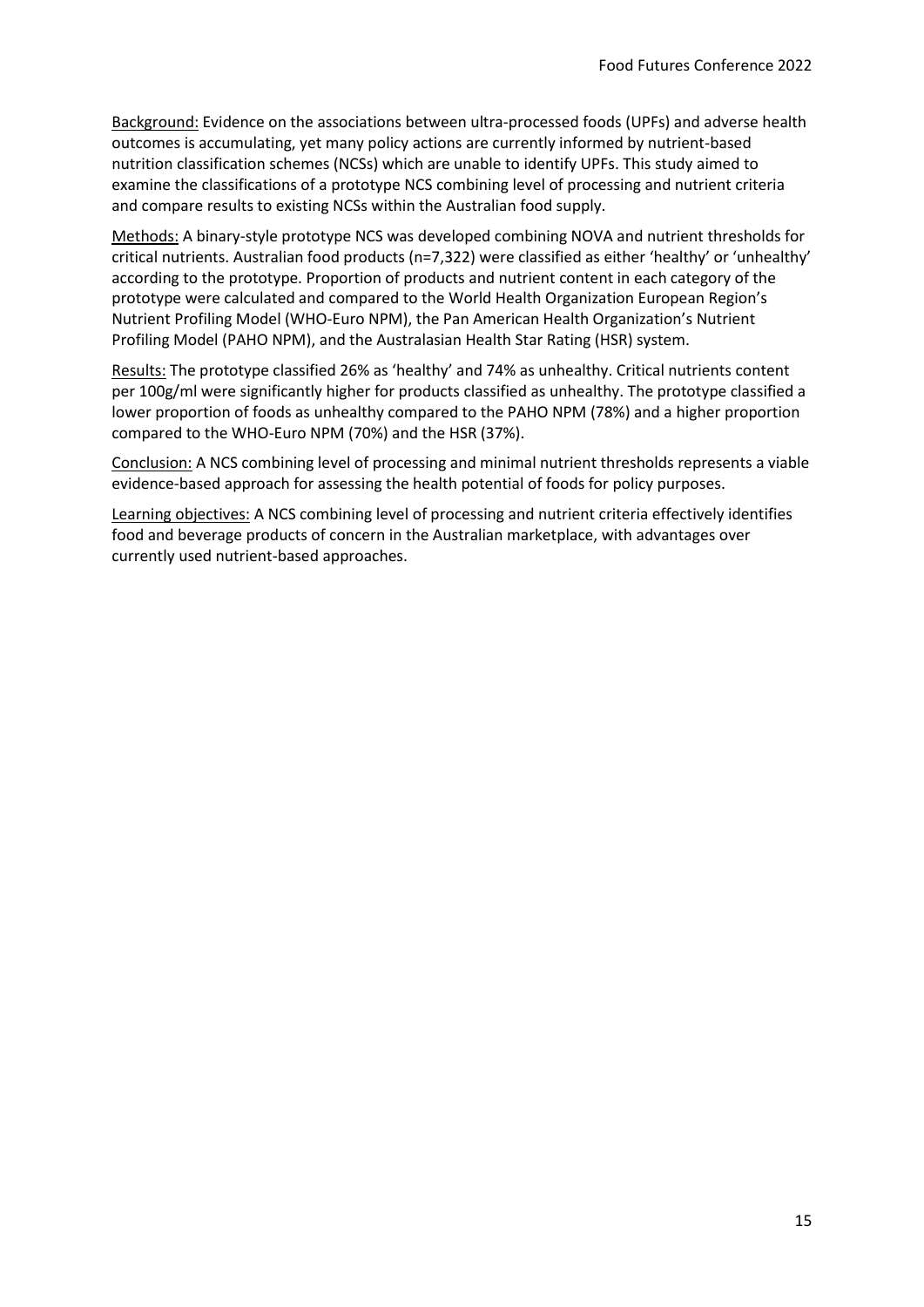# <span id="page-15-0"></span>2A – Power, investment and regulation in food systems transformation

Long Oral and Rapid-Fire Presentations

# <span id="page-15-1"></span>**The potential role of investment in driving food industry accountability for nutrition**

Authors: Ella Robinson<sup>1</sup>, Gary Sacks<sup>1</sup>, Rachel Carey<sup>2</sup>, Christine Parker<sup>2</sup>, Anita Foerster<sup>3</sup>, Miranda Blake<sup>1</sup> Affiliations: *<sup>1</sup>Deakin University, <sup>2</sup>The University of Melbourne, <sup>3</sup>Monash University*

#### **Abstract**

Background: Superannuation funds and other institutional investors play a key role in influencing corporate governance, and are increasingly incorporating environmental, social and governance considerations as part of their investment decisions. By taking into account nutrition issues, these investors represent a potential avenue for increasing food industry accountability for their impact on population diets. This study aimed to (1) investigate the extent to which nutrition-related issues are incorporated within institutional investment decision-making in Australia, and (2) explore stakeholder perspectives on barriers and facilitators to change.

Methods: We conducted a desk-based review of a 'best practice' sample of Australian institutional investors. We searched policy documents, reports and websites to identify how nutrition was incorporated within investment decision-making. 15 in-depth interviews were then conducted with various investment sector stakeholders.

Results: 18 out of 35 investors reported incorporating nutrition-related considerations within their decision-making, albeit in limited ways. Examples included investors actively engaging with food companies to encourage improved nutrition-related policies and practices, and screening food companies based on the healthiness of their product portfolios. Barriers and facilitators to change identified by stakeholders included: investor beliefs and experience; quality and availability of nutrition-related data and good practice benchmarks; client and member demand; and government policy action.

Conclusions and learning objectives: The public health community needs to collaborate with institutional investors to understand mechanisms that could support better incorporation of nutrition issues as part of investment decisions. Better articulation of the financial risks that unhealthy diets pose to investors is likely to be important.

# <span id="page-15-2"></span>**Regulation and food systems transformation: The case of ultra-processed foods**

Authors: Ms Tanita Northcott<sup>1</sup>, Dr Phillip Baker<sup>1</sup>, Prof Mark Lawrence<sup>1</sup>, Prof Christine Parker<sup>2</sup>

Affiliations: *<sup>1</sup>Deakin University, <sup>2</sup>Melbourne Law School, The University of Melbourne*

#### **Abstract**

Introduction: Ultra-processed foods (UPFs) harm human and planetary health. Despite the harms, UPF consumption and sales continue to rise. The rise of UPFs is a property of modern food systems, tied to characteristics such as globalised food supply chains, urbanisation and commercialised food environments. To respond to this problem, a 'whole of food systems' approach to regulation is required. Global public health nutrition bodies have called for urgent action to transform unhealthy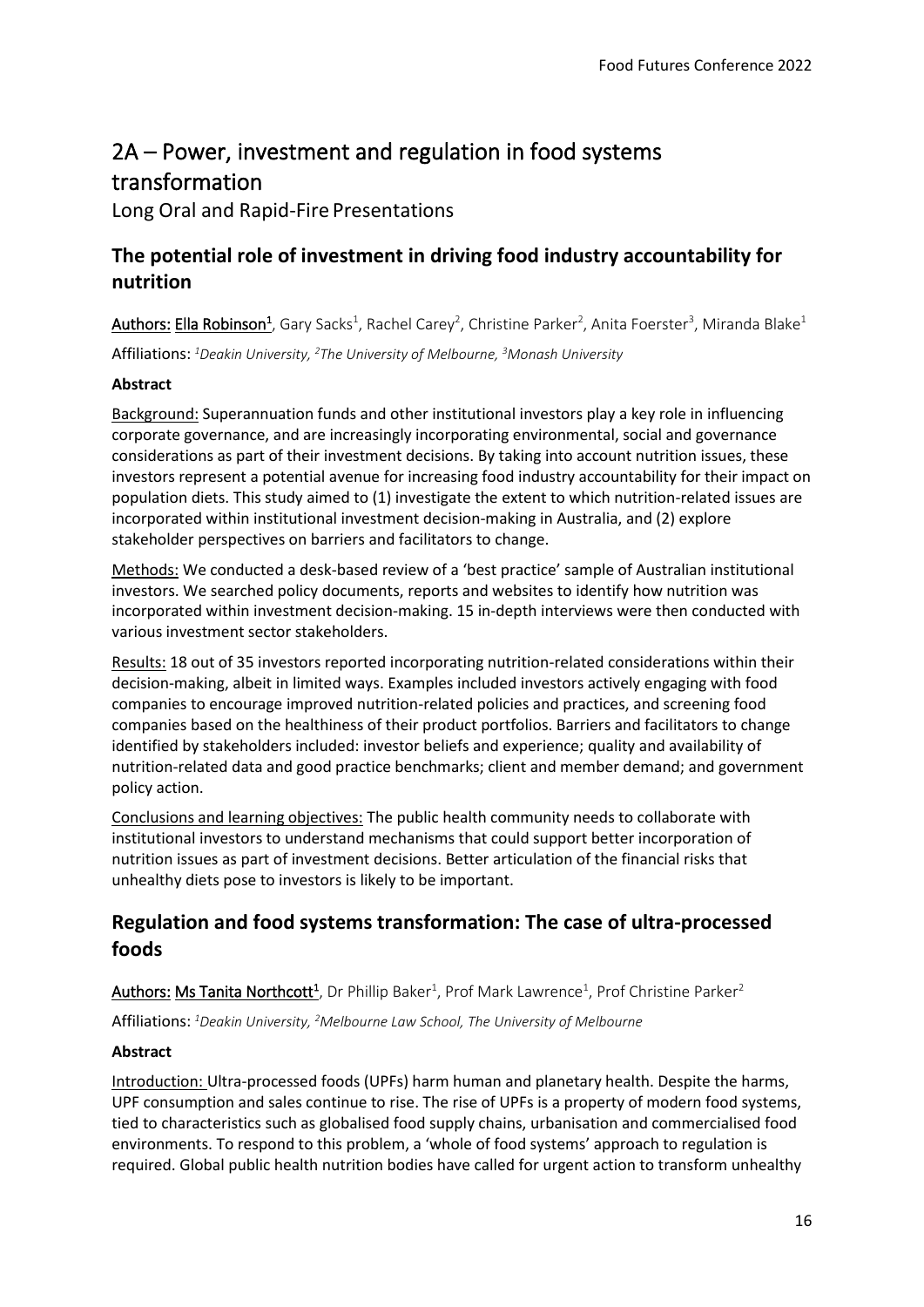and unsustainable food systems. A key objective of this literature review is to examine the potential of systems science approaches to inform a fit-for-purpose regulatory response to food systems transformation and the emergent harms of UPFs.

Methods: A narrative review and synthesis method was used to conduct an analysis of a broad range of literature from the fields of public health, food policy, systems science and regulatory studies.

Results: Current dominant policy intervention frameworks inadequately address the deeper levels and key attributes of complex food systems. Systems science concepts, in particular a leverage points framework, can be applied to identify and inform the places to intervene in industrial food systems to respond to UPF consumption.

Conclusion: The characteristics of modern industrial food systems precipitate and sustain the rise in UPF consumption. Systems science analytical tools can assist to reframe and respond to the harms of UPFs as a property of complex food systems.

Learning objectives: To critically assess the problem of UPF consumption and relevant regulatory approaches from a systems perspective.

### <span id="page-16-0"></span>**Analysing and addressing market power in the ultra-processed food sector**

#### Author:Mr Benjamin Wood<sup>1</sup>

Affiliation: *<sup>1</sup>Global Obesity Centre*

#### **Abstract**

Background: The considerable market power of global ultra-processed food (UPF) manufacturers poses a barrier to efforts to protect and promote health equity. Such power allows UPF corporations to influence market conditions, such as product availability, affordability, and consumer behaviour. Especially for disadvantaged groups, choice related to food consumption is therefore often constrained to suit the interests of UPF corporations. This paper aimed to analyse the extent and impacts of market power in the UPF sector, and to identify potential levers to challenge this market power.

Methods: We used the Structure-Conduct-Performance model as an organising framework. Market concentration of several UPF markets were analysed worldwide. A review of market strategies used by UPF corporations to consolidate power was undertaken. The influence of market power on the distribution of harms and wealth via UPF markets was explored.

Results: Global UPF manufacturers sit upon a patchwork of highly concentrated markets. They deploy a range of strategies, such as exploiting information asymmetries vis-à-vis consumers, to consolidate their power. Global UPF manufacturers extract and accumulate substantial wealth, much of which is either diverted to practices intended to expand their markets, protect their activities, or transfer wealth to shareholders.

Policy implications: Given the increasing social and political momentum behind anti-monopoly movements, including in the US, the public health community could aim to better engage with discussions on reforming government regulation of market power. Specifically, reforming competition regulation to systematically integrate public health values could have considerable potential to protect and promote health equity.

# <span id="page-16-1"></span>**We can't keep meating like this: externalised costs in corporatized meat supply**

Authors: Ms. Katherine Sievert<sup>1</sup>, Professor Mark Lawrence<sup>1</sup>, Professor Christine Parker<sup>2</sup>, Dr Phillip  $Baker<sup>1</sup>$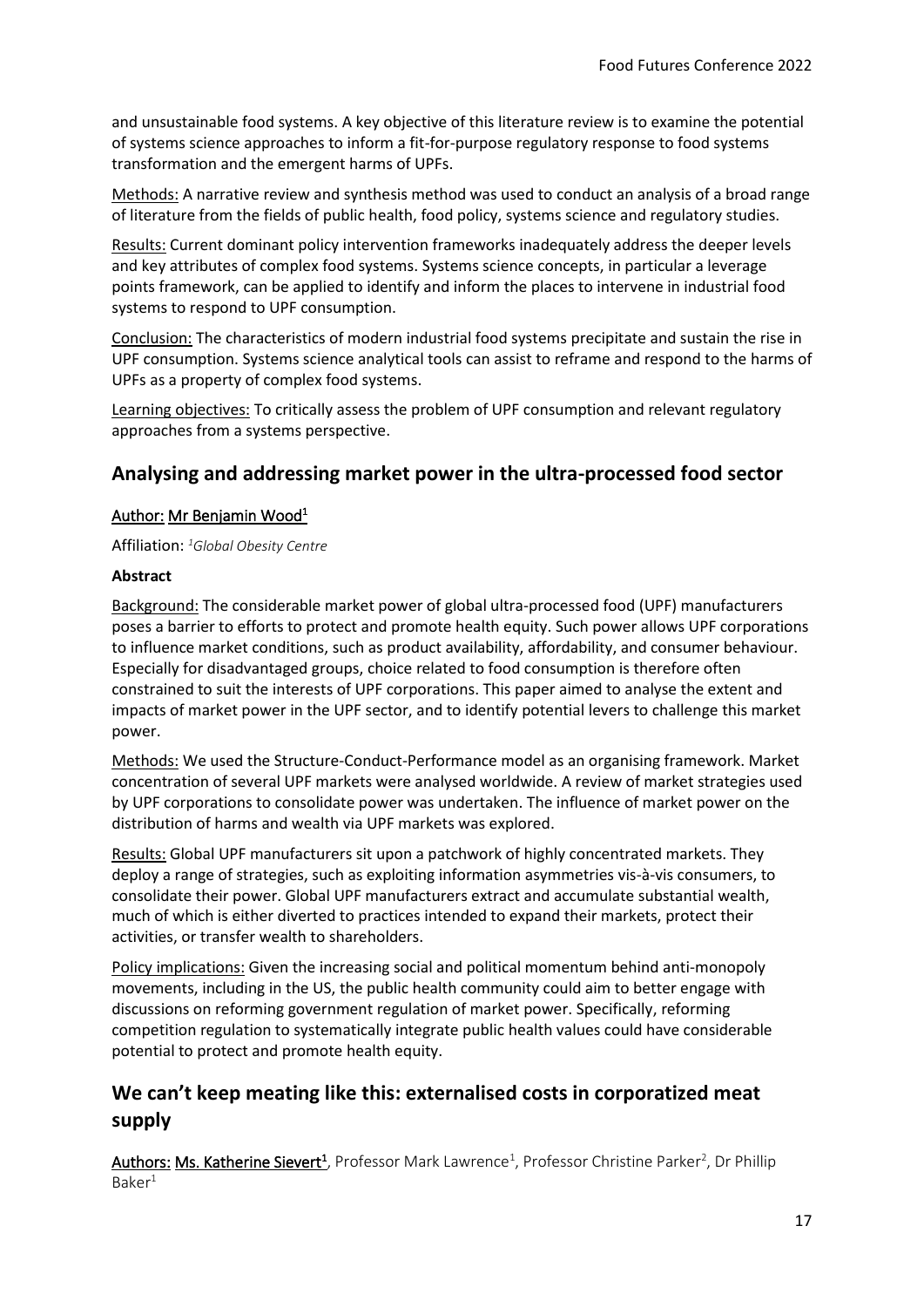Affiliations: *1 School of Exercise and Nutrition Sciences, Deakin University, <sup>2</sup>Melbourne Law School, University of Melbourne*

#### **Abstract**

Background: Healthy and sustainable food systems will require a global reduction in red and processed meat (RPM) production and consumption, especially in high-income populations. Excessive RPM production contributes substantially to environmental degradation, greenhouse gas emissions, and social and animal welfare exploitation. Despite this, high levels of RPM consumption are promoted through continued low pricing. We aimed to explore how the meat industry externalises and enables cheap RPM production and high levels of consumption.

Methods: Case study and document analysis to investigate three dimensions of the RPM supply chain generating social and environmental externalities, enabling cheap supply:

1) The connection between soybean production in Brazil increasing pork consumption in China;

2) Covid-19 and labour violations in US meat-processing facilities;

3) Trade and live export of livestock from Australia.

Results: Large multinational corporations persistently do not absorb the sizeable environmental and social costs of their RPM production. Cheap RPM is supported through a series of power asymmetries across the supply chain, enabled by minimal domestic regulation. Their entrenched relationships with governments propagate favourable policy environments, allowing for continued practice.

Conclusions: Lack of transparency allows externalities to go unaddressed. Future policy efforts should focus on addressing the power of the meat industry to transform the supply chain to be more equitable and food system-conscious, considering population and planetary health outcomes.

#### Learning Objectives:

1) Explores the nature of corporate concentration in the meat supply chain and their power to externalise environmental and social costs of production;

2) Suggests policy mechanisms to combat power asymmetry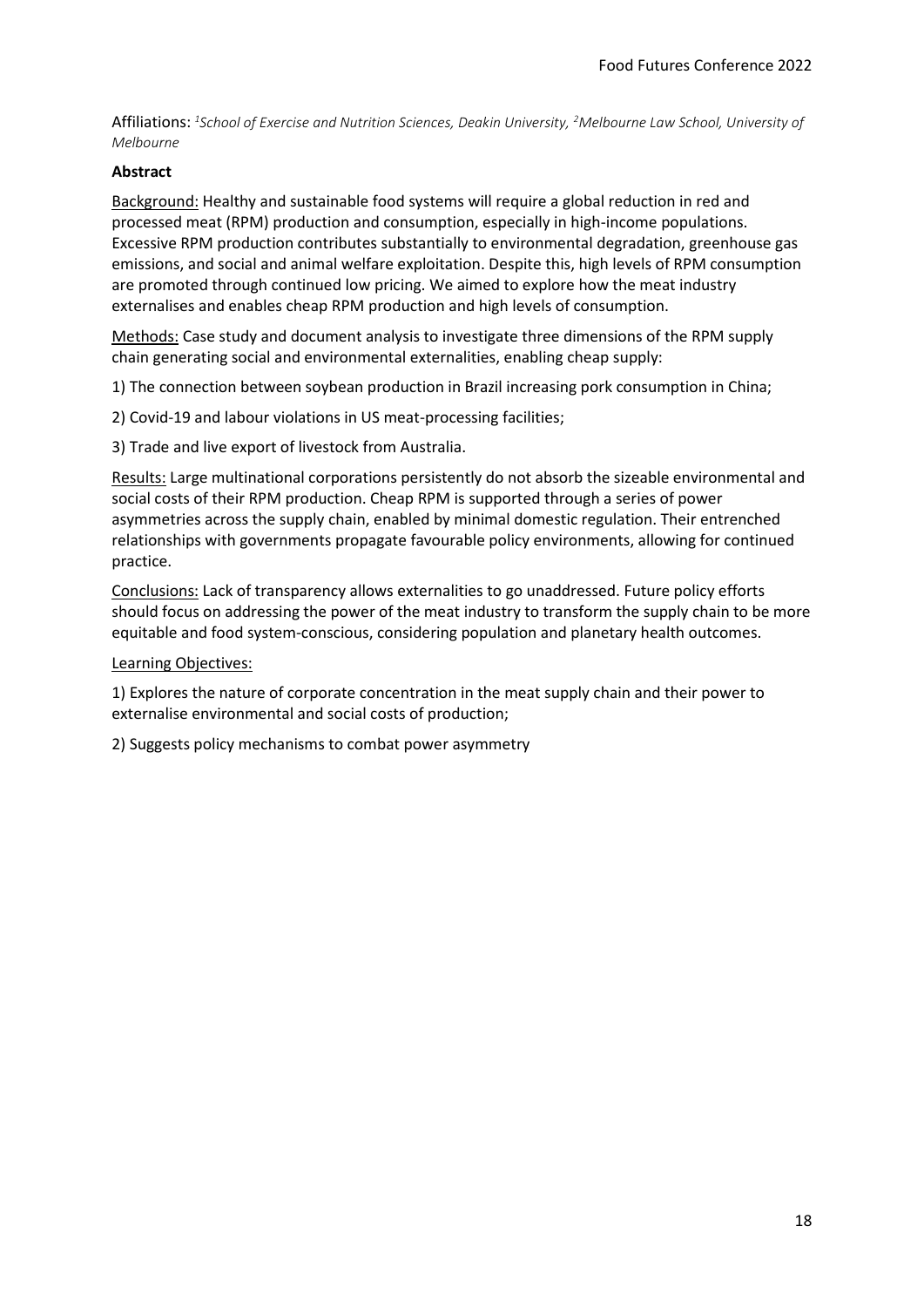# <span id="page-18-0"></span>2B – Ecological nutrition informing policy actions for healthy sustainable diets

Long Oral and Rapid-Fire Presentations

### <span id="page-18-1"></span>**Developing dietary guidelines to promote healthy and sustainable diets**

Authors: Ms Kate Wingrove<sup>1</sup>, Professor Mark Lawrence<sup>1</sup>, Mrs Cherie Russell<sup>1</sup>, Professor Sarah  $McN$ aughton $1$ 

Affiliations: *1 Institute for Physical Activity and Nutrition (IPAN), Deakin University*

#### **Abstract**

Background: Dietary guidelines are important nutrition policy reference standards that should be informed by the best available evidence. The aim of this study was to explore perceived advantages, disadvantages, and practicalities associated with the synthesis and translation of evidence from nutrient-based, food-based and dietary patterns research in dietary guideline development.

Methods: A qualitative descriptive study was conducted. Twenty-two semi-structured interviews were conducted with people involved in the development of the 2013 Australian Dietary Guidelines (ADGs).

Results: To inform future ADGs, participants suggested that evidence on a range of dietary exposures and health outcomes should be reviewed. In the context of increasing environmental and economic threats to food security in Australia, the importance of reviewing the latest evidence on environmental sustainability and equity was described. Selecting the most appropriate methods for reviewing particular types of evidence was identified as a priority. Balancing potential health, social, economic, and environmental consequences associated with particular recommendations was described as an important part of the evidence translation process.

Conclusions: To ensure the best available evidence is synthesised and translated into future ADGs, evidence review methods should be selected based on the research questions that are asked. To guide evidence translation, use of a framework that considers the quality of the evidence and incorporates health, social, economic and environmental dimensions should be considered.

#### Learning objectives:

1. Provide an overview of the dietary guideline development process.

2. Discuss practicalities associated with using evidence on associations between diet, health, and environmental sustainability in dietary guideline development.

# <span id="page-18-2"></span>**Inclusion of environmental sustainability in food-based dietary guidelines around the world**

Authors: Genevieve James-Martin<sup>1</sup>, Danielle Baird<sup>1</sup>, Dr Gilly Hendrie<sup>1</sup>, Dr Jessica Bogard<sup>1</sup>, Kim Anastasiou<sup>1</sup>, Paige Brooker<sup>1</sup>, Bonnie Wiggins<sup>1</sup>, Gemma Williams<sup>1</sup>, Professor Mario Herrero<sup>3</sup>, Professor Mark Lawrence<sup>4</sup>, Professor Amanda Lee<sup>2</sup>, Dr Malcolm Riley<sup>1</sup>

Affiliations: *<sup>1</sup>CSIRO, <sup>2</sup>University of Queensland, <sup>3</sup>Cornell University, <sup>4</sup>Deakin University*

#### **Abstract**

Background: Food-based dietary guidelines (FBDGs) provide population-level guidance on healthy eating. There has been increasing recognition of the synergies between diets for health and for environmental sustainability (ES). However, the degree to which ES is addressed in FBDGs remains unknown.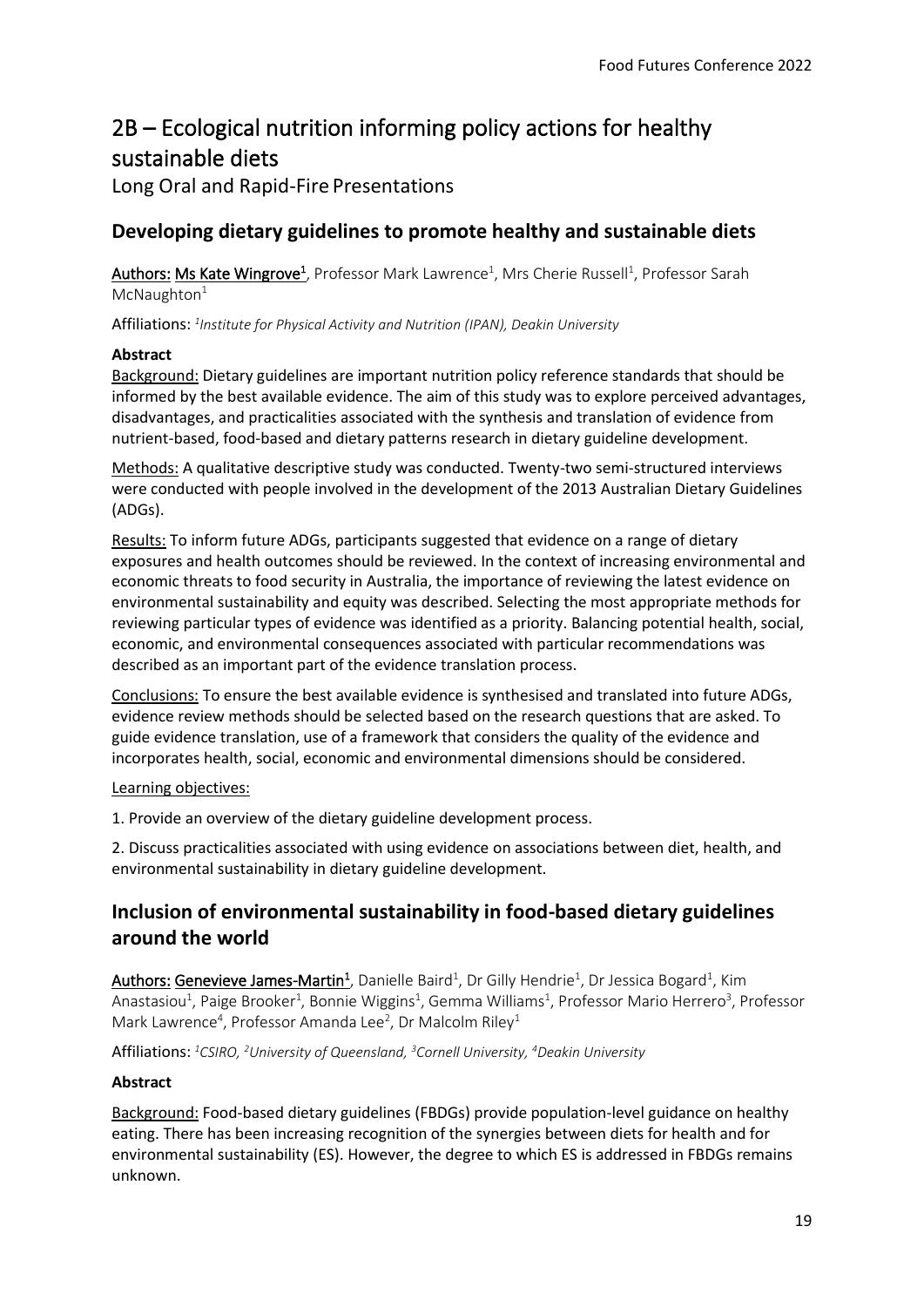This study describes depth and breadth of inclusion of ES messaging within FBDGs globally and compares this to relevant international recommendations.

Methods: The FAO website was used to identify countries with FBDGs and locate relevant documents. Included documents were searched for mention of ES using keywords. Relevant content about ES was extracted, in duplicate, and assessed against grading criteria based on the FAO Guiding Principles for Sustainable Healthy Diets.

Results: FBDGs from 83 countries were reviewed; 37 countries mentioned ES. Background FBDG documents addressed ES in greater depth than consumer documents. ES content was often limited to explanations of 'what', with few FBDGs addressing why ES is important, how dietary changes can be made or providing quantified advice for implementing a healthy and sustainable diet.

Conclusions: Despite being a critical global issue, less than half of the FBDGs reviewed raised ES, and the depth of discussion varied. There is a need to develop FBDGs that emphasise the link between human and planetary health and provide practical advice to support populations to implement healthy, equitable and sustainable diets.

Learning objectives: Establish a method for assessing inclusion of ES against global recommendations and benchmarking, monitoring and surveying depth and breadth of ES considerations in FBDGs globally.

### <span id="page-19-0"></span>**A document analysis of evidence use in Australian food and nutrition policymaking**

Authors: Ms. Patricia Ribeiro de Melo<sup>1</sup>, Dr Phillip Baker<sup>1</sup>, Dr Priscila Pereira Machado<sup>1</sup>, Dr Elly Howse<sup>2</sup>, Professor Mark Lawrence<sup>1</sup>

Affiliations: *<sup>1</sup>Deakin University, <sup>2</sup>The Australian Prevention Partnership Centre* 

#### **Abstract**

Background: The body of evidence that informs food and nutrition policymaking has been derived mostly from three types of nutrition exposures: nutrients, foods, and dietary patterns. The present study aims to identify which types of evidence informed food and nutrition policymaking in Australia and to determine the representation of the three nutrition exposures in policies.

Methods: A policy mapping search will be conducted to identify all food and nutrition policy actions that have been implemented in Australia. Policy actions will be categorised against a Nutrition Exposures framework and the Orders of Change schema. Three case studies derived from distinct policy processes will be selected through purposive sampling. Data will be analysed through comparative thematic analysis.

Results: Preliminary findings from the policy mapping identified thirty food and nutrition policy documents in Australia. Initial analysis has shown that nutrients were the most common exposure, followed by foods and dietary patterns. These results highlight a potential dominance of evidence derived from nutrient exposures for informing food and nutrition policy actions in Australia.

Conclusion: Despite providing high-quality evidence, this nutrient-orientation skews the body of evidence towards supporting nutrient-oriented policies, while neglecting interventions that could more efficiently tackle policy concerns related to foods and dietary patterns. The main learning objective of this study is to understand the food and nutrition policy decision-making scenario in Australia by identifying the representation of nutrition exposures in policies. These results will inform future research which, through a sociological and political prism, will investigate how and why this scenario occurs.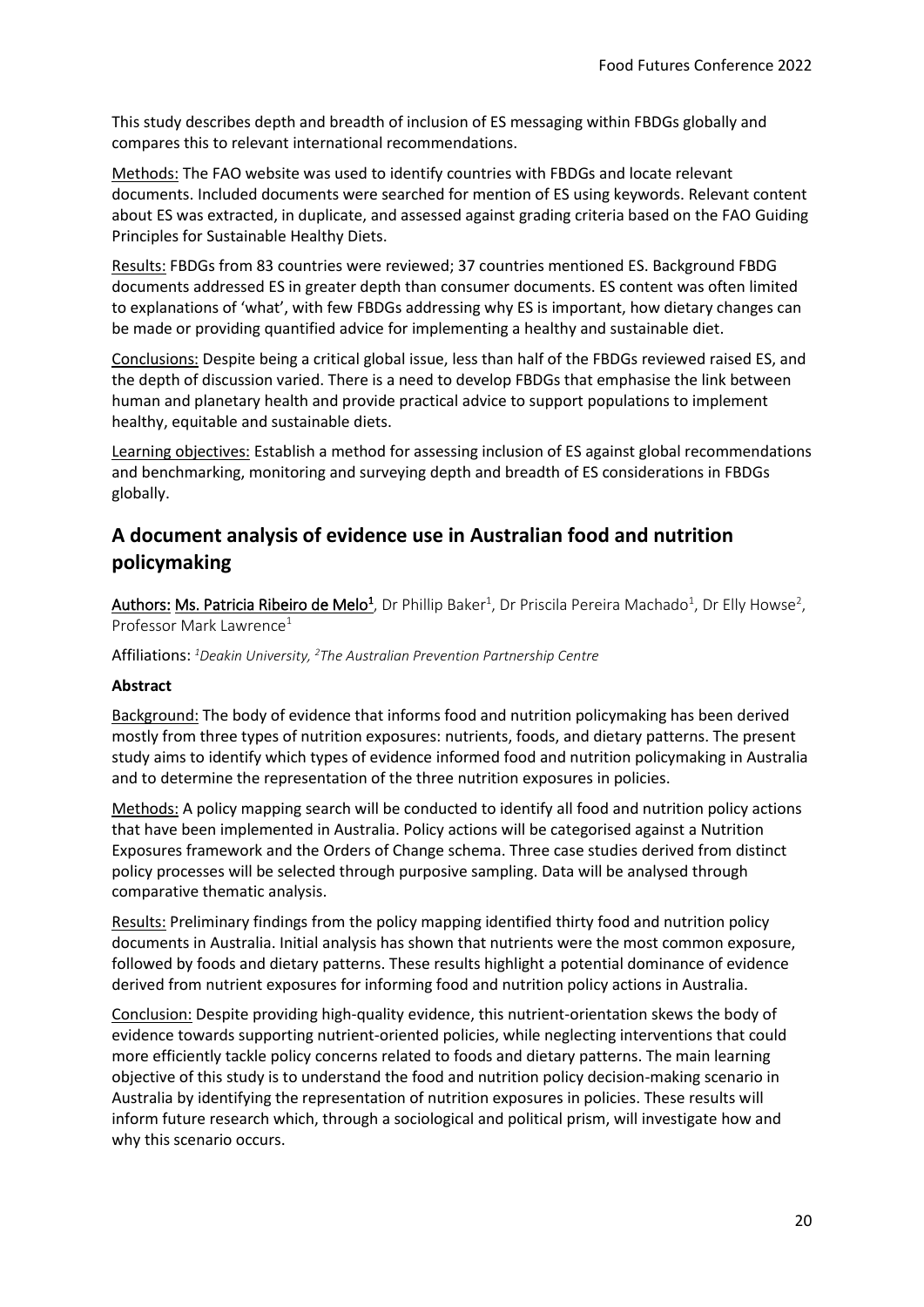# <span id="page-20-0"></span>**Unintended consequences of added sugar policy actions: The rise of nonnutritive sweeteners**

Authors: Mrs Cherie Russell<sup>1</sup>, Dr Phillip Baker<sup>1,2</sup>, Dr Carley Grimes<sup>1,2</sup>, Professor Mark Lawrence<sup>1,2</sup>

Affiliations: *1 School of Exercise and Nutrition Science, Deakin University, <sup>2</sup> Institute for Physical Activity and Nutrition, Deakin University* 

#### **Abstract**

Background: Current added sugar intakes exceed recommendations, constituting a dietary risk factor for poor health. Policy actions to reduce consumption often promote the reformulation of packaged foods, involving sugar reduction potentially offset with non-nutritive sweeteners (NNS): non-caloric substances which impart sweetness. NNS health impacts and their effect on dietary patterns is contested. We aimed to assess longitudinal trends in worldwide sales of added sugars and NNS, in comparison to policy actions to reduce added sugar consumption.

Methods: Per capita market sales data sourced from the Euromonitor Passport Database were used as a proxy for consumption of added sugars and NNS. The NOURISHING Database informed our policy mapping.

Results: SSB taxes were the most prolific policy actions implemented globally. Correspondingly, sales volume of NNS increased globally for beverages, yet were stable for food. The sales volume of added sugars for beverages decreased in high-income countries but increased in middle-income countries, though increased globally for food.

Conclusions: We suggest that increased NNS use is driven by industry responses to proposed/implemented policy; consumer demand for low energy/sugar products; favourable regulatory environments; and technological advances. Sweetener growth in middle-income countries could reflect an increased supply of ultra-processed foods associated with the 'nutrition transition'. The health and dietary impacts of our increasingly sweet food supply, and increased NNS intakes, will require ongoing monitoring to determine public health outcomes.

#### Learning Objectives:

1. Demonstrate trends in global sweetener use over time

2. Correlate trends in sweetener use globally with implemented policy actions to reduce added sugar consumption

# <span id="page-20-1"></span>**Developing a framework for understanding the environmental impacts of ultra-processed foods**

Authors: Ms Kim Anastasiou<sup>1,2</sup>, Dr Gilly Hendrie<sup>2</sup>, Dr Michalis Hadjikakou<sup>1</sup>, Dr Phillip Baker<sup>1</sup>, Professor Mark Lawrence<sup>1</sup>

Affiliations: *<sup>1</sup>Deakin University, <sup>2</sup>CSIRO*

#### **Abstract**

Background: Ultra-processed foods (UFPs) have rapidly overtaken traditional foods in diets across the world. UPF production utilises scarce environmental resources and their consumption contributes to diseases such as diabetes, cardiovascular disease and cancer. While food and nutrition policies and guidelines consider the health implications of UPF consumption, they rarely consider the environmental impacts. This presentation will describe the development of a food system framework which aims to display the environmental impacts of UPFs and will outline key findings.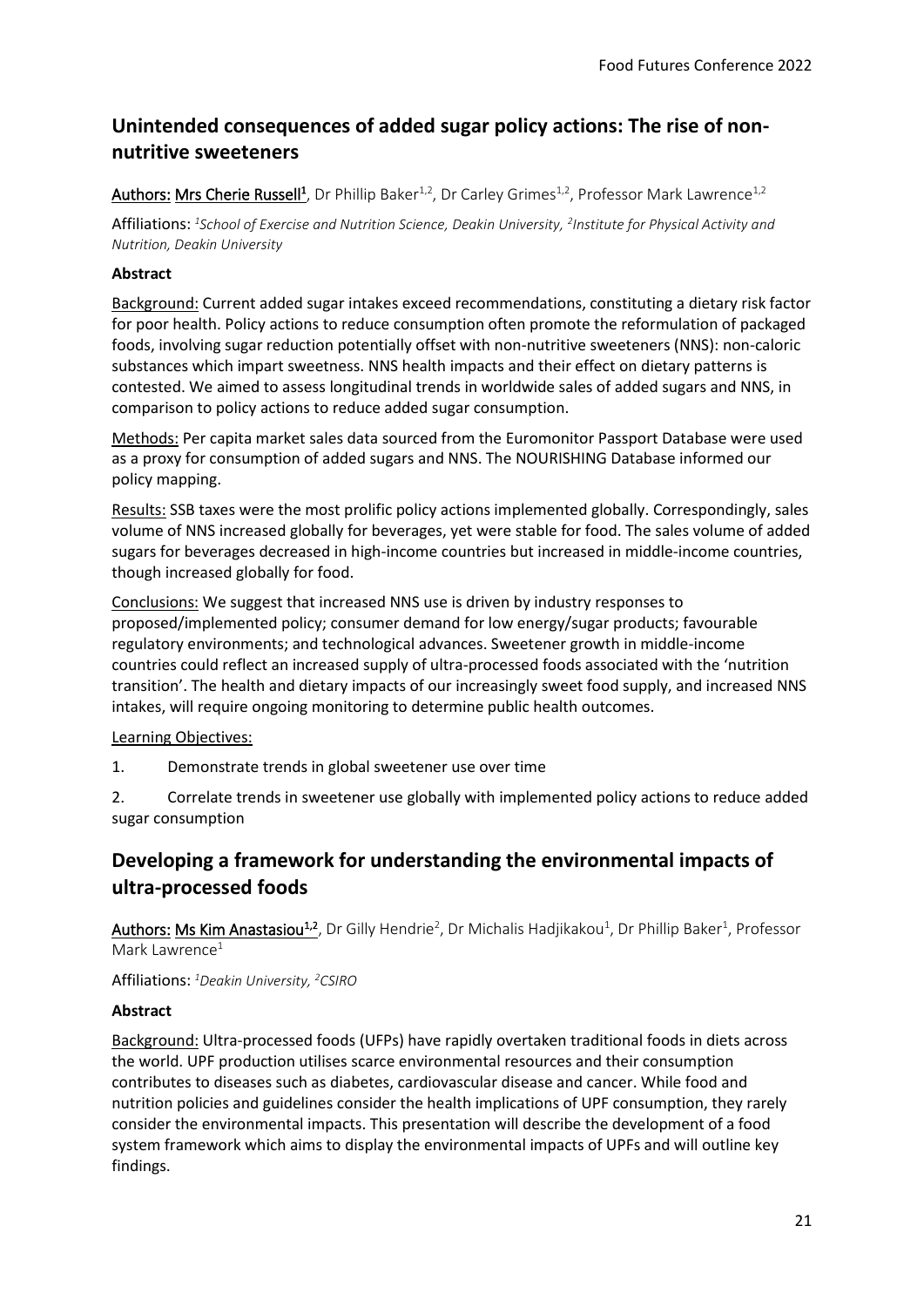Methods: The development of a food system framework was informed by a review of the literature investigating the environmental impacts of UPFs was conducted. Key stages of UPF production were identified, and the known environmental impacts of UPFs were mapped.

Results and conclusions: The food system framework displays the environmental impacts of UPFs, including greenhouse gas emissions, water-use, land degradation, biodiversity loss, use of fertilisers, herbicides, eutrophication, food loss and waste, and packaging waste. Environmental degradation from UPFs is not only driven by the quantity of impacts (such as volume of CO2-eq), but also the significance of impacts (such the ecological significance of areas impacted by biodiversity loss) and the avoidable nature of such impacts (UPF are not a necessary component of a healthy diet).

Learning objectives: This presentation aims to provide researchers and policy makers with key evidence about the environmental impact of UPFs. Learnings are applicable to future research, food policies and dietary guidelines.

### <span id="page-21-0"></span>**Calling out junk food sponsorship during the 2020 Tokyo Olympics**

Authors: Mr James Stevens-Cutler<sup>1</sup>, Ms Ainslie Sartori<sup>1</sup>, Ms Jasmine Teo<sup>1</sup>, Ms Melissa Ledger<sup>1</sup>

Affiliation: *<sup>1</sup>Cancer Council WA*

#### **Abstract**

Context: Junk food sponsorship of sport continues to be a major impediment to creating healthy environments free from the influence of unhealthy marketing. Coca-Cola was an official 'Worldwide Olympic Partner' at the 2020 Tokyo Olympics. Coke was also an official partner of the Australian Olympic Team (as was Cadbury), while McDonald's was an official broadcast partner of the Olympics coverage in Australia. In August 2021 Cancer Council WA leveraged the Olympic period to run a policy campaign which urged people to challenge the relationship between unhealthy industries and sport.

Process: Cancer Council WA worked with local advertising and media agencies to develop creative executions and a media schedule to highlight the key message that 'Junk food and sport don't belong together'. Ten partner organisations from state and federal public health agencies were enlisted to form a united front calling on governments to end junk food sponsorship of sport.

Analysis: Paid advertisements were placed at seven digital out-of-home sites around the Perth metropolitan area over a ten-day period. This was complemented by a non-paid public relations campaign which was activated on day one of the campaign period.

Outcomes: Campaign advertising reached 492,000 people (54.1% of people aged 25-54) with an average frequency of 7. The campaign also generated two media stories which featured on metro and regional TV networks.

Learning Objectives: Unhealthy sponsors are prolific in professional sports environments. Ongoing advocacy activities are required to build support for policy change that restricts these types of sponsorships.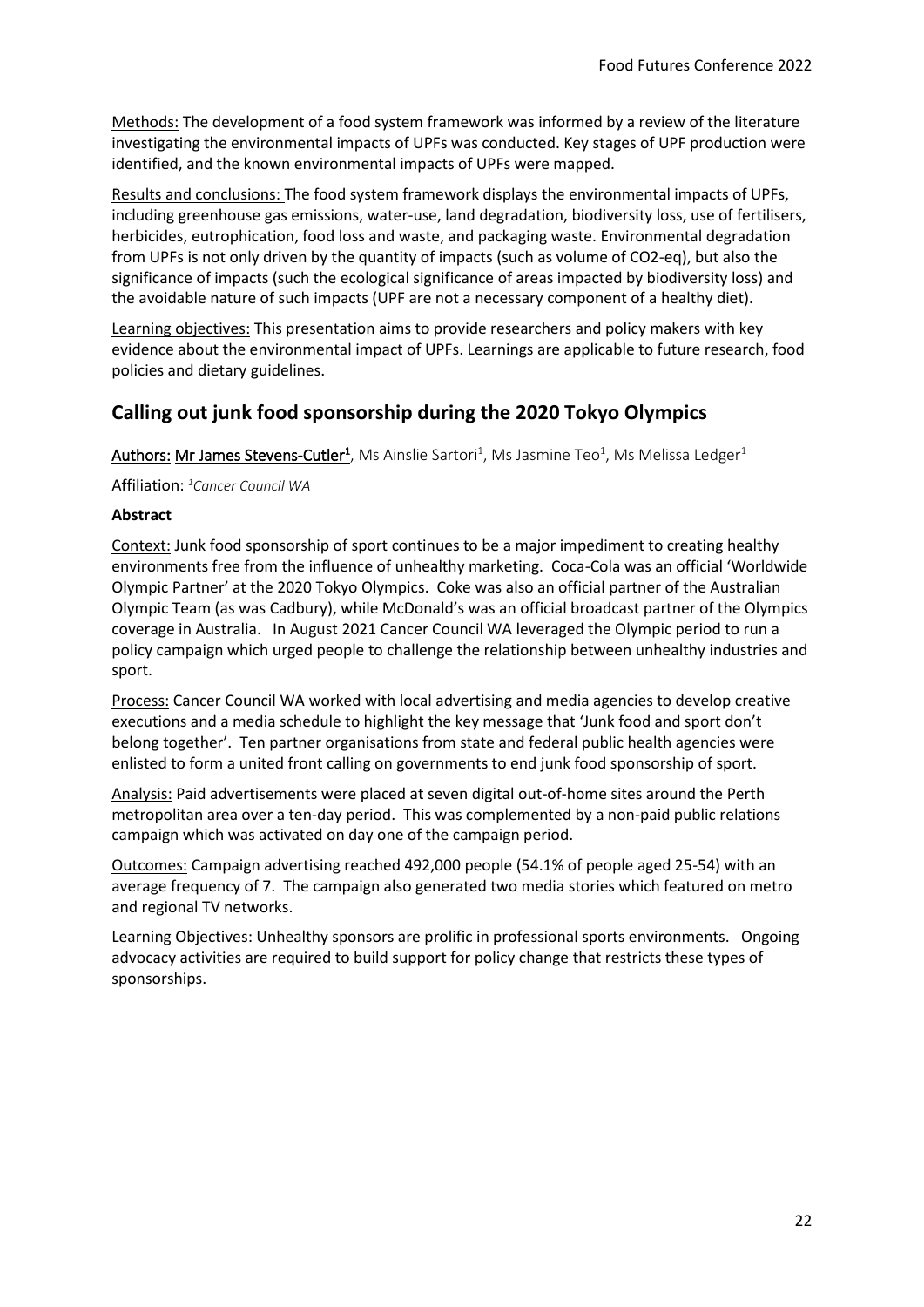# <span id="page-22-0"></span>2C – Prioritising food sovereignty to create healthy and sustainable food systems

Long Oral and Rapid-Fire Presentations

# <span id="page-22-1"></span>**Healthy food futures for Victorian Aboriginal communities: a systems thinking approach**

#### Authors:Dr Jennifer Browne<sup>1</sup> , Dr Troy Walker<sup>1</sup>

Affiliation: *<sup>1</sup>Deakin University*

#### **Abstract**

Background: Systems thinking is increasingly applied to understand and address systemic drivers of complex health problems including obesity and food insecurity. In Victoria, group model building (GMB), a participatory method from systems science, has been applied in various locations to engage communities in systems-based health promotion. To date there has been limited evidence regarding GMB use in Aboriginal nutrition projects. We aimed to determine the value and acceptability of GMB as a methodological approach in food system research with Aboriginal communities and culturally adapt the method to optimise its utility.

Methods: Semi-structured interviews were undertaken with 18 Aboriginal health staff who had prior experience with a GMB project. Interview transcripts were inductively analysed using thematic analysis and key themes were organised using an Indigenous research framework. We used the findings to adapt the GMB methods, which we then piloted and evaluated with a group of Aboriginal health practitioners as part of a nutrition promotion project.

Results: Participants reported that GMB methods were generally well aligned with Aboriginal ways of knowing, being, and doing. Participants valued the holistic, visual and collaborative nature of the method and its emphasis on sharing stories and collective decision-making. GMB was considered a useful tool for identifying Aboriginal-led actions to address food and nutrition, issues.

Conclusions: GMB is a promising tool that Aboriginal communities can utilise to address priority issues in a manner that may be consistent with their worldviews. We are implementing this approach in Victoria to enable Aboriginal communities to identify food policy priorities.

# <span id="page-22-2"></span>**Aboriginal-owned stores creating a pathway for healthy food retail policy**

Authors: Khia De Silva<sup>1</sup>, Emma McMahon<sup>2</sup>, Julie Brimblecombe<sup>2,3</sup>

Affiliations: *<sup>1</sup>The Arnhem Land Progress Aboriginal Corporation, <sup>2</sup>Menzies School of Health Research, <sup>3</sup>Monash University*

#### **Abstract**

Background: Health values and community relations are strong motivators for healthy food interventions by retailers. The Arnhem Land Progress Aboriginal Corporation (ALPA) is a multi-store organisation with commitment to advance the community health goals. This paper outlines how ALPA embedded research evidence in their policy following the success of the Healthy Stores 2020 trial (HS2020).

Methods: On approval from the ALPA all Indigenous Board and ALPA-managed store boards, 20 of 25 remote stores in the ALPA group participated in the 12-week trial. Ten stores were randomised to receive a strategy aimed to restrict promotion of unhealthy products to reduce sugar sales. Free sugars to energy reduced by 2.8% with no adverse impact on business outcomes. ALPA employed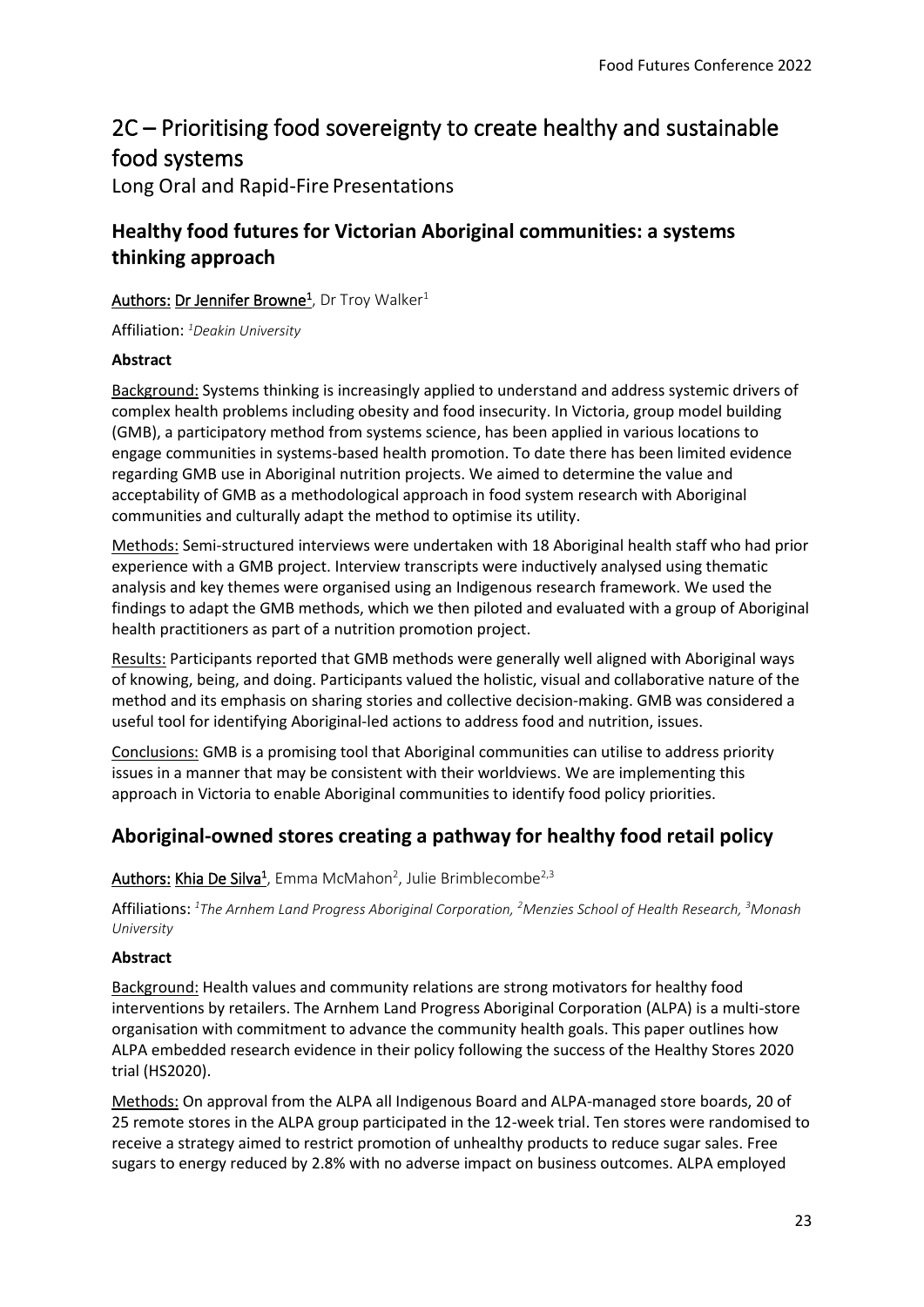strategies to integrate the research evidence in to policy: i) consultation; ii) policy co-design; iii) store conversion; and, iv) institutionalising the policy.

Results: All store boards agreed to incorporate HS2020 strategies, and an additional 17 co-designed sugar reduction strategies into the existing store nutrition policy. Structures were successfully established within ALPA to support policy institutionalisation: store manager inductions; policy audits; in-store visits and performance review using sales data and stock controls; and reporting of nutrition KPIs to the ALPA board.

Conclusion: ALPA with experience in health-enabling food retail and commitment to community health established the structuration needed to institutionalise the HS2020 strategy, thus providing evidence on how transformation of healthy food retail environments can be achieved.

Learning objective: Understand the structures required for instituting research evidence in to policy for health-enabling retail.

# <span id="page-23-0"></span>**Co-designing healthy remote store food environments: Using an innovative online approach to improve the capacity of the nutrition workforce in remote communities across Australia**

Authors: Dr Meaghan Christian<sup>1</sup>, Dr Megan Ferguson<sup>2</sup>, Khia De Silva<sup>3</sup>, Clare Brown<sup>4</sup>, Emma Chappell<sup>2,7</sup>, Dr Simone Nalatu<sup>2,5</sup>, Niamh Scully<sup>5</sup>, Lorissa Raethke<sup>5</sup>, Li Kheng Chai, Bethany Miles<sup>1</sup>, Brianna Sanderson<sup>6</sup>, Dr Emma McMahon<sup>7</sup>, A/Prof Julie Brimblecombe<sup>1</sup>

Affiliations: *<sup>1</sup>Monash University, <sup>2</sup>The University of Queensland, <sup>3</sup>The Arnhem Land Progress Aboriginal Corporation, <sup>4</sup>Apunipima Cape York Health Council, <sup>5</sup>Health and Wellbeing Queensland, <sup>6</sup>Outback Stores, <sup>7</sup>Menzies School of Health Research*

#### **Abstract**

Background: Food retail environments influence food options. In remote Australia, where stores are owned by the community, Aboriginal and Torres Strait Islander Peoples have the power to initiate change within their own food environment. This research designed an online training to enhance the capacity of the Public Health Nutritionist (PHNs) to co-design best-practice to reduce the sales of discretionary food options with Indigenous store-owners.

Methods: Thirty-two health professionals currently engaged or intending to engage with a remote store from across Australia enrolled in the on-line training, April-June 2021. The Project Echo® interactive model of expert presentations, collaborative problem solving and peer-to-peer learning was used and content developed consisting of eight weekly sessions (60-90 minutes each), delivered via an online videoconferencing platform with the aim of upskilling PHNs to support stores in implementation of best practice. Participants completed a pre- and post-questionnaire to assess participant demographics, satisfaction.

Results: 31 females and 1 male aged between 18-59 years completed the pre-questionnaire; 18 (56%) completed the post. The median number of sessions attended was 6 (IQR 4). 94% of participants responded strongly agreed or agreed the peer learning experience improved their understanding of the remote food environment, they plan to integrate the series content into their practice, and it improved their capacity for problem solving, one participant remained neutral.

Conclusion: Providing insightful expert presentations combined with peer-to-peer learning can strengthen practitioner problem solving skills and knowledge for work with remote stores

Learning Objectives: Describe key components of the Project Echo® learning structure.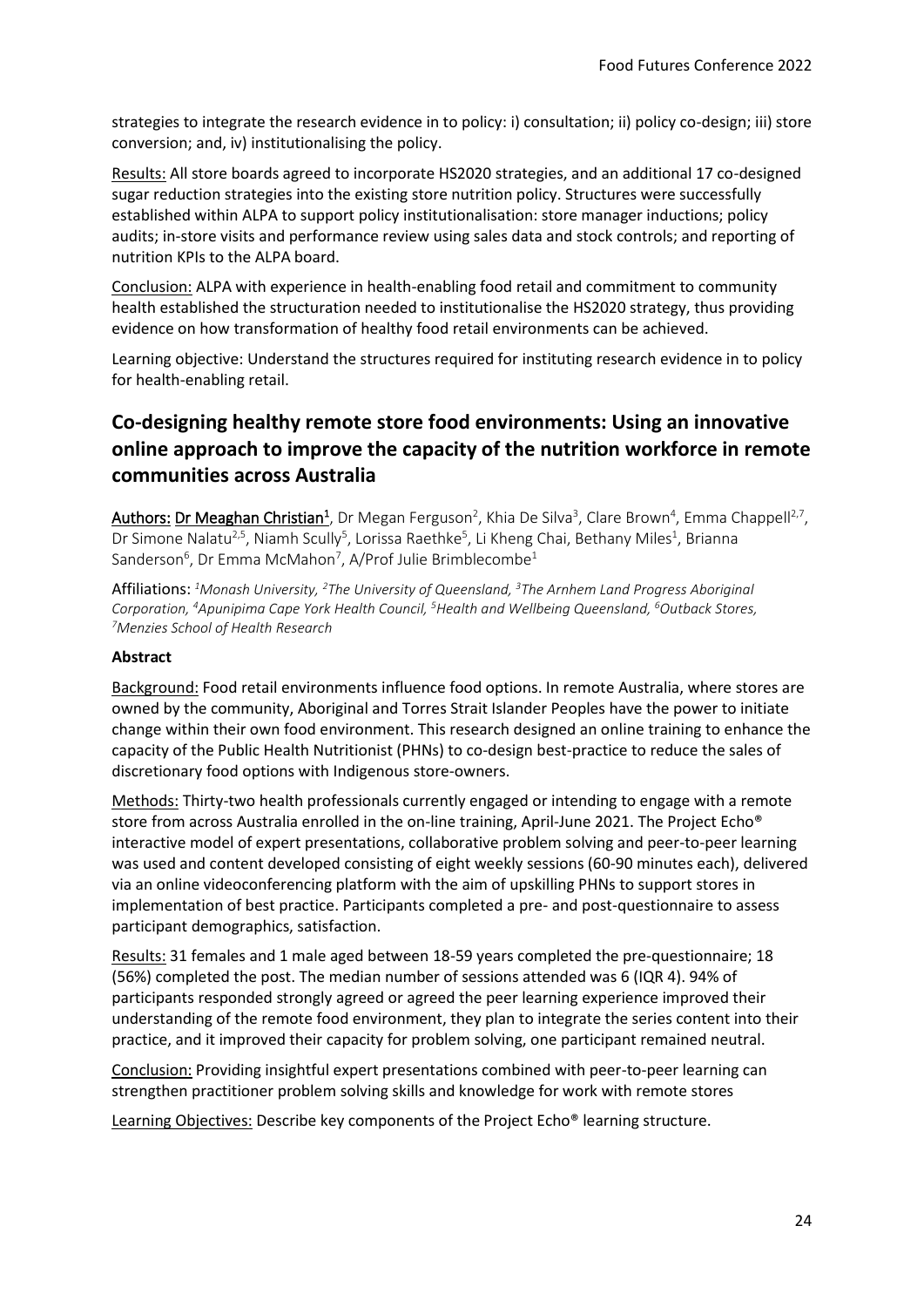# <span id="page-24-0"></span>**Beyond retail: food environments in the Pacific and relationship with diet quality**

Authors: Dr Jessica Bogard<sup>1</sup>, Professor Neil Andrew<sup>2</sup>, Dr Penny Farrell<sup>3</sup>, Professor Mario Herrero<sup>4</sup>, Mr Michael Sharp<sup>2,5</sup>, Dr Jillian Tutuo<sup>6</sup>

Affiliations: *<sup>1</sup>CSIRO, <sup>2</sup>University of Wollongong, <sup>3</sup>University of Sydney, <sup>4</sup>Cornell University, <sup>5</sup>Pacific Community, <sup>6</sup>WorldFish*

#### **Abstract**

Background: The food environment (FE) is well recognised as a key driver of food choices and nutrition outcomes. Current literature typically focuses on retail FEs (including supermarkets, fastfood and convenience stores) and does not capture the diversity of FEs relevant in the Pacific Region. In particular, the role of community and kinship networks as a source of food, which has a strong socio-cultural and historical basis in local food systems, is overlooked.

Methods: A conceptual typology of FEs is presented, including six primary FEs relevant in the Pacific; wild, cultivated, kin and community, informal retail, formal retail and food aid and services. We then apply this typology to food acquisition data from the Solomon Islands 2012/13 Household Income and Expenditure Survey and analyse the relationship between FEs and diet quality.

Results: The cultivated FE accounts for 60% of the quantity of food acquired nationally, followed by wild (15%), kin and community (9%), and formal and informal retail FEs (8% each), with wide variation between urban and rural households, provinces and wealth groups. Reliance on different FEs is a significant predictor of diet quality and affirms the importance of subsistence fisheries and agriculture, and community and kinship networks as a food source.

Conclusion: Integration of this FE typology in commonly conducted household surveys offers significant opportunity to advance our understanding of food system leverage points to improve nutrition and health.

Learning objective: To expand understanding of FEs beyond typical retail FEs and identify opportunities to reduce the triple burden of malnutrition

# <span id="page-24-1"></span>**Evaluating critical nutrient intakes in Australia using the PAHO Nutrient Profile Model**

Authors: Dr Priscila Machado<sup>1</sup>, Dr Gustavo Cediel<sup>2</sup>, Dr Julie Woods<sup>1</sup>, Dr Phillip Baker<sup>1</sup>, Ms Sarah Dickie<sup>1</sup>, Dr Fabio Gomes<sup>3</sup>, A/Prof Gyorgy Scrinis<sup>4</sup>, Prof Mark Lawrence<sup>1</sup>

Affiliations: *1 Institute For Physical Activity and Nutrition, Deakin University, <sup>2</sup>University of Antioquia, <sup>3</sup>Pan American Health Organization, <sup>4</sup> School of Agriculture and Food, The University of Melbourne*

#### **Abstract**

Background: There is limited evidence on the use of nutrition classification schemes (NCS) to predict diet quality. The Pan American Health Organization Nutrient Profile Model (PAHO NPM) is the only scheme to explicitly account for food processing. This study aimed to investigate intake levels of non-communicable disease (NCDs)-related critical nutrients in Australia using the PAHO NPM.

Methods: Dietary intakes of 12,153 participants from the Australian Health Survey (2011–12) aged 2+ years were evaluated. The PAHO NPM is applied to processed and ultra-processed products and identifies those that are excessive in free sugars, saturated fats, trans fats, total fats, and sodium (critical nutrients). Differences in mean intakes and prevalence of excessive intakes of critical nutrients for groups of the population whose diets were made up of products with and without excessive content in critical nutrients were examined.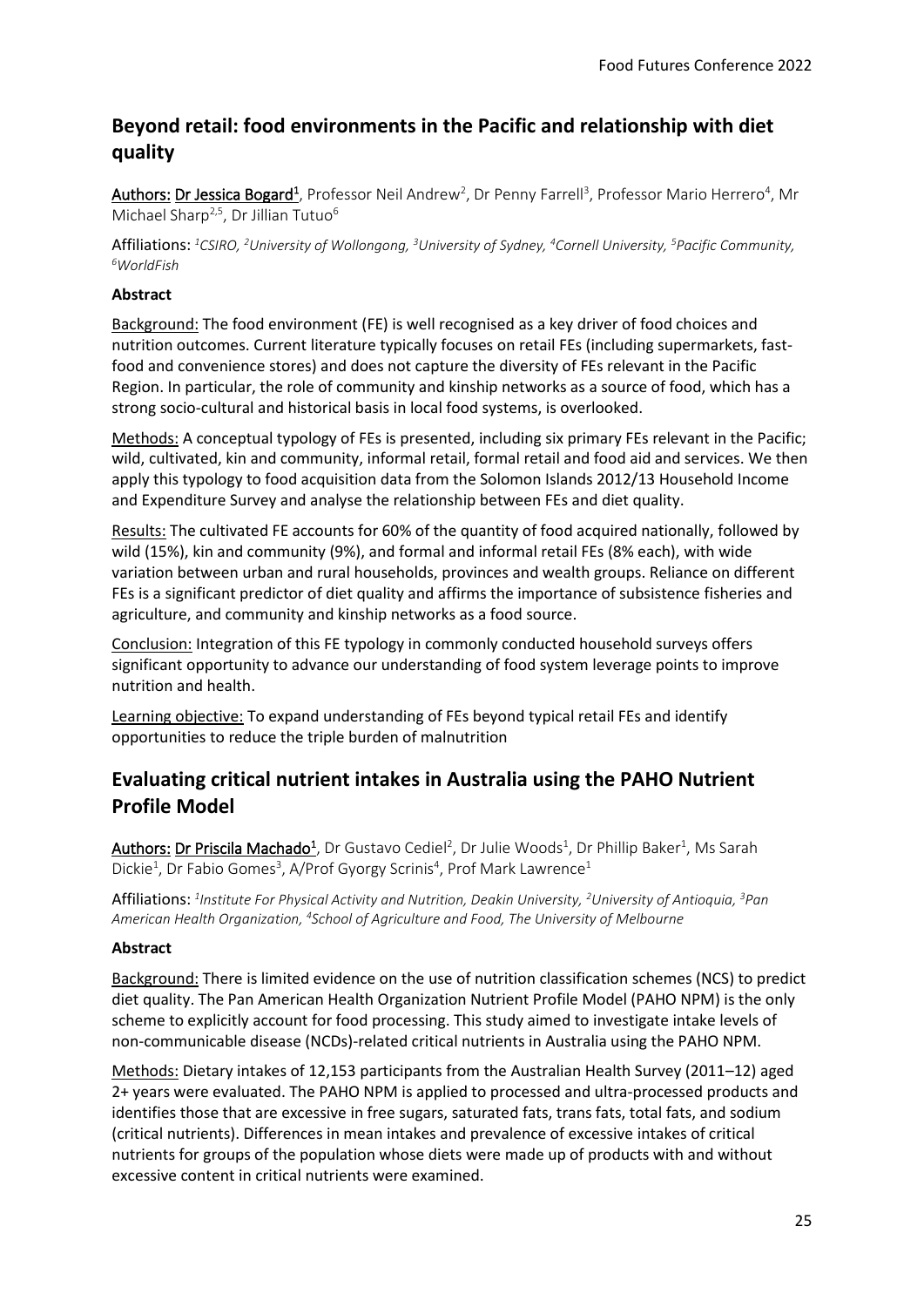Results: Australians consumed daily at least three processed and ultra-processed products identified as excessive in critical nutrients using the PAHO NPM. Nearly 95% of ultra-processed products consumed in Australia are excessive in at least one critical nutrient. Individuals consuming these products had significantly higher intakes and higher prevalence of excessive intake of all critical nutrients than individuals not consuming these foods.

Conclusions: The PAHO NPM has shown to be a relevant tool to predict intake levels of NCD-related critical nutrients in Australia.

Learning objectives: The PAHO NPM could be used as basis for a NCS that identifies all ultraprocessed and those processed products excessive in critical nutrients to inform policy actions in Australia.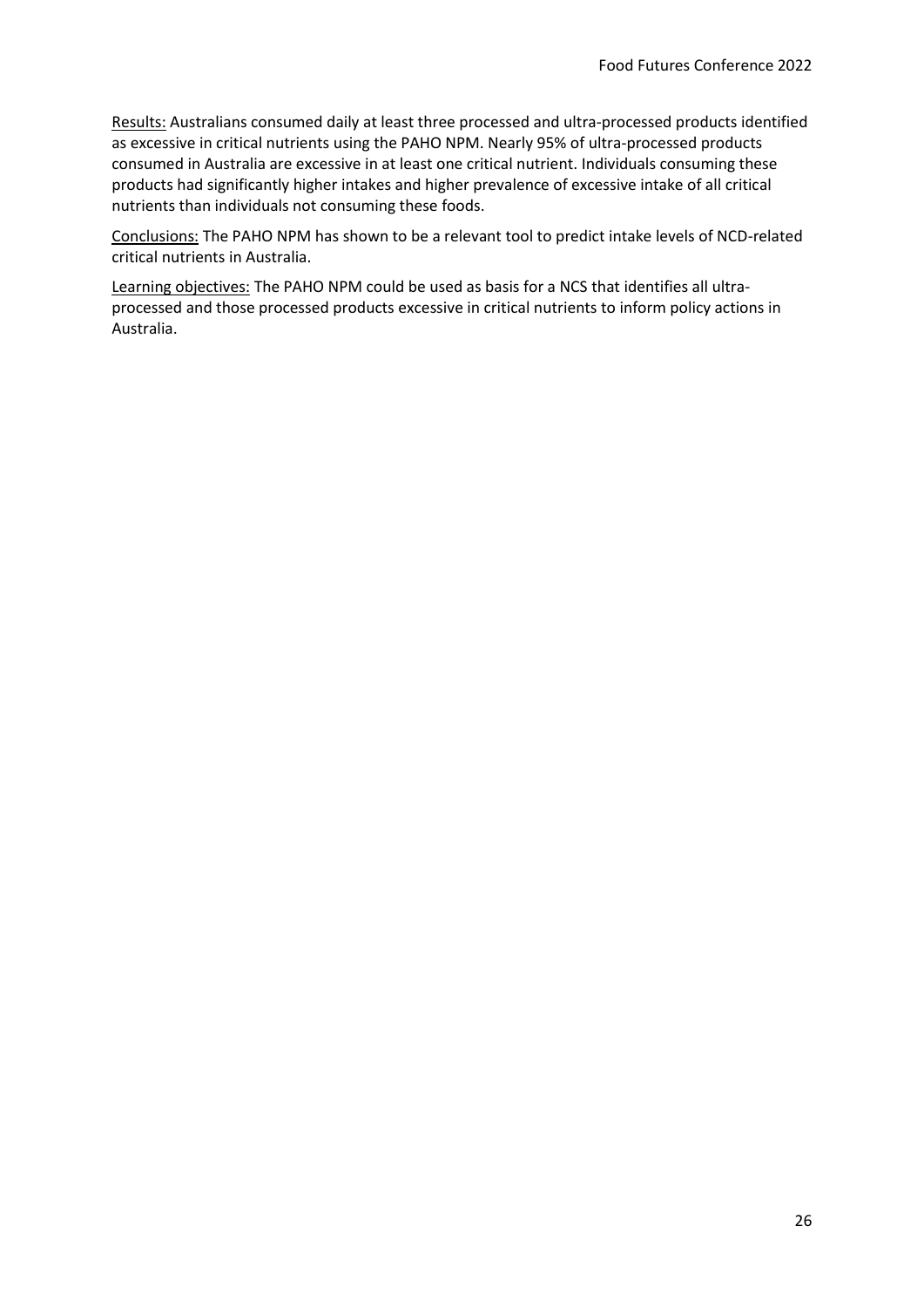# <span id="page-26-0"></span>3A – Opportunities and challenges in social mobilisation for planetary and public good

Long Oral and Rapid-Fire Presentations

# <span id="page-26-1"></span>**Evaluating health-related information on social media**

Authors: Ms Emily Denniss<sup>1</sup>, Dr Rebecca Lindberg<sup>1</sup>, Professor Sarah McNaughton<sup>1</sup>

Affiliations: *1 Institute for Physical Activity and Nutrition, Deakin University*

Background: Health misinformation propagated via social media threatens public health and has also been identified as a barrier for successful nutrition promotion. While tools exist for the evaluation of health information in some contexts, none have been developed for social media. The aim of this study was to develop PRinciples for Health Information on Social Media (PRHISM) that can be used to evaluate the quality of health-related social media content, that would also be suitable for use in nutrition.

#### **Abstract**

Methods: Health and social media experts were recruited via Twitter, email and snowballing (n=18). A modified Delphi technique was used to gain consensus (defined as ≥80% agreement) on principles to include in PRHISM using three iterative surveys. Survey One included open-ended questions and items from existing quality assessment tools. Subsequent surveys were informed by the results and group feedback from the proceeding survey. After Survey Three, principles were finalised and a tool scoring system was developed for final feedback.

Results: Consensus was reached on 13 principles, which were included in PRHISM. No objections to the final wording of principles were received when PRHISM was circulated to participants after Survey Three. Principles included in PRHISM emphasised provision of accessible, transparent, authoritative and evidence-based information, and support for patient-healthcare provider relationships.

Conclusions: PRHISM can be used to evaluate the quality of health- related social media content, including nutrition. Its application may involve use by content creators to develop high-quality information and by consumers in discerning high- from low-quality health-related social media content.

# <span id="page-26-2"></span>**Using data science techniques to explore food waste conversations on Twitter**

 $\mu$ uthors: Eva L Jenkins<sup>1</sup>, Dickson Lukose<sup>2</sup>, Linda Brennan<sup>3</sup>, Annika Molenaar<sup>1</sup>, Tracy A McCaffrey<sup>1</sup>

Affiliations: *<sup>1</sup>Department of Nutrition, Dietetics and Food, Monash University, <sup>2</sup>Monash Data Futures Institute,*  Monash University, <sup>3</sup> School of Media and Communication, RMIT University

#### **Abstract**

Background: Each year one-third of food produced is lost or wasted, greatly impacting the environment. Sustainable Development Goal-12 Sustainable Production and Consumption has a target to halve global food loss and waste by 2030, requiring novel approaches to waste reduction. Social media data can be used to explore big-picture themes and discussions about food waste through the use of data science techniques, which are largely unexplored in the context of consumer food waste. We aimed to explore the sentiment and topics of conversation surrounding food waste on Twitter.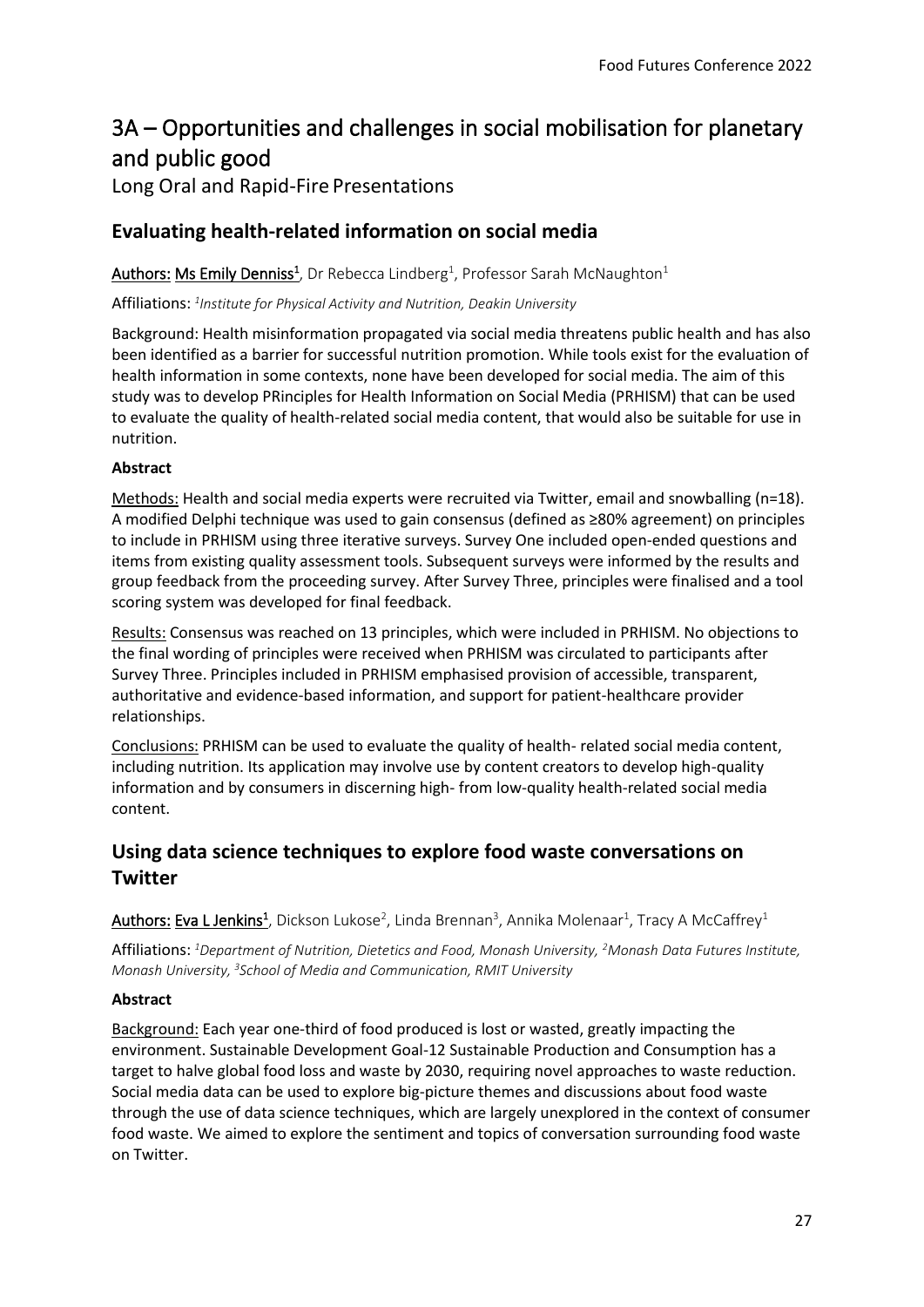Methods: Australian tweets containing keywords related to food waste were collected from the Twitter API from 2019-2020. Sentiment was analysed using the Valence Aware Dictionary and Sentiment Reasoner (VADER) sentiment engine. Topic modelling, which analyses keywords that cooccur to provide a predominant topic of conversation, was done using the BigML online platform.

Results: There were 37,390 tweets collected. Sentiment analysis indicated the highest number of tweets were negative (41.7%). Neutral (28.9%) and positive (27.2%) had similar occurrences as did very negative (1.1%) and very positive (1.0%). The main topic of discussion was 'reduce food waste', followed by 'people fighting food waste', and 'cooking and using leftovers'.

Conclusion: Overall, the discussion of food waste was predominantly negative in 2019-2020, and focused on reducing food waste as well as the community working together to fight food waste. Future analysis should focus on translating these findings into actionable recommendations for public health communication on social media platforms.

### <span id="page-27-0"></span>**Exploring the conversation and sentiment around food security on social media**

Authors: Ms Annika Molenaar<sup>1</sup>, Professor Dickson Lukose<sup>2</sup>, Professor Linda Brennan<sup>3</sup>, Ms Eva L Jenkins<sup>1</sup>, Dr Tracy A McCaffrey<sup>1</sup>

Affiliations: *<sup>1</sup>Department of Nutrition, Dietetics & Food, Monash University, <sup>2</sup>Monash Data Futures Institute, Monash University, <sup>3</sup> School of Media & Communication, RMIT University*

#### **Abstract**

Background: Food insecurity is a significant public health issue with increasing prevalence during the COVID-19 pandemic. Information about food security on social media may assist in understanding the evolving issue of food security and track public sentiment, however is currently largely unexplored. This study aimed to explore the conversation around food security on social media using computer science techniques.

Methods: Search terms around food security were iteratively refined to collect Tweets relevant to food security. Data from 2019-2020 was collected through the Twitter API. Valence Aware Dictionary and Sentiment Reasoner (VADER) sentiment analysis was used to analyse the sentiment and BigML, Inc. was used for topic modelling.

Results: A total of 13,215,401 Tweets were collected globally and 124,544 Tweets from Australia. Of the Australian Tweets, 39% were from the year 2019 while 61% were from 2020. From Australia 44.3% of Tweets were classified as positive, 29.7% as neutral, 22.9% as negative, 2.0% as very positive and 1.1% as very negative. Some frequently discussed topics included Australian national food security, climate change and global food security, farming and food supply, access to food and shelter and people accessing food banks.

Conclusion: Overall, the majority of Australian food security related tweets had a positive or neutral sentiment and were less commonly negative. There were a range of topics discussed, spanning from household level and accessing food relief to global food security. A combination of computer science techniques is needed to gather a more nuanced understanding of food security social media data.

# <span id="page-27-1"></span>**Corporate co-option of regenerative agriculture: Implications for sustainable food systems**

#### Author: Ms Anja Bless<sup>1,2</sup>

Affiliations: *1 Institute for Sustainable Futures, University of Technology Sydney, <sup>2</sup> Sydney Environment Institute, University of Sydney*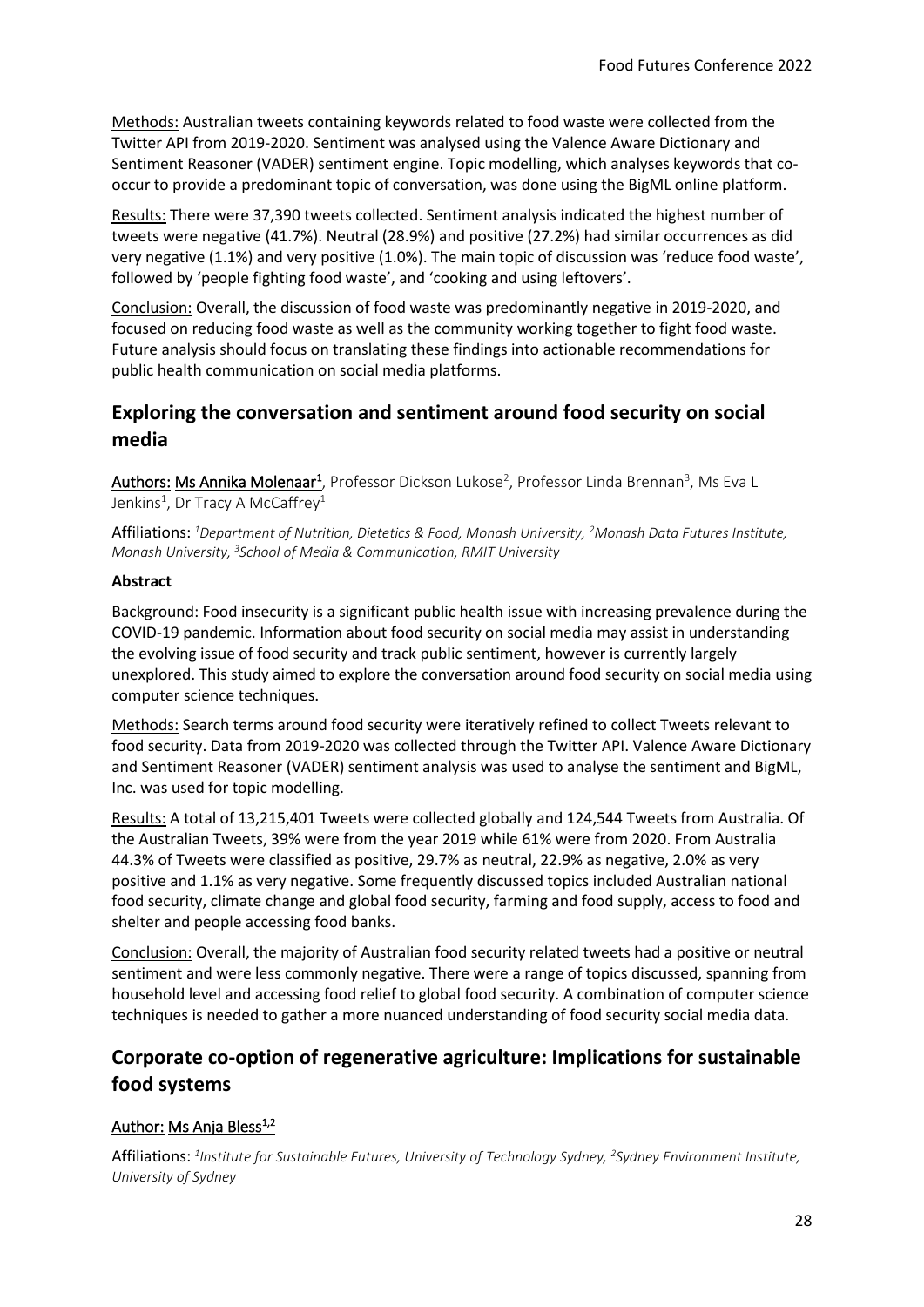#### **Abstract**

Background: Regenerative agriculture (RA) is increasingly advocated for as a solution to the environmental crises of the food system. Among some of the loudest proponents are global agrifood corporations. RA has diverse grassroot origins and agreed definitions of its principles and practices are still lacking. Increasing corporate involvement in RA risks amplifying unequal food system power dynamics and perpetuating the status quo of corporate domination. Global agri-food businesses are establishing RA programs, policies and targets in a manner that could potentially coopt the still emerging RA movement, and impact broader food system sustainability activities and related health outcomes.

Body: This paper utilises a three faces of power framework to critically analyse the involvement of agri-food corporations in the RA movement and elicit potential implications for achieving sustainability outcomes. We discuss the extent to which agri-food corporations are enacting their instrumental power to leverage the regenerative agriculture movement's growing popularity, their structural power to dominate the movement, and how they are using the discursive power of RA to further legitimise and entrench corporate domination in the global food system. These power relations have implications for the social, health, economic, and environmental outcomes of the regenerative agriculture movement, and sustainable food systems more broadly.

Summary: A three faces of power analysis of the increasing corporate involvement in the regenerative agriculture movement.

Learning objectives: Participants will learn how the application of power relations analysis can be used to critically evaluate food systems sustainability, particularly in the case of corporate capture.

### <span id="page-28-0"></span>**Reimagining a Food-Secure Future: Harnessing Community Expertise in Cardinia Shire**

#### Authors:Dr Sue Kleve<sup>1</sup> , Ms Pieta Bucello<sup>2</sup> , Dr Martine Barons<sup>3</sup>

Affiliations: *<sup>1</sup>Monash University, <sup>2</sup>Cardinia Shire Council, <sup>3</sup>University of Warwick*

#### **Abstract**

Context: Food-insecurity - a complex, persistent, multidimensional public health issue. Cardinia Shire Council located in the South-East peri-urban growth corridor of Melbourne records higher rates of food-insecurity(4.4%) than the Victorian average(3.0%). The 2014 Victorian Population Health Survey identified people in Cardinia worried about running out of money for food(18%) and didn't always have healthy food due to cost(30%). In 2018 local data(n=342) identified 12% experienced running out of food and were unable to purchase more. Fast forward to 2021 this story has not changed.

Process/Analysis: Together, Monash University and Cardinia Shire Council have undertaken localised evidence gathering activities: measurement of food-insecurity, availability of food, physical and economic access to food, identifying inequities in access. To better understand food-security determinants to support the vision of a food-secure future re-evaluation of expertise and cocreation of the understanding of the issue and solutions was required.

This qualitative study involved two-stakeholder groups exploring food-security determinants, experiences, vision and action to support food security.

1) Community Service-provision organisations(n=12) in-depth interviews

2) Community members(n=17) experiencing/at risk of food-insecurity; survey and Photovoice methodology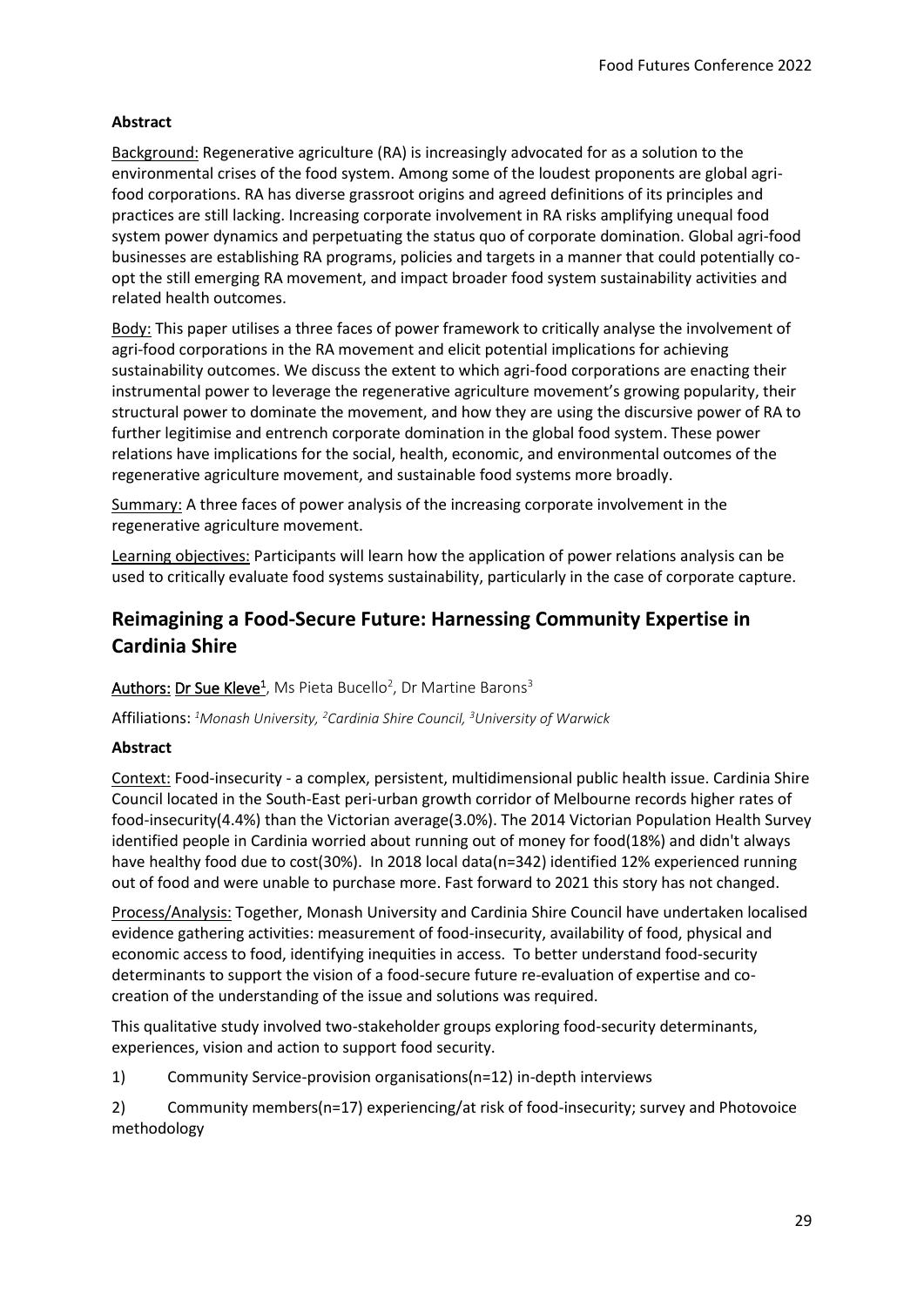Data was thematically analysed using inductive coding, inter-coder agreement, generation of themes/subthemes. Preliminary findings were shared with stakeholders. Review of findings across stakeholder groups.

Outcomes: Digital/visual communication material will be developed and shared across community to shape the creation of the vision of food secure future.

LO1: Importance of and need for co-creation with those with lived experience in understanding of food-security that can support solution generation

LO2 Highlight the benefit of using participatory methods such as photo-voice.

### <span id="page-29-0"></span>**Advancing equity and community voices in food policymaking**

Authors: Dr Christina Zorbas<sup>1</sup>, Ms Rebecca Christidis<sup>1</sup>, A/Prof Kathryn Backholer<sup>1</sup>

Affiliation: *<sup>1</sup>Deakin University*

#### **Abstract**

Background: No literature synthesis has been conducted to understand how lived experiences of social and/or economic exclusion can inform equity-oriented policymaking in public health. Drawing upon the broader public health literature, we aimed to explore how lived experiences of social and/or economic exclusion can inform equitable food policymaking processes in Australia.

Methods: A scoping review was conducted to identify relevant academic and grey literature sources. Three key search terms and synonyms ('inequity' AND 'lived experience' AND 'policy') were applied across databases. Only literature focused on informing government-led, population policies pertaining to public health in Australia was included. Data were extracted into a standardised template and key findings were thematically synthesised.

Results: Fourteen academic and five government reports were included in our study. Six reports focused on food policies, with the remaining primarily focused on mental health and social services. Few theories and frameworks beyond co-design were employed. If incorporated effectively, lived experiences can strengthen food policymaking by raising awareness of the impacts of social and/or economic exclusion through ongoing advocacy, storytelling, and partnerships; challenging power imbalances and refocusing systems; creating non-stigmatising and inclusive cultures and language; promoting community empowerment and self-determination; and building political capacity to better address diet-related health inequities.

Conclusions: Additional efforts are needed by all stakeholders to ethically, sustainably and impactfully include the voices and values of people with lived experiences of social and/or economic exclusion in food policymaking.

Learning objective: To understand how food policymaking can better include lived experiences with social and/or economic exclusion.

# <span id="page-29-1"></span>**PHN workforce mobilising food systems change: Abstract analysis 2020 World PHN Congress**

Authors: Ms Ella Parnell Harrison<sup>1,2</sup>, Ms Ros Sambell<sup>1,2</sup>, Ms Margaret Miller<sup>1,2</sup>

Affiliations: *<sup>1</sup>Edith Cowan University, <sup>2</sup>World Public Health Nutrition Association*

#### **Abstract**

Background: All forms of malnutrition are endemic globally and impacted by food systems. Eradication efforts are often siloed at workforce level. Broadening perspectives/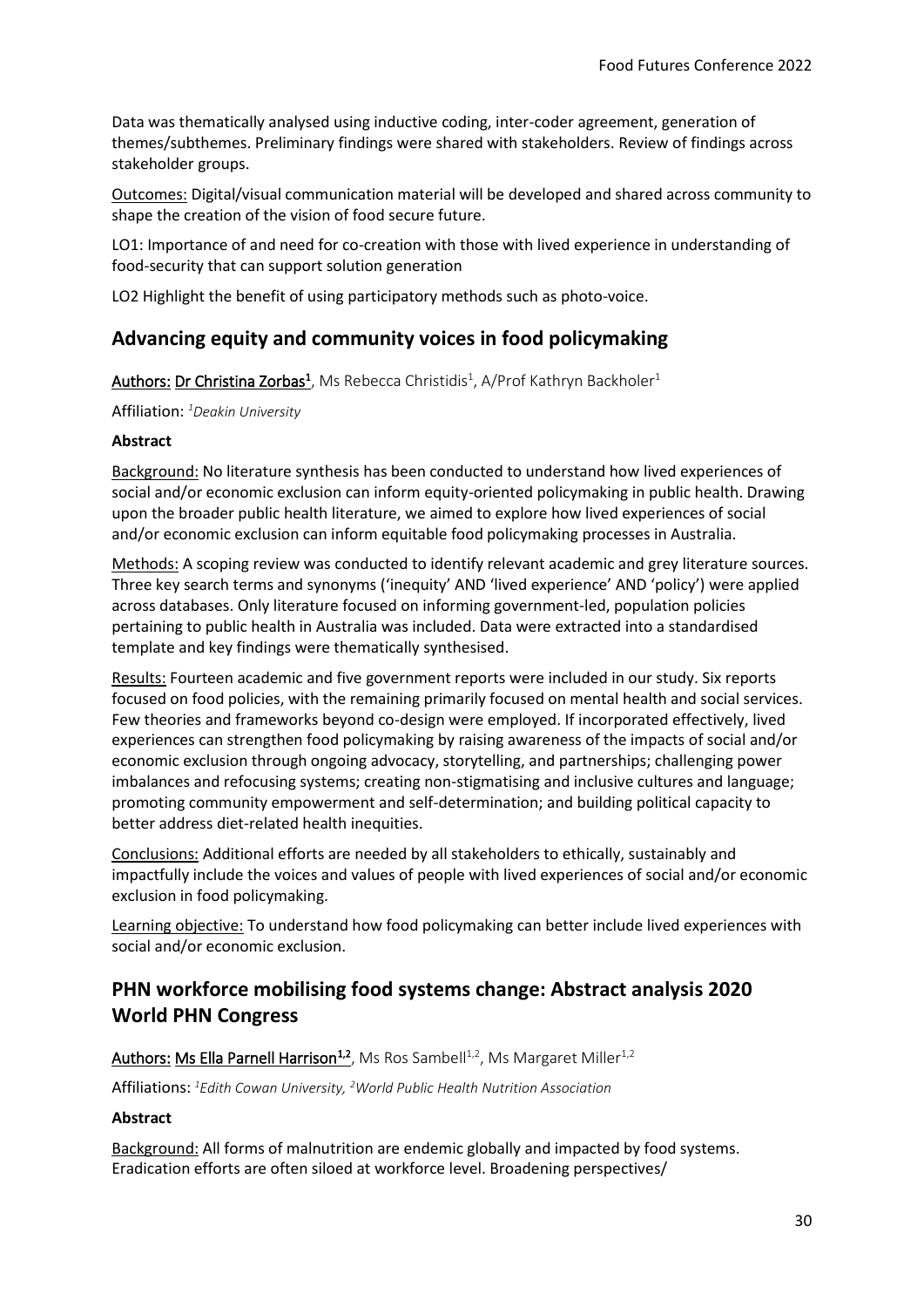training/competencies of the public health nutrition (PHN) workforce has been suggested to effect change in food systems, but first needs understanding of current roles and activities.

Methods: In 2020, the World Public Health Nutrition Association convened a global conference utilising the UN Decade of Action on Nutrition 2016-2025 six Action Areas, based on ICN2 targets. Sixty-two abstracts from 27 countries, submitted for 'Sustainable resilient food systems for healthy diets' were thematically analysed to determine presenter activity related to theme areas, food system levels and ICN2 recommendations (R).

Results: 10% of abstracts addressed planetary/one health and 23% the whole food system. The most active theme areas were Food environments, especially high ultra-processed foods (31%); Food sovereignty/agroecology/biodiversity (23%) and food security (23%); these mostly at the food system levels of food consumption and health (33%) or distribution/marketing and retail (31%). Most addressed these in relation to Non-communicable Disease prevention (26%) and life-course nutrition (17%). Corresponding ICN2 recommendations were addressed but gaps were obvious for recommendations related to creating enabling policy, partnerships, trade and investments (R1-6, 17,18).

Conclusion: To act on ICN2 recommendations to overcome the diversity of food system challenges requires an agile workforce. Broadening of training and professional development within PHN globally would be pertinent for addressing multifaceted issues within the food system.

Learning objectives: What role is/can the PHN workforce play to effect change in food systems?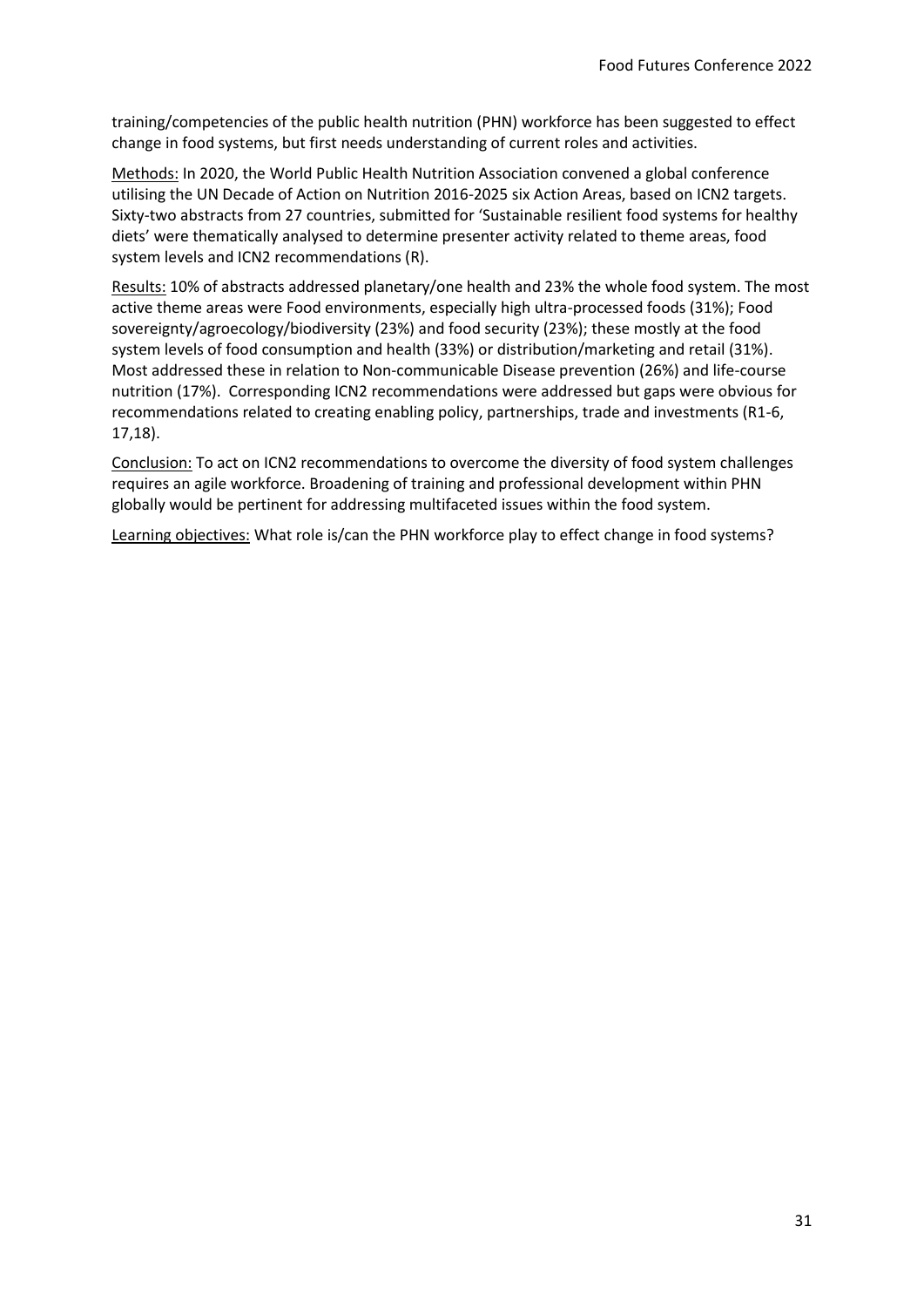# <span id="page-31-0"></span>3B – Nutritional ecology informing lifecourse food systems policy and actions

Long Oral and Rapid-Fire Presentations

# <span id="page-31-1"></span>**Food insecurity and hunger during pregnancy: exploring the factors and determinants**

Authors: Dr Fiona Mckay<sup>1</sup>, Julia Zinga<sup>1,2</sup>, Dr Paige van der Pligt<sup>1</sup>

Affiliations: *<sup>1</sup>Deakin University, <sup>2</sup>Royal Women's Hospital*

#### **Abstract**

Background: Food insecurity can negatively affect health at all life stages; however, pregnant women have disproportionately worse health outcomes. Food insecurity during pregnancy can have negative long-term impacts for both mum and baby. This project is the first to provide Australian data on the prevalence and risk factors associated with food insecurity and hunger among pregnant women attending a maternity hospital.

Method: This research employed a cross-sectional study design to determine 1) the prevalence of food insecurity and 2) the factors associated with food insecurity among pregnant women attending antenatal services at the RWH. Participants were recruited via social media posts, direct messaging, and flyers with a QR code displayed at a large maternity hospital. The survey consisted of approximately 50 questions over 7 domains, including health seeking behaviours, food choices, selfdescribed health, and food insecurity. Basic descriptive statistics were used to describe the sample.

Results: Pregnant women experience hunger and food insecurity for a variety of reasons. This includes financial challenges and poverty, challenges in acquiring culturally appropriate foods, concerns surrounding the appropriate foods they can consume during their pregnancy, and diet and eating behaviours related to health conditions.

Conclusions: Pregnant women are an especially vulnerable group and can experience long term health implications related to food insecurity and hunger. Ensuring that we have accurate data will allow for the creation and adoption of interventions to address food insecurity and hunger.

Learning objectives: To consider the factors that contribute to food insecurity and hunger among pregnant women.

# <span id="page-31-2"></span>**Social value of maintaining Baby-Friendly Hospital Initiative accreditation in Australia: Case Study**

Authors: Andini Pramono<sup>1</sup>, Associate Professor Julie Smith<sup>1</sup>, Dr Jane Desborough<sup>1</sup>, Dr Siobhan Bourke<sup>1</sup>

Affiliation: *<sup>1</sup>Australian National University*

#### **Abstract**

Background: Breastfeeding is the first food system for humans and important for women's and children's health. Moreover it has positive impacts on environment and economic wealth of families and countries. The Baby Friendly Hospital Initiative (BFHI) in 1991 to ensure maternity services provide adequate education and support for mothers and families to initiate and continue breastfeeding beyond hospital discharge by implementing the Ten Steps to Successful Breastfeeding (Ten Steps). In 2020, only 26% of Australian hospitals were BFHI-accredited. This study aims to examine the social value of maintaining the BFHI accreditation in one maternity unit in Australia.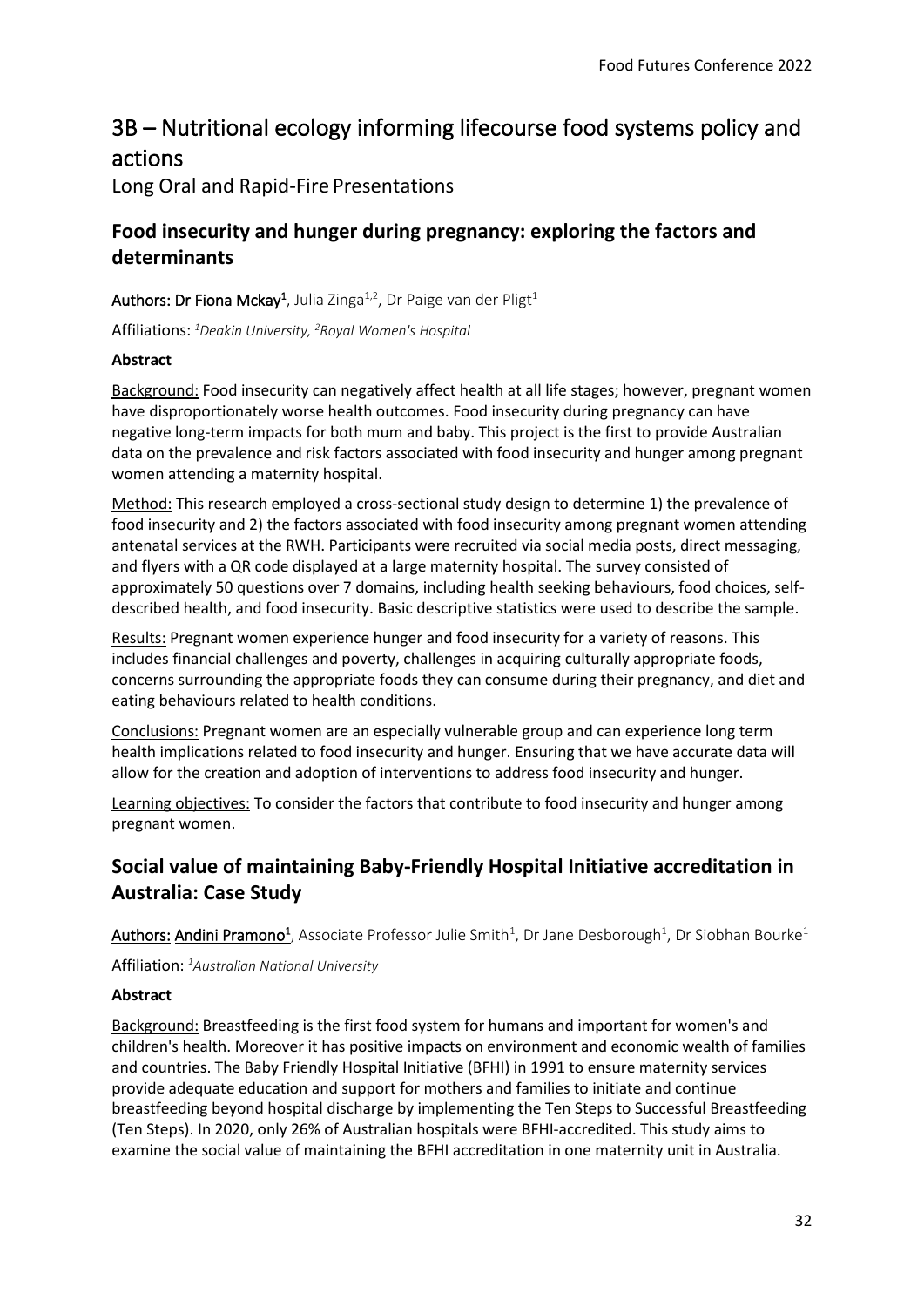Method: The study was conducted in Calvary Public Hospital, Canberra, an Australian BFHIaccredited public hospital. Analysis was informed by Social Return On Investment, which consists of mapping the stakeholders, identifying and valuing outcomes, establishing impact, calculating the ratio and conducting sensitivity analysis. Guided by a structured questionnaire, interviews were conducted with the hospital's Director of Maternity Services and the Clinical Midwifery Educator to identify and value key inputs.

Results: For every AU\$1 invested in BFHI implementation by this facility generated approximately AU\$55 of benefit, demonstrating a positive net benefit of the BHFI.

Conclusions: In this public hospital, the BFHI produced a social value greater than the cost of investment, providing new evidence of the economic value as a public health intervention. Our findings indicate that the BHFI accreditation is an investment in the health and wellbeing of families, communities and the Australian economy, as well as in health and food equity.

# <span id="page-32-0"></span>**Food provision in childcare – is it environmentally sustainable?**

Authors: Mrs Audrey Elford<sup>1</sup>, Dr Alison Spence<sup>1</sup>, Mrs Amy Wakem<sup>2</sup>, Professor Karen Campbell<sup>1</sup>, Dr Penny Love<sup>1</sup>

Affiliations: *1 Institute of Physical Activity and Nutrition (IPAN), School of Exercise and Nutrition Sciences (SENS), Deakin University, <sup>2</sup>Healthy Eating Advisory Service, Nutrition Australia*

#### **Abstract**

Background: Long day care centres (LDCs) typically provide half a day's meals to around 190 000 Victorian children under the age of 5. Food provision practices such as purchasing and waste management in this setting have important nutritional and environmental implications, and LDCs hold promise as sites for cultivating environmentally sustainable food practices. The aim of this study is to understand current food provision practices in LDCs in relation to food waste and environmental sustainability.

Methods: This study uses a mixed method sequential explanatory approach with data collection underway (September 2021). A subgroup was invited to complete a food waste audit in their centre. Quantitative findings will inform qualitative interviews to expand understanding of engagement in sustainable food practices in LDCs. Data collection will conclude in December 2021 and full results will be presented.

Results: Preliminary data shows 11% of centres had conducted a food waste audit in the past and 42% had a policy that sought to address environmental sustainability. Pilot waste audit results indicated that a quarter to a half of all food served was discarded (wasted). Interview data will explore centre practices that minimise or exacerbate food waste.

Conclusions: This is the first study to assess environmentally sustainable food practices and food waste in Australian LDCs. The findings will help identify areas for support and future research.

Learning objectives: This study aims to understand current food provision practices in LDCs in relation to food waste & environmental sustainability.

#### <span id="page-32-1"></span>**A new school lunchbox audit tool to assess nutrition and waste**

Authors: Neha Lalchandani<sup>1</sup>, Prof Caroline Miller<sup>1,2</sup>, Dr Carly Moores<sup>3</sup>, A/Prof Lynne Giles<sup>1</sup>, Dr Shona  $Crabb<sup>1</sup>$ , Dr Clare Hume<sup>1</sup>

Affiliations: *1 School of Public Health, University Of Adelaide, <sup>2</sup>Health Policy Centre, South Australian Health and Medical Research Institute (SAHMRI),, <sup>3</sup>Adelaide Dental School, University of Adelaide*

#### **Abstract**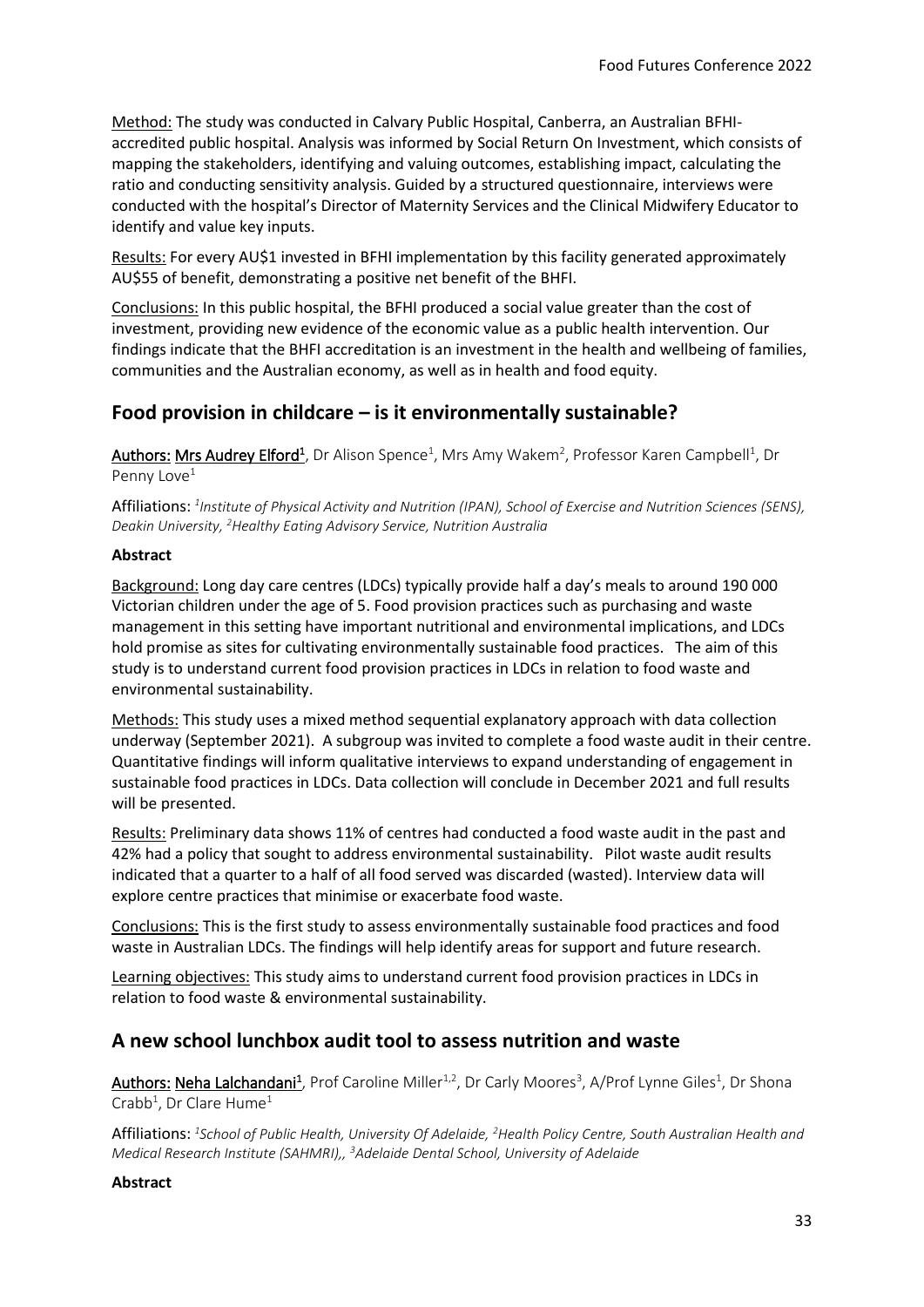Context: Packed school lunchboxes are an important component of children's diets and source of avoidable packaging and waste. This study aimed to examine the contents of children's school lunchboxes, from a nutritional and waste perspective. No efficient methods were available to undertake this assessment, so a new audit tool was developed.

#### Process:

The audit tool was designed to capture the range of unique food/beverage and packaging items in lunchboxes. Eight macro-level categories for foods and beverages were established which were then classified into Green/Amber/Red categories to indicate levels of 'healthiness'. These were based on: the Australian Dietary Guidelines, Victorian healthy choices classification guide, and the NOVA classification system. Similarly, packaging and waste were categorised based on the national threebin system i.e. general waste (red), recycling (yellow), and organics (green).

Analysis: As a pilot, photographs were taken of 20 pre-schoolers' lunchboxes at two time points in the school day (pre- and post- snack/lunch). Photographs were coded in REDCap based on food/beverage contents, packaging and waste. Two researchers independently coded all photographs.

Outcomes: School-based photography of lunchboxes and REDCap-assisted data coding is a feasible methodology to capture food/beverage contents, packaging and waste outcomes. The merits of this tool include an objective data collection technique, and minimal burden on participants, with potential to be generalised to other contexts beyond the school food environment.

Learning Objectives: Assessing lunchbox contents using a bifocal lens of nutrition and environment will help shape the scope of new policies and programs to improve children's dietary and sustainability outcomes.

### <span id="page-33-0"></span>**Analysis of companies' use food packaging to target children in Australia**

Authors: Dr Alexandra Jones<sup>1</sup>, Ms Maria Shahid, Mrs Devorah Riesenberg, Ms Georgia Morelli, Ms Kylie Howes, Assoc/Prof Gary Sacks

Affiliation: *<sup>1</sup>The George Institute for Global Health*

#### **Abstract**

Background: Children's exposure to food marketing influences brand awareness, food preferences, purchase requests and consumption. Food companies use a range of strategies to market their products and brands as part of intergrated marketing communications. Our aim was to explore the prevalence of child-directed marketing on food packaging in Australia.

Method: We used packaging and nutrient content data from four Sydney supermarkets in 2019 in seven focus categories (biscuits, cakes, confectionery, breakfast cereals, non-alcoholic beverages, dairy, snackfoods and baby foods). Existing literature was used to develop a framework of childdirected marketing (CDM) techniques. Two coders recorded the prevalence of CDM on pack. We assessed the healthiness of products that were, and were not, using CDM using a variety of nutrient profiling models, and provided summary data overall, by specific marketing technique and by category.

Results: 909/8213 products (11%) used one or more CDM techniques on pack. Categories with most frequent use of CDM were baby foods, confectionary, snackfoods and dairy. The most frequently used techniques were personified characters, childhood life references and licensed characters. Products using CDM were more likely to be ultra-processed than foods not using CDM (94% versus 80%; p<0.001). Only 6% of products using CDM would be eligible to market to children under the WHO Western Pacific Nutrient Profile Model.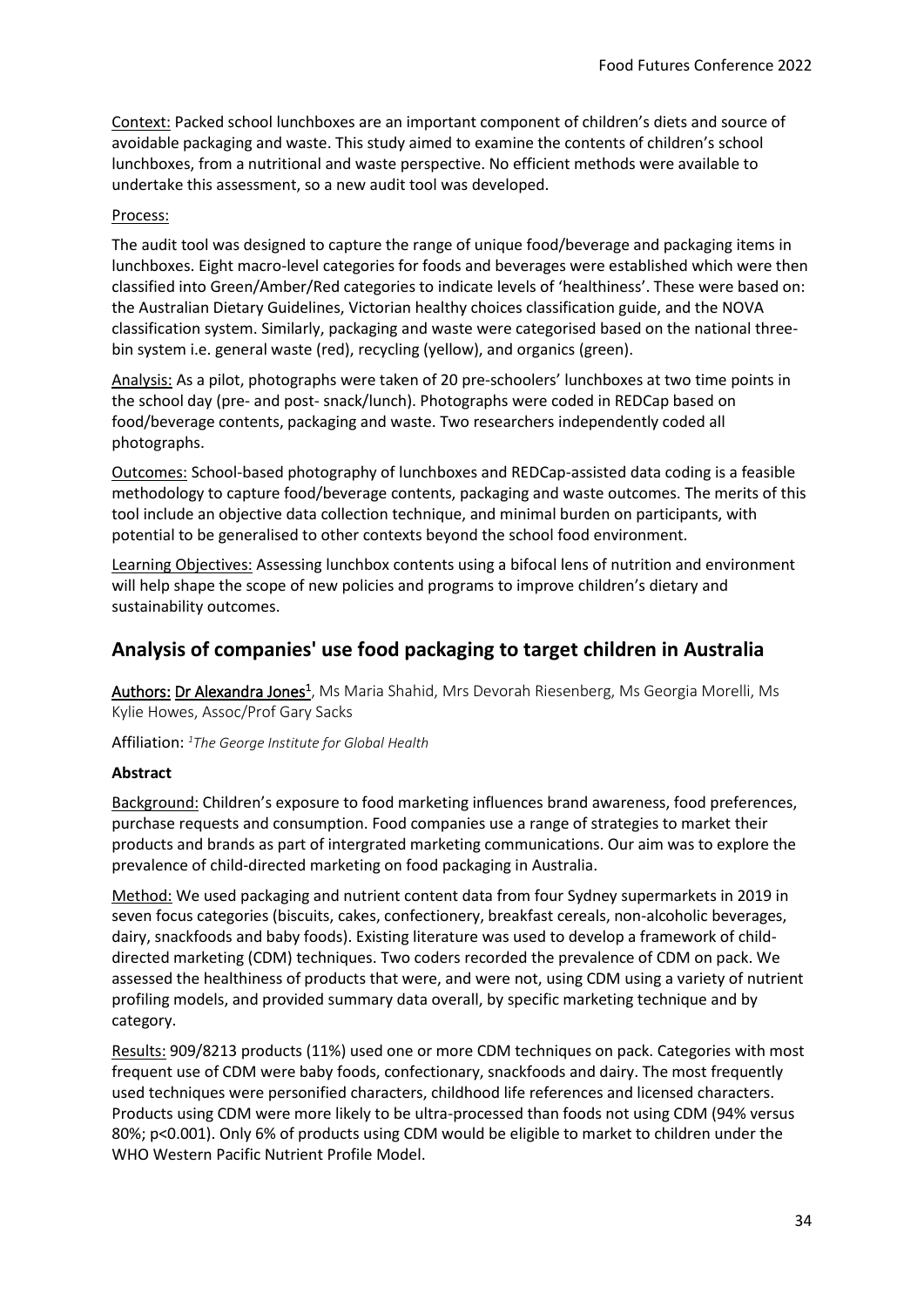Conclusion: Children are commonly targeted by marketing on food packaging, particularly on unhealthy products. Monitoring of child-directed marketing on food packaging can provide important evidence to inform policymakers as part of future food labelling and marketing reform efforts.

# <span id="page-34-0"></span>**Assessment of perception and practices regarding consumption of fortified foods**

#### Author: Ms Bhavya Pande<sup>1</sup>

Affiliation: *<sup>1</sup>Maharana Pratap University of Agriculture and Technology*

#### **Abstract**

Background: Food fortification is proven to be one of the effective strategies to combat micronutrient deficiency. In 2016 government of India launched the food fortification resource center and food fortification logo (2018) with the vision to create awareness. Salt fortification with iodine (Potassium iodate; Iodine @ 15-30 ppm (retail level) is mandatory across the country since 1992. Cooking oil with vitamin A (Retinyl Acetate or Retinyl Palmitate @ 6 mcg RE-9.9 mcg RE per gm of oil) and vitamin D (cholecalciferol or Ergocalciferol @ 0.11mcg-0.16 mcg per gm of oil) has achieved 100 percent voluntary fortification in Rajasthan.

Objective: The present study was undertaken in 2019 to assess the perception and practices towards fortified foods.

Method: One hundred fifty urban women residing in Udaipur, Rajasthan, who visited the 5 superstores were selected. A pre-tested questionnaire was used to collect information on perceptions (on a five point scale), the frequency, and consumption pattern of fortified foods.

Findings: The majority of the subjects responded that fortified foods are meant to be consumed by all population groups, not a specific physiologic, socioeconomic group. Only 15.3% of the subjects were familiar with the fortified food "+F" logo of those 2.66% read it. Television (76.47%) was the major source of information. None of the fortified foods exceeded the micronutrient intake above the reference values.

Conclusion: There is a need to generate awareness regarding the attributes of fortified foods. Promoting the consumption of fortified foods can be a cost-effective way of addressing micronutrient deficiency.

# <span id="page-34-1"></span>**Good for the environment and good for you: LiveLighter® Sustainability September campaign**

#### Authors: Ms Jasmine Teo<sup>1</sup>, Ms Gael Myers<sup>1</sup>

Affiliation: *<sup>1</sup>Cancer Council Wa*

#### **Abstract**

Background: LiveLighter® is a health promotion campaign funded by the WA Department of Health and implemented by Cancer Council WA that aims to reduce the burden of disease caused by overweight and obesity, poor diet and physical inactivity. Throughout the month of September 2021, LiveLighter® ran an organic (non-paid) mini social media campaign called 'Sustainability September'. The campaign promoted ways in which people could reduce their environmental impact with a particular focus on food waste.

Methods: The Sustainability September campaign was promoted through LiveLighter® social media channels including Facebook, Instagram, Twitter and TikTok. Content was posted 3-5 times per week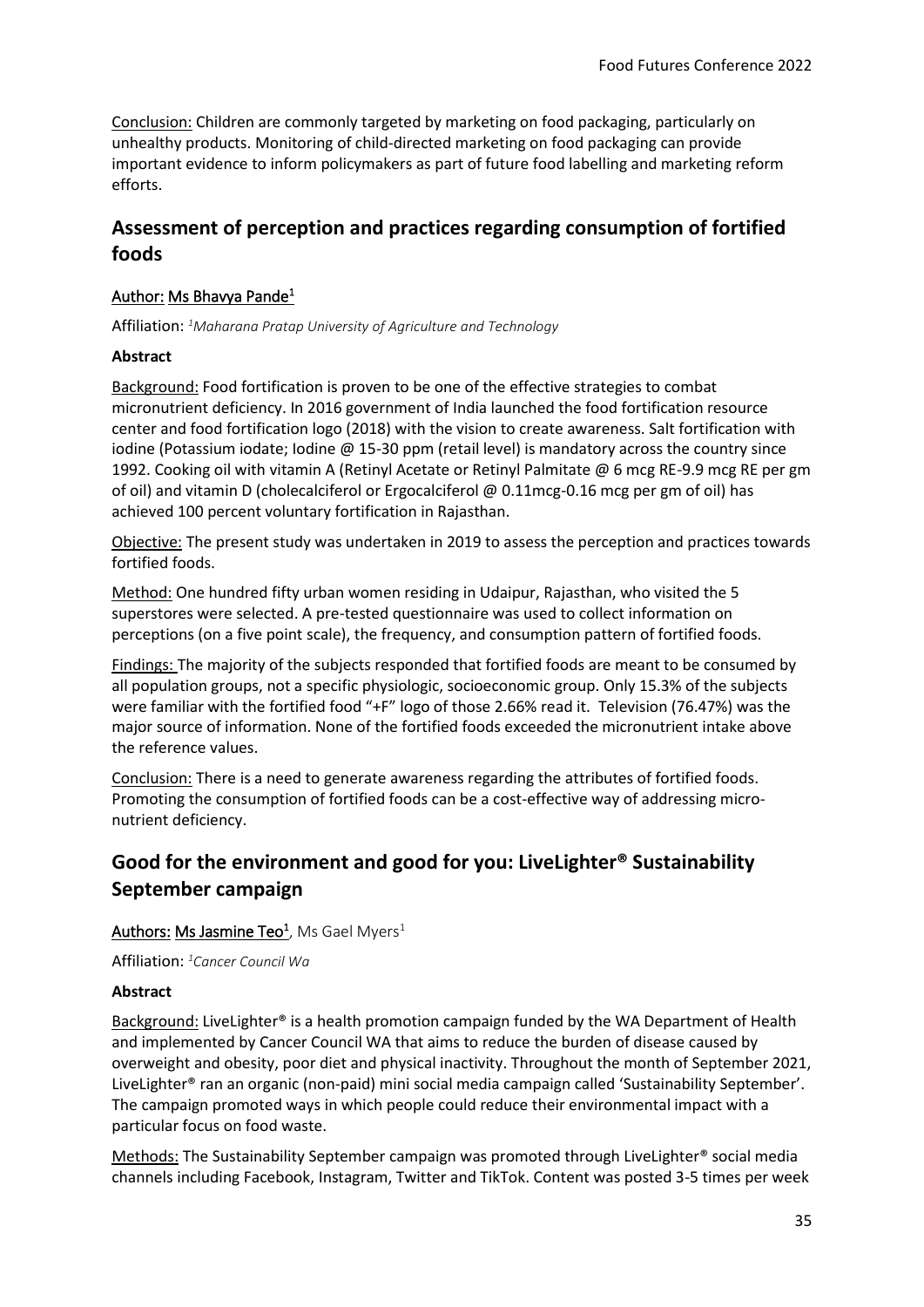and included blogs, top tips, and short how-to videos. To increase engagement with the campaign, a Facebook competition was also run that encouraged people to share 'how they reduce food waste at home'.

Analysis and results: Social media metrics for each individual campaign post were recorded to assess reach and engagement with specific messages and the overall campaign. As the campaign is still underway, results had not been finalised at the time of abstract submission. Following the completion of the campaign, results will be analysed to evaluate the overall success of the campaign, determine which information was engaging and relevant to the target audience, and extract any key learnings.

Translational outcomes: Australian consumers are becoming increasingly concerned about the environmental impact of their food choices. Results of the LiveLighter® Sustainability September campaign will provide insight into the potential of public health campaigns to harness this interest to promote healthy diets.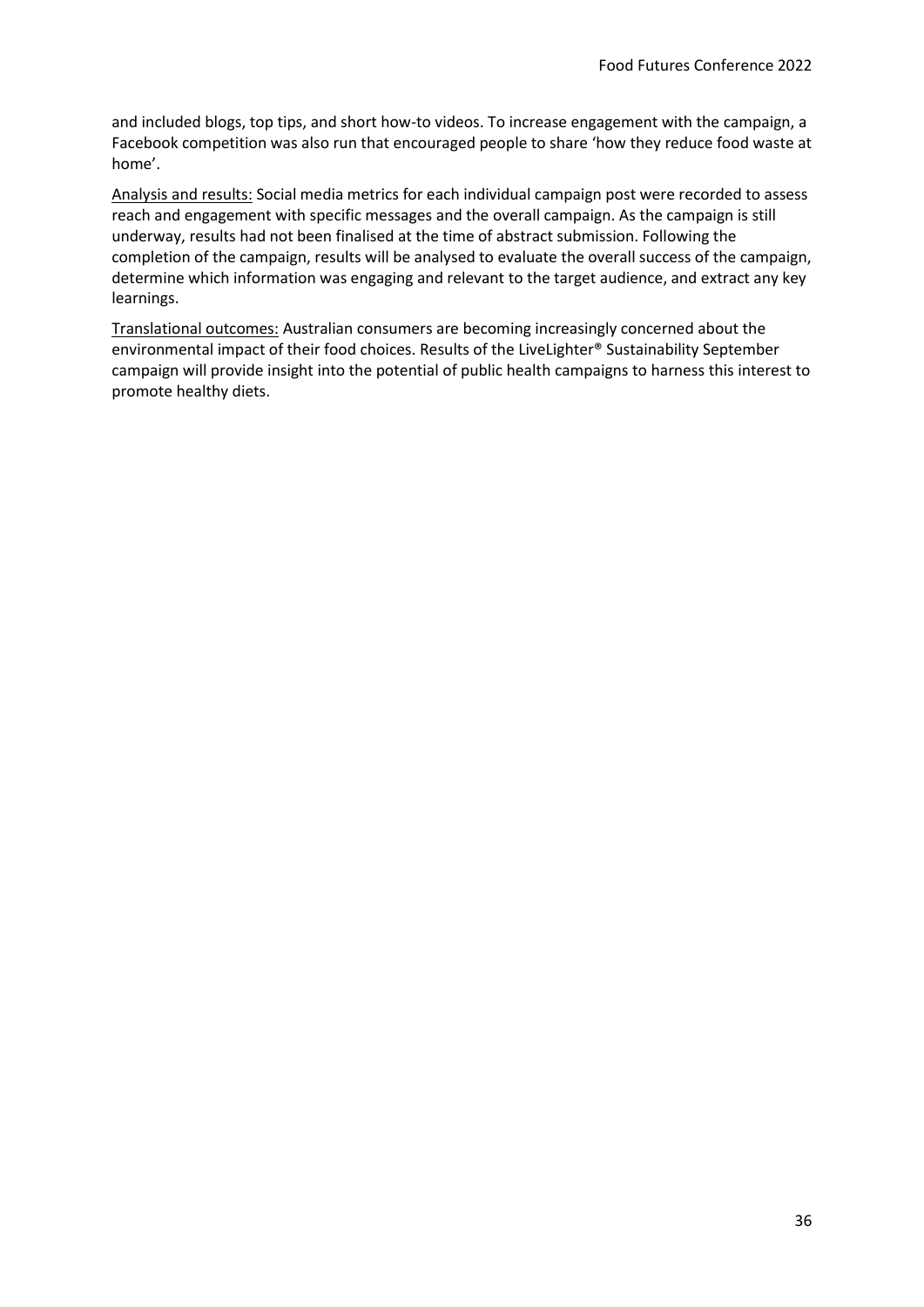# <span id="page-36-0"></span>3C – Levers to challenge and change food inequity

Long Oral and Rapid-Fire Presentations

# <span id="page-36-1"></span>**The impact of COVID-19 on food and beverage prices in Australia**

Authors: A/prof Kathryn Backholer<sup>1</sup>, Dr Satheesh Seenivasan<sup>2</sup>, Ms Josephine Marshall<sup>1</sup>, Dr Christina  $7$ orbas $<sup>1</sup>$ </sup>

Affiliations: *1 Institute For Health Transformation, Deakin University, <sup>2</sup>Monash University* 

#### **Abstract**

The global COVID-19 pandemic represents a major food system shock. We aimed to comprehensively analyse the impact of COVID-19 on the price of foods and beverages sold by a major grocery retailer in Australia. We analysed 106 weeks of data from the Australian PriceTracker database (which has price for 16,000+ foods and beverages, collected weekly, from online supermarkets). We developed minor and major food categories for analysis that grouped foods with similar characteristics aligned to healthiness and sensitivity to food system disruptions. Our final sample for analysis included 7051 products across 413 minor food categories. Regression models were fit at the minor food category level, with estimates combined using meta-analysis to obtain price changes for 41 major food categories. The dependent variable was category-level price and independent variables included seasonality (summer, spring, autumn or winter), bushfire season, and Consumer Price Index (CPI). Results show that prices were higher in 57% (n=236) of the minor food categories during the COVID period compared to the pre-COVID period, with most prices remaining high after the first COVID wave had passed. Prices increased most for fruit (7.1%) and processed meats (5.3%). Other major staple food categories that increased in price included (but is not limited to) long-life milk (3.28%), legumes (3.1%), fresh milk (2.44%) and oils (3.85%). When combined with the decrease in income for many Australians, these price increases are likely to have exacerbated impacts on food affordability, food stress and food insecurity.

# <span id="page-36-2"></span>**Australian consumer perceptions of how the COVID-19 pandemic impacted Australia's food system**

Authors: Dr Katherine Kent<sup>1,2</sup>, Dr Denis Visentin<sup>2</sup>, Mr Stuart Auckland<sup>3</sup>, Dr Beth Penrose<sup>4</sup>, Professor Fred Gale<sup>5</sup>, Professor Elizabeth Lester<sup>6</sup>, Ms Sandra Murray<sup>2</sup>

Affiliations: *1 School of Health Sciences, Western Sydney University, <sup>2</sup> School of Health Sciences, University of Tasmania, <sup>3</sup>Centre for Rural Health, University of Tasmania, <sup>4</sup>Tasmanian Institute of Agriculture, University of Tasmania, <sup>5</sup> School of Social Sciences, University of Tasmania, <sup>6</sup> Institute for Social Change, University of Tasmania*

#### **Abstract**

Background: The COVID-19 pandemic revealed vulnerabilities in the Australian food system. Understanding consumer experiences as essential food system stakeholders should inform strategies to reduce the impact of future disasters.

Methods: A cross-sectional, online survey in a non-random sample of Australian adults was conducted in May 2020, immediately following a 4-week lockdown. Respondents indicated (yes/no/unsure) whether they perceived that the COVID-19 pandemic had impacted Australia's food supply. An open-ended response option asked respondents to elaborate on how it had changed. Binary logistic regression identified demographic groups more likely to report the food supply was impacted. Thematic analysis identified key themes.in open-ended responses

Results: Most respondents (n=1,125; mean age=52.7±14.5y; 77% female) indicated the COVID-19 pandemic had impacted the food supply (40%), while 28% reported they were unsure. Respondents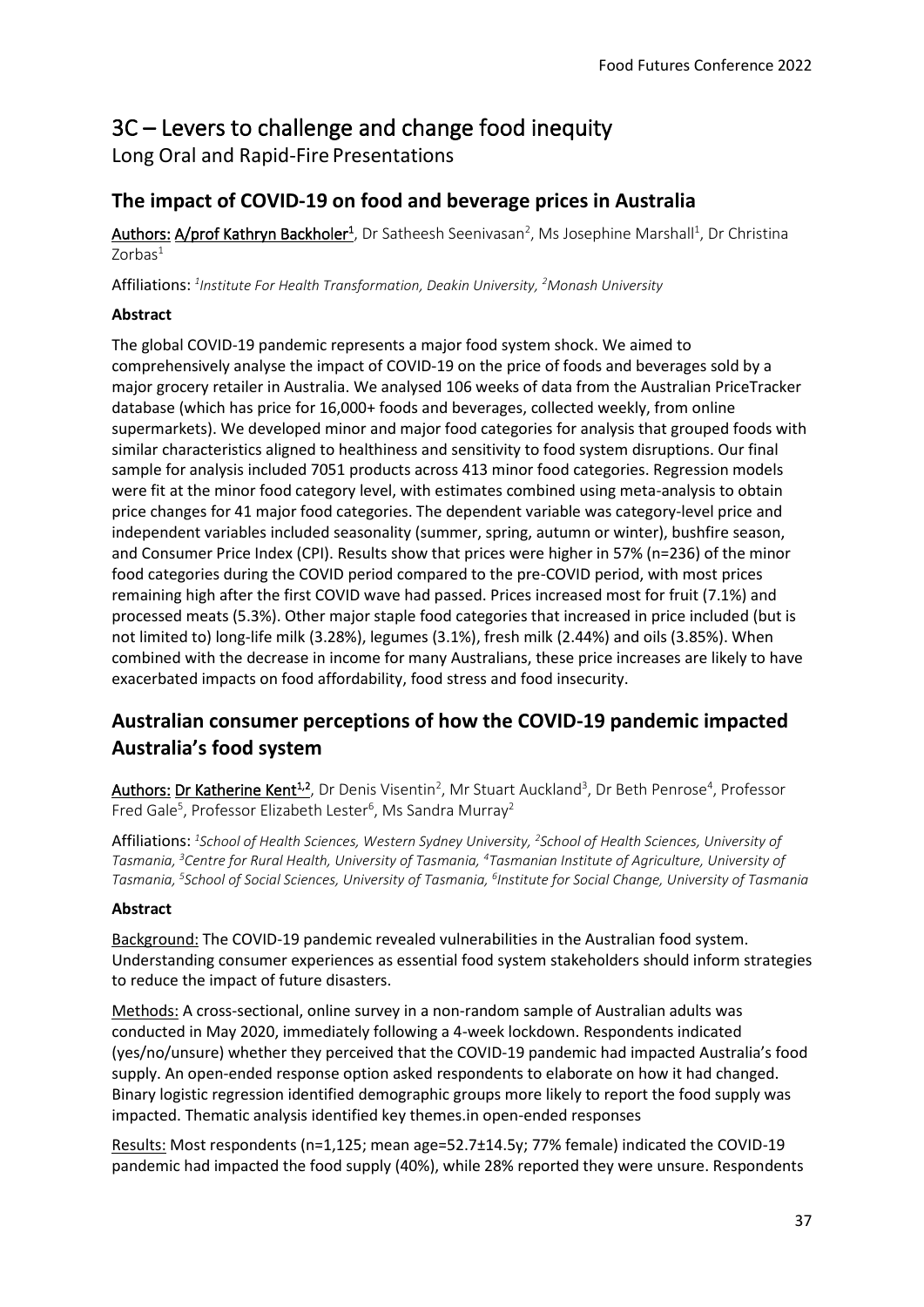were more likely to report that the food supply was impacted if they were younger (OR:1.027;95%CI:1.018,1.036;p<0.001) or were food insecure

(OR:1.597;95%CI:1.219,2.092;p=0.001). Four key themes were identified: (1) Reduced availability, variety and quality of food resulting from panic buying and transport disruptions; (2) Reduced access to food through social distancing restrictions, closure of food outlets and higher food prices; (3) Supply chain issues resulting from increased consumer demand and import/export restrictions; and (4) Producers adapting their business model to meet changed consumer shopping behaviours.

Conclusions: Many consumers, particularly younger and food insecure groups, were affected by wide-ranging impacts of a COVID-19 pandemic lockdown on the food system.

Learning Objectives: Consumer voices are crucial for informing food systems policy directions towards a resilient, equitable food system

### <span id="page-37-0"></span>**Resilient food systems and the human right to food: Lessons from Victoria**

#### Authors: Dr Rachel Carey<sup>1</sup>, Dr Maureen Murphy<sup>1</sup>, Leila Alexandra<sup>1</sup>

Affiliation: *<sup>1</sup>University Of Melbourne*

#### **Abstract**

Background: The COVID-19 pandemic has led to rising food insecurity globally. Food relief agencies in Australia have reported a significant increase in the number of people relying on emergency food relief and in first time clients.

Methods: The Foodprint Melbourne project investigated the governance of food relief in Victoria during the COVID-19 pandemic and 2020 bushfires to identify opportunities to improve policy responses to food insecurity. We conducted 34 key stakeholder interviews and five co-design workshops from May 2020 to May 2021, with 96 participants from government, industry and civil society organisations.

Results: The COVID-19 pandemic and 2020 bushfires highlighted weaknesses in existing systems of food relief in Victoria for addressing widespread food insecurity during shocks. Food relief is mainly the domain of the charitable sector, reliant on volunteer support and on donations of surplus food to food banks. During COVID-19, systems of food relief have been challenged by social distancing restrictions which reduced volunteer availability, rising consumer demand for food which reduced donations of surplus food from retailers, and a lack of government responsibility and accountability for ensuring that all Victorians have sufficient access to healthy, sustainable and culturally appropriate food.

Conclusions: Rising food insecurity during recent pandemic and bushfire shocks highlights the need to establish clear government responsibility for addressing food insecurity in Victoria, grounded in recognition of the Human Right to Food.

Learning objectives: Highlight vulnerabilities in existing systems of food relief.

Identify policy improvements to address food insecurity for resilient and equitable food systems.

### <span id="page-37-1"></span>**Identifying policy approaches to nutrition-focussed food banking: a scoping review**

Authors: Mrs Sharonna Mossenson<sup>1</sup>, Dr Claire Pulker, Dr Roslyn Giglia, Associate Professor Christina Pollard

Affiliation: *<sup>1</sup>Curtin University*

**Abstract**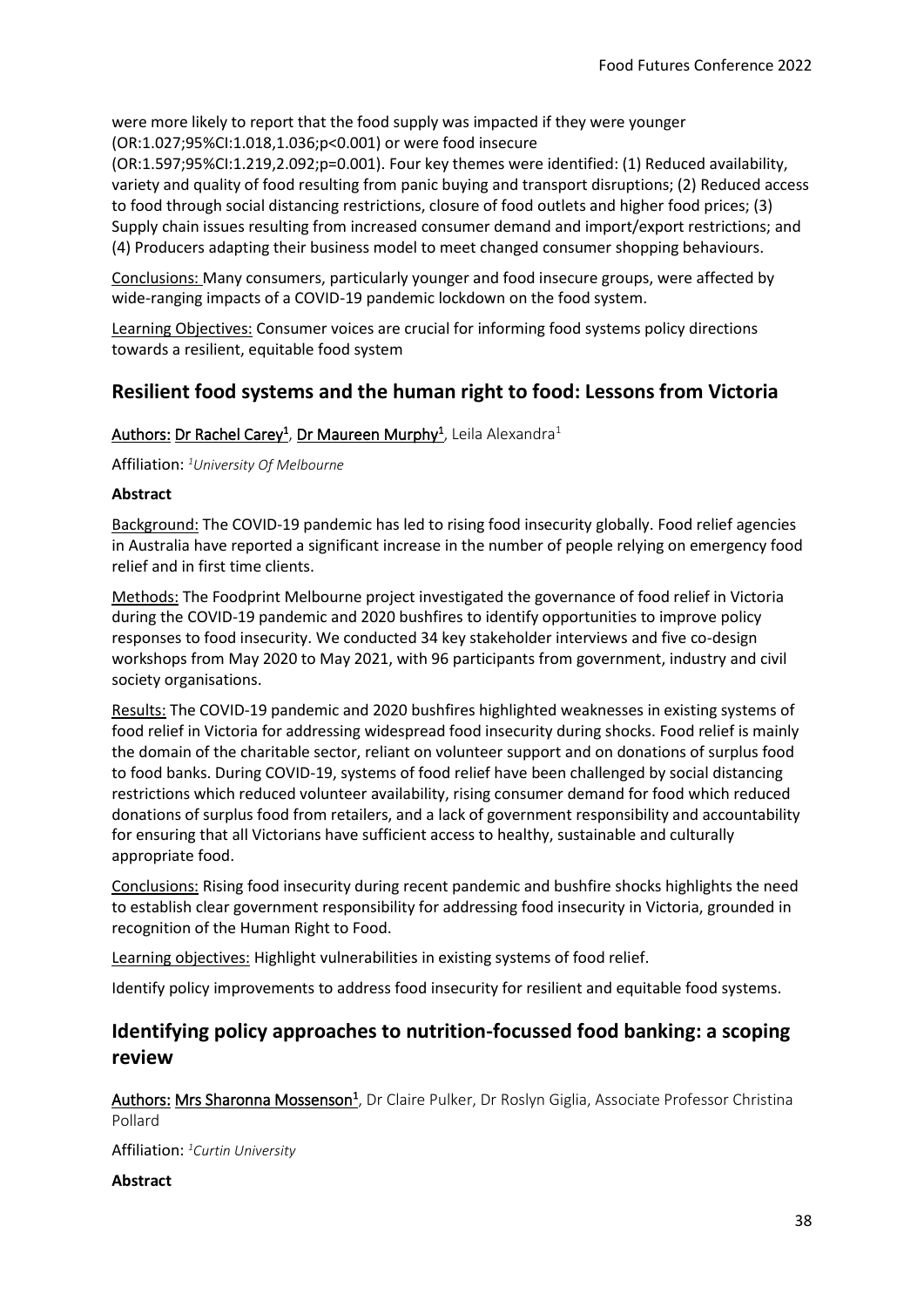Background: Food banks and pantries have become the predominant response to food insecurity in industrialised countries, including Australia. Historically, the measure of success was to maximise reach and ensure adequate calories, tracked by the weight of food distributed, irrespective of nutritional quality. But this paradigm is changing and attention to the importance of nutrition and food banking has gained momentum over the past decade, termed 'nutrition-focussed food banking' (NFFB). While there is myriad of approaches to NFFB, this review aims to identify and summarise policy approaches, given that policy interventions are considered the most effective strategies for creating population-wide improvements in dietary quality.

Body: Findings from a systematic search following the Preferred Reporting Items for Systematic Reviews and Meta-analyses extension for Scoping Reviews (PRISMA-ScR) Checklist will be presented. The review includes studies from industrialised countries published between 2000 to 2021, as well as grey literature including publicly available documents related to NFFB from key government and non-government organisations.

Summary: This scoping review will describe the policy approaches implemented in food banks and pantries in industrialised countries since 2000 and highlight opportunities relevant for the Australian food banking system.

Learning Objectives: To explore the concept of nutrition focussed food banking, with a specific focus on policy approaches and to identify opportunities for the Australian food banking system to improve public health

# <span id="page-38-0"></span>**A scoping review of the diverse ways food justice is conceptualized**

Authors: Ms Sandra Murray<sup>1</sup>, Professor David Adams<sup>2</sup>, Professor Fred Gale<sup>3</sup>, Associate Professor Lisa Dalton<sup>1</sup>

Affiliation: *<sup>1</sup>College of Health and Medicine, University of Tasmania, <sup>2</sup>College of Business and Economics, University of Tasmania, <sup>3</sup>College of Arts Law and Education, University of Tasmania*

#### **Abstract**

Background: Social justice concerns are increasingly penetrating the food security agenda<sup>1</sup>. There is a need to clarify what it means to create a socially just food systems, conceptually and practically. This scoping review explores the diverse conceptualization of food justice, and identifies practices for empowering local communities to achieve food security and justice. For public health to facilitate and realize food justice, more needs to be known about this discursive contribution.

Method: A five-step scoping review protocol was used to conceptualize the term 'food justice'. Databases included Web of Science, Scopus, and Medline (OVID) databases. Data was charted and sorted according to country of origin, year published, discipline area, type of study approach and conceptualizations.

Results: Of 546 abstracts, 90 peer-reviewed studies were included. Thematic analysis revealed 7 principles of food justice. The frequency of appearance of the principles across 90 conceptualizations included: i) social justice (89%), ii) food security & equity (79%), iii) food systems transformation and justice (56%), iv) community resistance (41%), v) environmental concerns (39%), vi) community participation (28%), vi) Community-led food solutions (18%).

Conclusion: It is time to reframe the food security agenda to incorporate principles of food justice and support a shift towards food system transformation and principles of human rights. This shift has important implication for public health and more needs to be done to empower the constrained voices of communities to develop ways to practice food justice.

Learning Objectives: Understanding how principles of food justice empower the voice of communities.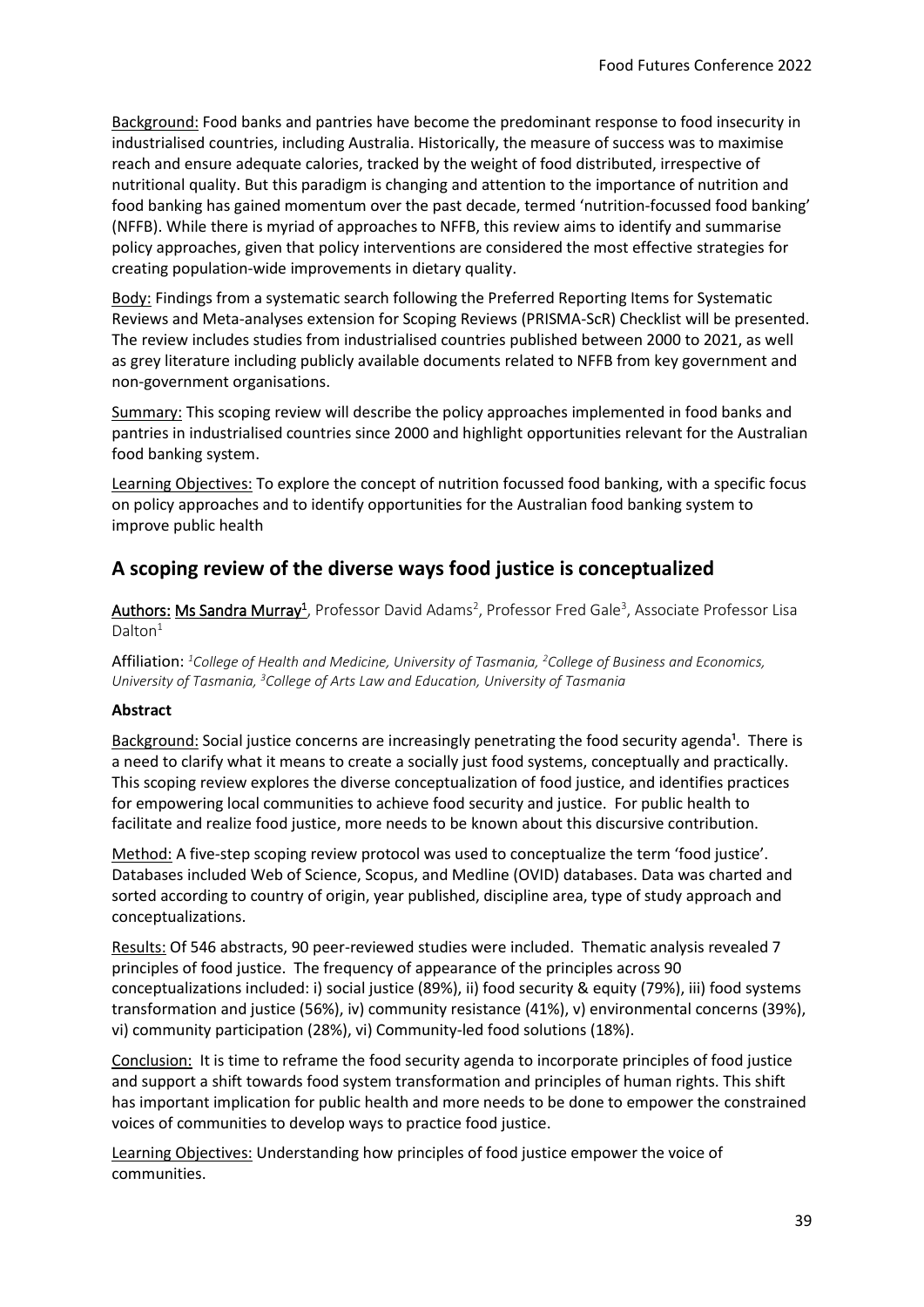#### 1. Moragues-Faus, 2017

### <span id="page-39-0"></span>**Building a resilient and nutrition-focused emergency food relief response**

Authors: Dr Claire Pulker<sup>1</sup>, Ms Kristy Law<sup>1</sup>, Ms Janelle Healy<sup>2</sup>, Mr Timothy Landrigan<sup>2</sup>, Dr Christina Pollard<sup>2</sup>

Affiliation: *<sup>1</sup>East Metropolitan Health Service (Perth, WA), <sup>2</sup>Curtin University*

#### **Abstract**

Context: In 2020, several natural disasters and COVID-19 pandemic lockdown measures led to major disruptions of food supply chains across Western Australia. This unique context amplified the risk of food insecurity for existing and new groups of people. An increased demand for services and limited food supply saw unprecedented pressure placed on the charitable food sector.

Process: Fair Food WA (FFWA) coordinated a collaborative charitable food sector-wide response during the acute emergency phase. As members of FFWA, we provided public health nutrition expertise and epidemiological advice to recommend the types and amounts of food suitable for differing food relief contexts e.g. non-perishable food hampers.

Analysis: The urgency of the required response highlighted a significant gap in preparedness for food assistance in emergency and disaster scenarios. Despite repeated disruptions to the food supply during the pandemic, there are still no national detailed and practical nutrition-focussed food security policies or plans in Australia to guide provision of food relief.

Outcomes: We developed recommendations for charitable food provision for:

• Emergency preparedness and immediate response via provision of non-perishable foods for 7 days

• Additional recovery phase provision of fresh and non-perishable foods for ongoing food relief

Learning Objectives: The impact of climate change means the frequency and intensity of natural disasters are predicted to increase. The COVID-19 pandemic exposed food supply chain vulnerabilities and presented new groups at risk of food insecurity. Vision, long-term planning and sustained resourcing are essential to establish nutrition-focused food relief guidelines for emergency preparedness.

# <span id="page-39-1"></span>**Improving food security among CANZUS Indigenous Peoples through use of participatory processes**

Authors: Ms Emma Chappell<sup>1,2</sup>, Prof Yvonne Cadet-James<sup>1,3</sup>, A/Prof Julie Brimblecombe<sup>1,2,4</sup>, Dr Marita Hefler<sup>1,2</sup>, Ms Carmen Vargas<sup>5</sup>

Affiliation: *<sup>1</sup>University Of Queensland, <sup>2</sup>Menzies School of Health Research, <sup>3</sup>Apunipima Cape York Health Council, <sup>4</sup>Monash University, <sup>5</sup>Deakin University*

#### **Abstract**

Background: Indigenous peoples' responses to food insecurity demonstrate strength and resilience despite ongoing effects of colonialism. Indigenous peoples in CANZUS (Canada, Australia, New Zealand, USA) countries experience food insecurity at greater rates than non-Indigenous counterparts. Participatory research presents an opportunity for developing solutions to this with community members as co-researchers, which aligns with best practice Indigenous research principles. The aim of this study was to explore how participatory research is translated to action to improve food security at community, organisational or societal levels.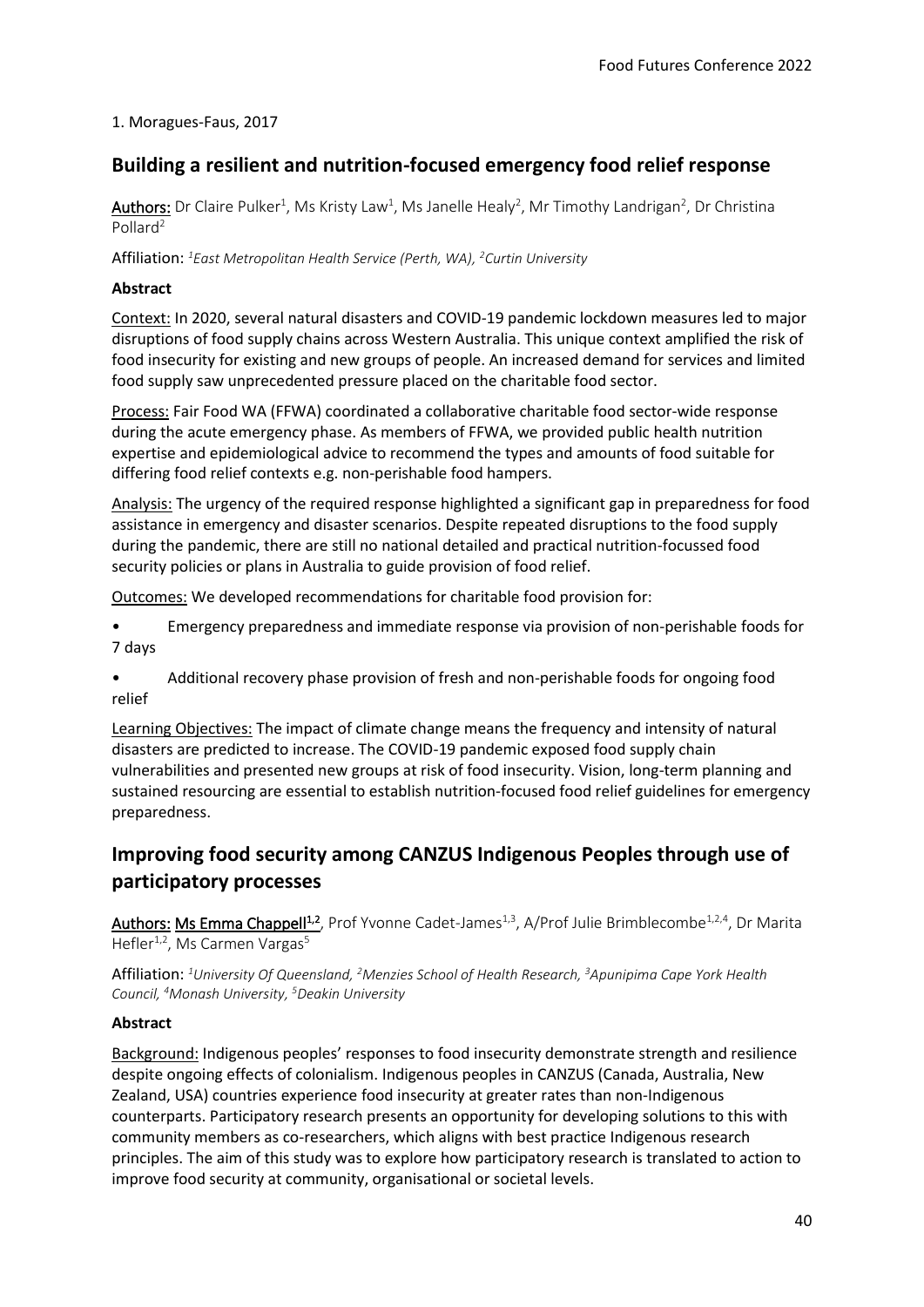Methods: Electronic databases were systematically searched for papers covering participatory research with Indigenous populations from CANZUS countries, which contain translational action to improve food security at socio-ecological levels of organisational, community or societal (economic or social policy) levels. A thematic synthesis was undertaken.

Results: Twenty-nine papers from 20 studies were selected for inclusion. Most translational outcomes occurred at organisational and community levels; the societal level outcomes that were identified tended towards advocacy actions.

Conclusions: Participatory research methods and processes are appropriate ways of working with Indigenous populations to develop evidence for translation to improve food security. The timeframes of academic publishing means societal-level change may be difficult to capture. This research provides critical insights into the translation of participatory research into community and organisational level change.

# <span id="page-40-0"></span>**Cost and Affordability of Healthy Diets in Low Socioeconomic Groups in Australia**

Authors: Ms Meron Lewis<sup>1,3</sup>, Prof Sarah McNaughton<sup>2</sup>, Prof Lucie Rychetnik<sup>3</sup>, Prof Amanda Lee<sup>1</sup>

Affiliation: *<sup>1</sup>The University Of Queensland, <sup>2</sup>Deakin University, Institute for Physical Activity and Nutrition, School of Exercise and Nutrition Sciences, <sup>3</sup>The Australian Prevention Partnership Centre, The Sax Institute*

#### **Abstract**

Introduction: Few Australians consume a healthy, equitable and sustainable diet consistent with Australian Dietary Guidelines. A major problem is high intakes of discretionary choices (foods and drinks not needed for health and high in saturated fat, added sugar, salt and/or alcohol). Low socioeconomic groups (SEGs) suffer particularly poor diet-related health. However, granular data on dietary intakes and recommended diet affordability was lacking for low SEGs. This study provides better evidence to support policies to help drive healthier diets in low SEGs in Australia.

Methods: The Healthy Diets Australian Standardised Affordability and Pricing protocol was modified for low SEGs to align with relevant reported dietary intakes (National Nutrition Survey 2011-2012), household structures, food purchasing habits, and incomes. Cost and affordability of habitual and recommended diets of low SEGs were calculated using prices of 'standard brands' and 'cheapest options'.

Results & Discussion: While total energy intake was similar, habitual diets of low SEGs included less healthy and more discretionary choices than the broader population. With 'standard brands', recommended diets cost less than habitual diets, but were unaffordable for low SEGs. With 'cheapest options', both diets were more affordable, but recommended diets cost more than habitual diets for some low SEGs, potentially contributing to perceptions that healthy food is unaffordable.

Conclusion: The study confirms the need to better target nutrition policies to support low SEGs. Action is urgently needed to help improve affordability of recommended diets by further decreasing cost of healthy, relative to unhealthy, choices and ensuring low SEGs have adequate incomes.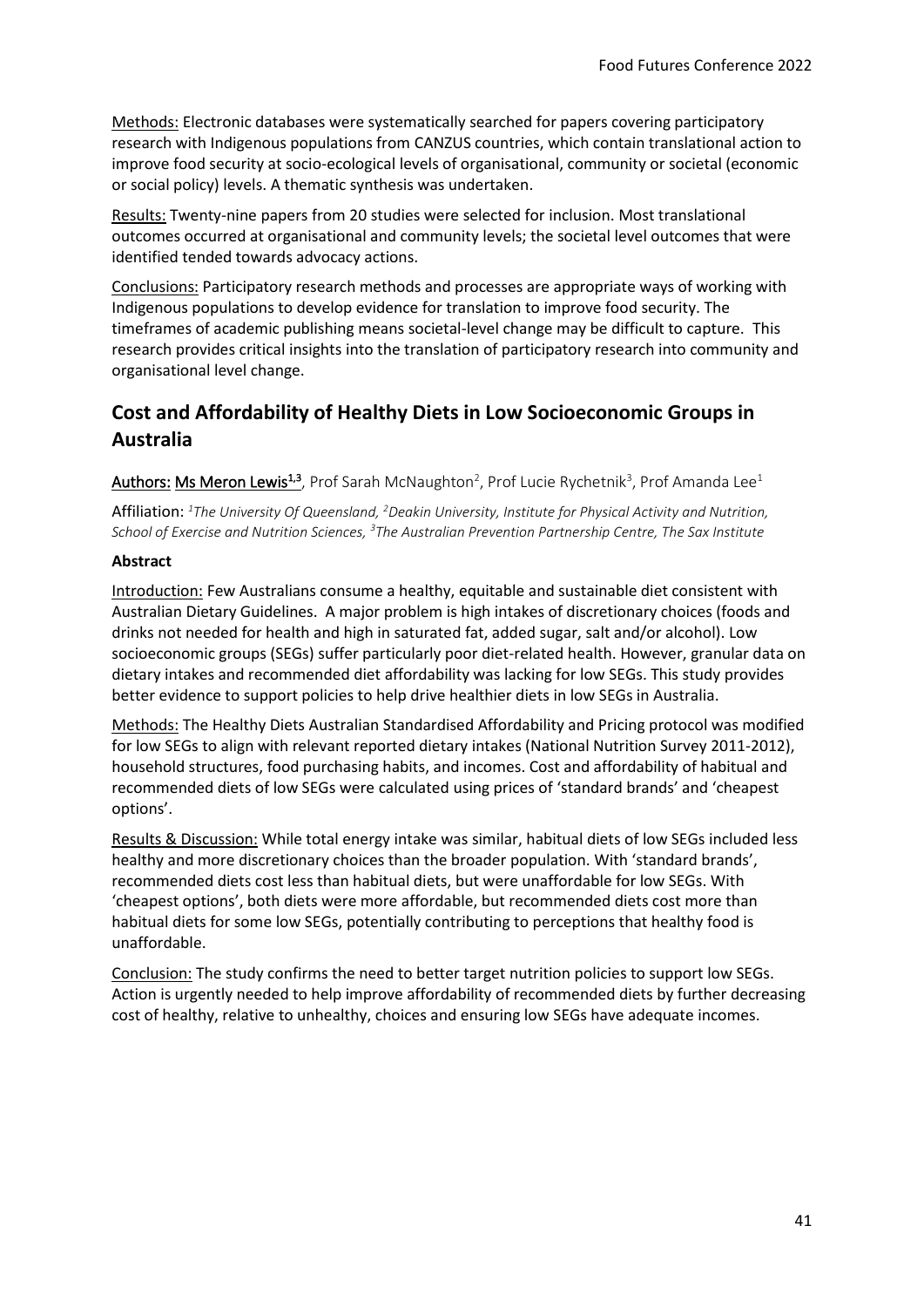# <span id="page-41-0"></span>Author Index

# **A**

| Aberle, Leisha   | 6   | Anastasiou, Kim  | 19.21 |
|------------------|-----|------------------|-------|
| Adams, David     | 39. | Andrew. Neil     | 25    |
| Adams, Karen     | 16  | Auckland. Stuart | 37    |
| Alexandra, Leila | 38  |                  |       |

# **B**

| Backholer,<br>Kathryn | 3, 30, 37                | Bogard, Jessica        | 19, 25                   |
|-----------------------|--------------------------|------------------------|--------------------------|
| Baird, Danielle       | 19                       | Bourke, Siobhan        | 32                       |
| Baker, Phillip        | 8, 15, 17, 20, 21,<br>25 | Brennan, Linda         | 27, 28                   |
| Barbour, Liza         | 10                       | Brimblecombe,<br>Julie | 3, 10, 16, 23, 24,<br>40 |
| Barons, Martine       | 29                       | Brooker, Paige         | 19                       |
| Bero, Lisa            | 13                       | Brown, Clare           | 24                       |
| Blake, Miranda        | 15                       | Browne, Jennifer       | 23                       |
| Bless, Anja           | 28                       | Bucello, Pieta         | 29                       |
| Boelsen-              | 5                        |                        |                          |
| Robinson, Tara        |                          |                        |                          |

# **C**

| Cadet-James,<br>Yvonne           | 40      | Chappell, Emma         | 3, 24, 40 |
|----------------------------------|---------|------------------------|-----------|
| Cameron, Adrian                  | 3       | Charlton, Karen        | 11        |
| Campbell, Karen                  | 33      | Christian,<br>Meaghan  | 24        |
| Carey, Rachel                    | 15, 38  | Christidis,<br>Rebecca | 30        |
| Carrad, Amy                      | 11      | Chung, Alexandra       | 5         |
| Cediel, Gustavo<br>Chan, Jasmine | 25<br>4 | Crabb, Shona           | 33        |

# **D**

| Dai-Keller, Zhaoli | -13       | Denniss, Emily | 27         |
|--------------------|-----------|----------------|------------|
| Dalton, Lisa       | 39        | Desborough,    | 32         |
|                    |           | Jane           |            |
| De Silva, Khia     | 3, 23, 24 | Dickie, Sarah  | 12, 13, 25 |

# **E**

Elford, Audrey 33

# **F**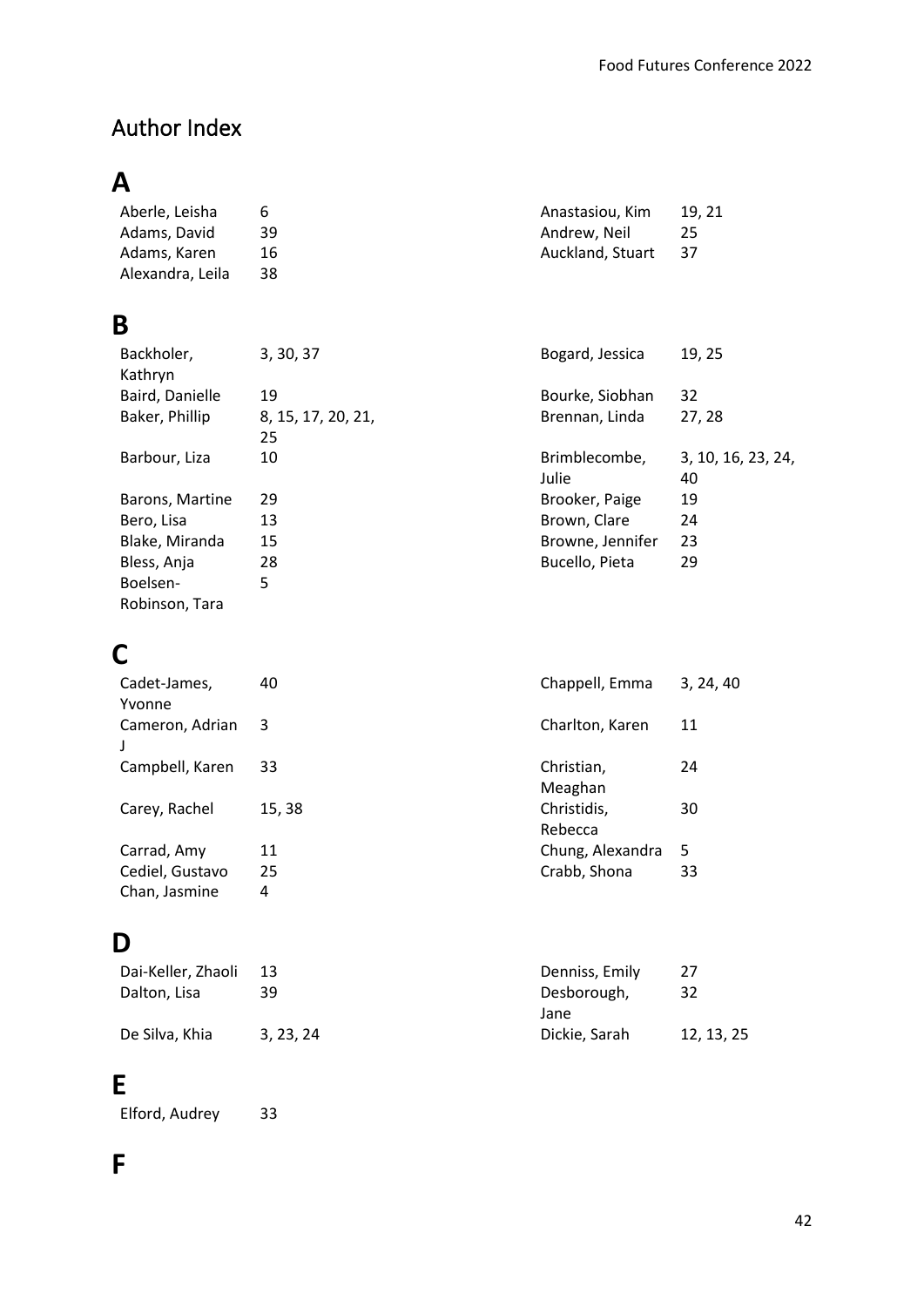| Farrell, Penny<br>Ferguson, Megan                  | 25<br>3, 24        | Finch, Anne<br>Foerster, Anita             | 6<br>15        |
|----------------------------------------------------|--------------------|--------------------------------------------|----------------|
| G                                                  |                    |                                            |                |
| Gale, Fred<br>Giglia, Roslyn                       | 37, 39<br>38       | Gomes, Fabio<br>Grigsby-duffy,<br>Lily     | 25<br>3        |
| Giles, Lynne<br>Gill, Kerri-Anne                   | 33<br>9            | Grimes, Carley                             | 21             |
| Н                                                  |                    |                                            |                |
| Hadjikakou,<br>Michalis                            | 21                 | Herrero, Mario                             | 19, 25         |
| Healy, Janelle<br>Hefler, Marita<br>Hendrie, Gilly | 40<br>40<br>19, 21 | Howes, Kylie<br>Howse, Elly<br>Hume, Clare | 34<br>20<br>33 |
| J                                                  |                    |                                            |                |
| James-Martin,<br>Genevieve                         | 19                 | Jerebine, Alethea                          | 5              |
| Jenkins, Eva L                                     | 27, 28             | Jones, Alexandra                           | 9,34           |
| K                                                  |                    |                                            |                |
| Kent, Katherine<br>Kleve, Sue                      | 37<br>29           | Kois, Daniela<br>Kroeger, Cynthia          | 12<br>13       |
| L                                                  |                    |                                            |                |
| Lacy-Nichols,<br>Jennifer                          | 12                 | Ledger, Melissa                            | 6, 22          |
| Lalchandani,<br>Neha                               | 33                 | Lee, Amanda                                | 19, 41         |
| Lander, Toni                                       | 5                  | Lester, Elizabeth                          | 37             |

# **M**

Landrigan, Timothy

Lawrence, Mark 8, 12, 13, 15, 17,

19, 20, 21, 25

| Machado, Priscila 12, 25 |    | Miles, Bethany   | 3.24 |
|--------------------------|----|------------------|------|
| Mah, Catherine           | 3  | Miles, Eddie     | 3.   |
| Mann, Davina             | 4  | Miller, Caroline | 33   |
| Marshall,                | 37 | Miller, Margaret | 30   |
| Josephine                |    |                  |      |

Law, Kristy 5, 6, 40 Lindberg,

Eester, Elizabeth 37<br>
Lester, Elizabeth 37<br>
Lewis, Meron 41

Lewis, Meron

Love, Penny 33

Lukose, Dickson 27, 28

27

Rebecca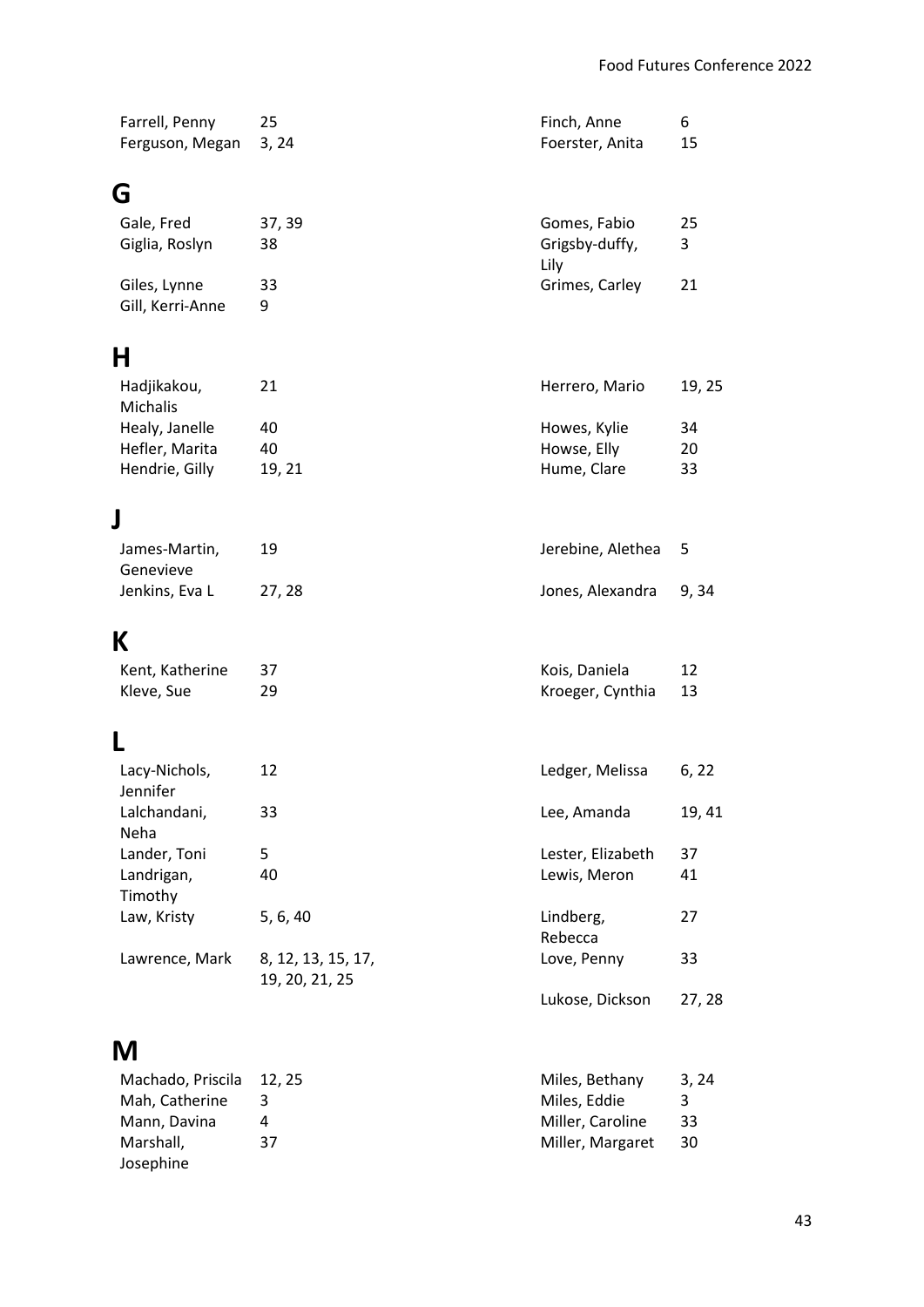| McCaffrey, Tracy<br>A | 27, 28     | Molenaar, Annika       | 27, 28 |
|-----------------------|------------|------------------------|--------|
| McCartan, Julia       | 16         | Moores, Carly          | 33     |
| McDonald, Sally       | 9, 13      | Morelli, Georgia       | 34     |
| Mckay, Fiona          | 32         | Mossenson,<br>Sharonna | 38     |
| McMahon,<br>Emma      | 3, 23, 24  | Murphy,<br>Maureen     | 38     |
| McNaughton,<br>Sarah  | 19, 27, 41 | Murray, Sandra         | 37, 39 |
| Minaker, Leia         | 3          | Myers, Gael            | 35     |
|                       |            |                        |        |

# **N**

| Nalatu, Simone | Naughton, Shaan 4, 5 |      |
|----------------|----------------------|------|
| Naudiyal,      | Northcott, Tanita    | - 15 |
| Pratibha       |                      |      |

# **O**

Orellana, Liliana 5

# **P**

| Pande, Bhavya             | 35    | Penrose, Beth                     | 37                 |
|---------------------------|-------|-----------------------------------|--------------------|
| Parker, Christine         | 15.17 | Pereira Machado<br>Priscila       | 20                 |
| Parnell Harrison,<br>Ella | 30    | Pollard, Christina 5, 38, 40      |                    |
| Peeters, Anna             | 3.5   | Pramono, Andini<br>Pulker, Claire | 32<br>5, 6, 38, 40 |

# **R**

| Raethke, Lorissa             | 24    | Riley, Malcolm   | 19     |
|------------------------------|-------|------------------|--------|
| Reeve, Belinda               | 9, 11 | Robinson, Ella   | 15     |
| Reeve, Erica                 | 8     | Romaniuk,        | 5      |
|                              |       | Helena           |        |
| Ribeiro de Melo,<br>Patricia | 20    | Rose, Nick       | 11     |
| Riesenberg,<br>Devorah       | 34    | Russell, Cherie  | 19, 21 |
|                              |       | Rychetnik, Lucie | 41     |

# **S**

| 3, 4, 15, 33 | Shahid, Maria  | 33 |
|--------------|----------------|----|
| 29           | Sharp, Michael | 24 |
| 23           | Sievert,       | 16 |
|              | Katherine      |    |
| 21           | Slater, Scott  | 8  |
| 24           | Smith, Julie   | 31 |
|              |                |    |